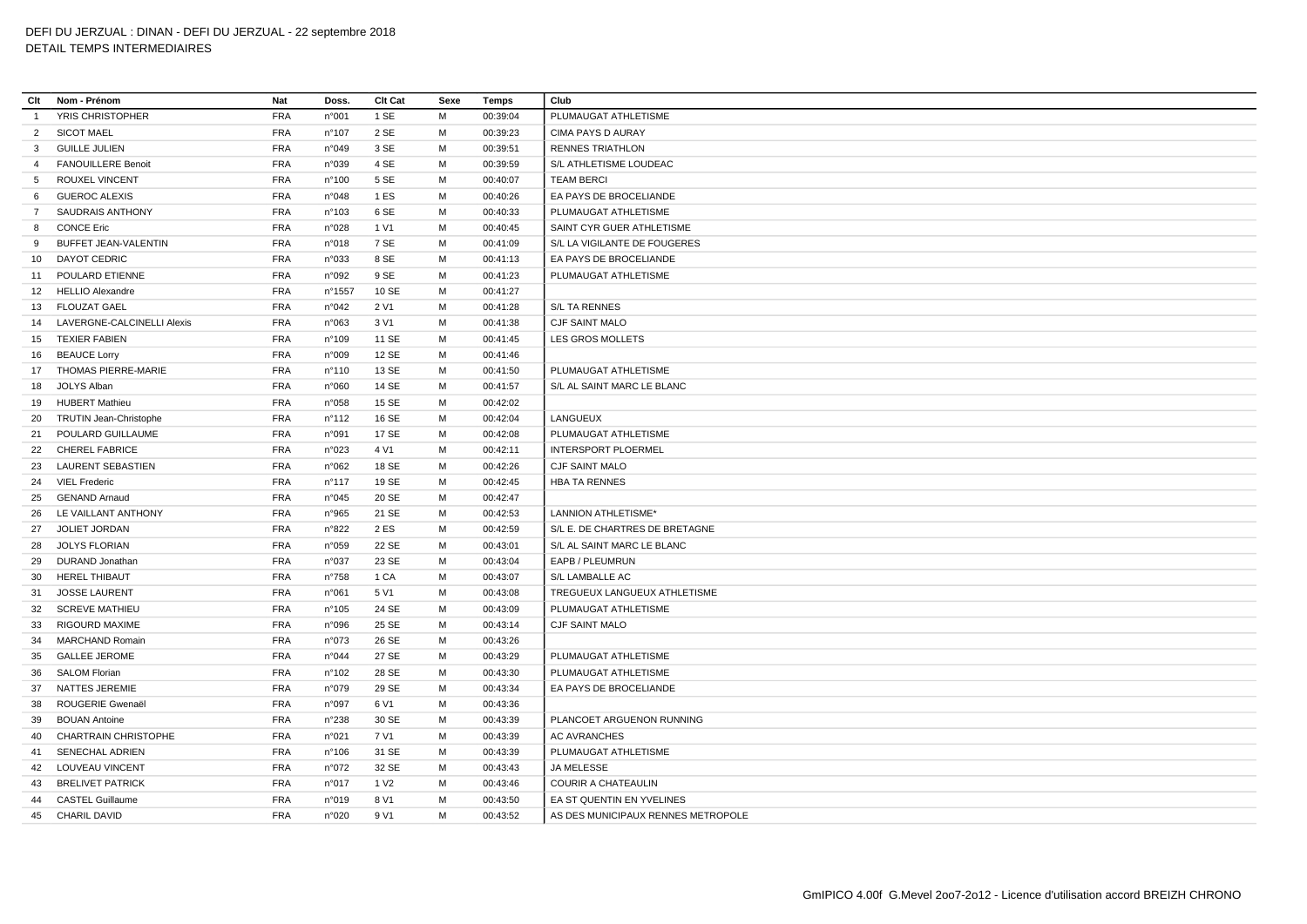| Clt | Nom - Prénom                | Nat        | Doss.           | Clt Cat          | Sexe | Temps    | Club                            |
|-----|-----------------------------|------------|-----------------|------------------|------|----------|---------------------------------|
| 46  | <b>LENESTOUR Yves-marie</b> | FRA        | n°1025          | 33 SE            | M    | 00:43:53 |                                 |
| 47  | <b>TRONET Frédéric</b>      | <b>FRA</b> | $n^{\circ}$ 111 | 10 V1            | м    | 00:43:57 | PLAINTEL AVENTURE               |
| 48  | <b>TUAL Stéven</b>          | <b>FRA</b> | n°113           | 34 SE            | M    | 00:43:58 | STADE RENNAIS ATHLETISME*       |
| 49  | PIERRE Sébastien            | <b>FRA</b> | n°088           | 11 V1            | M    | 00:44:19 | TEAM SPORT 2000 TREGUEUX        |
| 50  | <b>BERNARD Gérald</b>       | <b>FRA</b> | n°010           | 35 SE            | M    | 00:44:19 | PLUMAUGAT ATHLETISME            |
| 51  | <b>HOLE Pierre</b>          | <b>FRA</b> | n°056           | 36 SE            | M    | 00:44:23 |                                 |
| 52  | <b>BENOIST Aurelien</b>     | <b>FRA</b> | n°190           | 37 SE            | M    | 00:44:28 |                                 |
| 53  | <b>NEVEU Baptiste</b>       | <b>FRA</b> | n°080           | 1 JU             | M    | 00:44:38 | CEPS DINAN ARMOR TRIATHLON      |
| 54  | <b>BEUREL FABIEN</b>        | <b>FRA</b> | n°011           | 38 SE            | м    | 00:44:42 | PLUMAUGAT                       |
| 55  | RAULT Pierre-Alexandre      | <b>FRA</b> | n°1297          | 39 SE            | м    | 00:44:51 |                                 |
| 56  | TIREL Benjamin              | <b>FRA</b> | n°1470          | 40 SE            | M    | 00:44:52 | EA PAYS DE BROCELIANDE          |
| 57  | <b>GICQUEL NICOLAS</b>      | <b>FRA</b> | n°656           | 41 SE            | M    | 00:44:54 |                                 |
| 58  | <b>FERRY RAPHAEL</b>        | <b>FRA</b> | n°041           | 12 V1            | M    | 00:45:02 | CJF SAINT MALO                  |
| 59  | COTO BERTRAND               | <b>FRA</b> | n°030           | 13 V1            | м    | 00:45:09 | TREGUEUX LANGUEUX ATHLETISME    |
| 60  | ABILY .Bruno                | <b>FRA</b> | n°004           | 14 V1            | M    | 00:45:11 | <b>PLA</b>                      |
| 61  | LE MERCIER Mikael           | FRA        | n°943           | 15 V1            | M    | 00:45:12 |                                 |
| 62  | <b>GUINARD ROMAIN</b>       | <b>FRA</b> | n°052           | 42 SE            | M    | 00:45:13 | TREGUEUX LANGUEUX ATHLETISME    |
| 63  | <b>CHAUFFIN PIERRE</b>      | <b>FRA</b> | n°331           | 3 ES             | м    | 00:45:14 |                                 |
| 64  | <b>LAFON Guillaume</b>      | <b>FRA</b> | n°851           | 43 SE            | м    | 00:45:21 | <b>GEVEZE C EST LE PIED</b>     |
| 65  | LE GAILLARD Dorian          | <b>FRA</b> | n°064           | 4 ES             | м    | 00:45:22 | PLUMAUGAT ATHLETISME            |
| 66  | <b>BOUGEARD Damien</b>      | <b>FRA</b> | n°015           | 44 SE            | M    | 00:45:24 |                                 |
| 67  | RAULT Yann                  | <b>FRA</b> | n°094           | 45 SE            | M    | 00:45:25 | <b>CYCLES RAULT</b>             |
| 68  | PASQUIER Frédéric           | <b>FRA</b> | n°085           | 16 V1            | M    | 00:45:29 |                                 |
| 69  | STOURM JORDAN               | <b>FRA</b> | n°108           | 46 SE            | M    | 00:45:33 | TREGUEUX LANGUEUX ATHLETISME    |
| 70  | <b>COMMEUREUC PIERRE</b>    | <b>FRA</b> | n°027           | 47 SE            | M    | 00:45:35 | ADVEVAN SPORT NATURE            |
| 71  | <b>LHOMME OLIVIER</b>       | <b>FRA</b> | n°071           | 2 V <sub>2</sub> | M    | 00:45:35 | ATHLETIC CLUB DE LA RANCE DINAN |
|     | 72 TURCAS YANN-ERWAN        | <b>FRA</b> | n°114           | 17 V1            | M    | 00:45:37 | SAINT MALO SPORTS LOISIRS       |
| 73  | <b>DANIEL Quentin</b>       | <b>FRA</b> | n°032           | 48 SE            | M    | 00:45:40 |                                 |
| 74  | <b>LANDAIS JEROME</b>       | <b>FRA</b> | n°863           | 49 SE            | м    | 00:45:41 |                                 |
| 75  | <b>LEMEE François</b>       | <b>FRA</b> | n°1019          | 50 SE            | м    | 00:45:41 | TEAM BREIZ LINE                 |
| 76  | <b>ROUXEL Thomas</b>        | <b>FRA</b> | n°099           | 51 SE            | M    | 00:45:45 | <b>TEAM AUTOMA</b>              |
| 77  | <b>CORDON Antoine</b>       | <b>FRA</b> | n°029           | 52 SE            | M    | 00:45:50 | R4R                             |
| 78  | <b>HERVE BRUNO</b>          | FRA        | n°055           | 18 V1            | M    | 00:45:51 | <b>COURIR A DOL</b>             |
| 79  | <b>OUVRARD DAMIEN</b>       | <b>FRA</b> | n°081           | 19 V1            | м    | 00:45:54 | S/L PACE EN COURANT             |
| 80  | <b>KERLEROUX JEREMY</b>     | <b>FRA</b> | n°841           | 53 SE            | M    | 00:45:54 |                                 |
| 81  | MOTTA Jonathan              | FRA        | n°078           | 54 SE            | M    | 00:45:56 |                                 |
| 82  | <b>LECERF GAEL</b>          | <b>FRA</b> | n°978           | 55 SE            | M    | 00:45:57 | JOGGEURS DU VAL DE SEE          |
| 83  | REBOUX Pierre yves          | FRA        | n°1307          | 56 SE            | M    | 00:46:00 | PLANCOET ARGUENON RUNNING       |
| 84  | <b>TURPIN KEVIN</b>         | <b>FRA</b> | $n^{\circ}$ 115 | 57 SE            | м    | 00:46:05 | JOGGEURS DU VAL DE SEE          |
| 85  | LE GOFF MELANIE             | <b>FRA</b> | n°065           | 1 V1             | F    | 00:46:05 | S/L COTE DE JADE ATHLETIC CLUB  |
| 86  | COUILLARD LUDOVIC           | <b>FRA</b> | n°031           | 58 SE            | M    | 00:46:17 | <b>ASPTT RENNES</b>             |
| 87  | <b>RUELLAN Benoit</b>       | <b>FRA</b> | n°1406          | 59 SE            | M    | 00:46:23 | PLUMAUGAT ATHLETISME            |
| 88  | <b>BIZEUL CHARLY</b>        | <b>FRA</b> | n°013           | 60 SE            | M    | 00:46:23 |                                 |
| 89  | DE LA METTRIE AUDE          | <b>FRA</b> | n°034           | 1 SE             | E    | 00:46:25 | PLUMAUGAT ATHLETISME            |
|     | 90 CHEVALIER Anthony        | <b>FRA</b> | n°345           | 61 SE            | M    | 00:46:27 |                                 |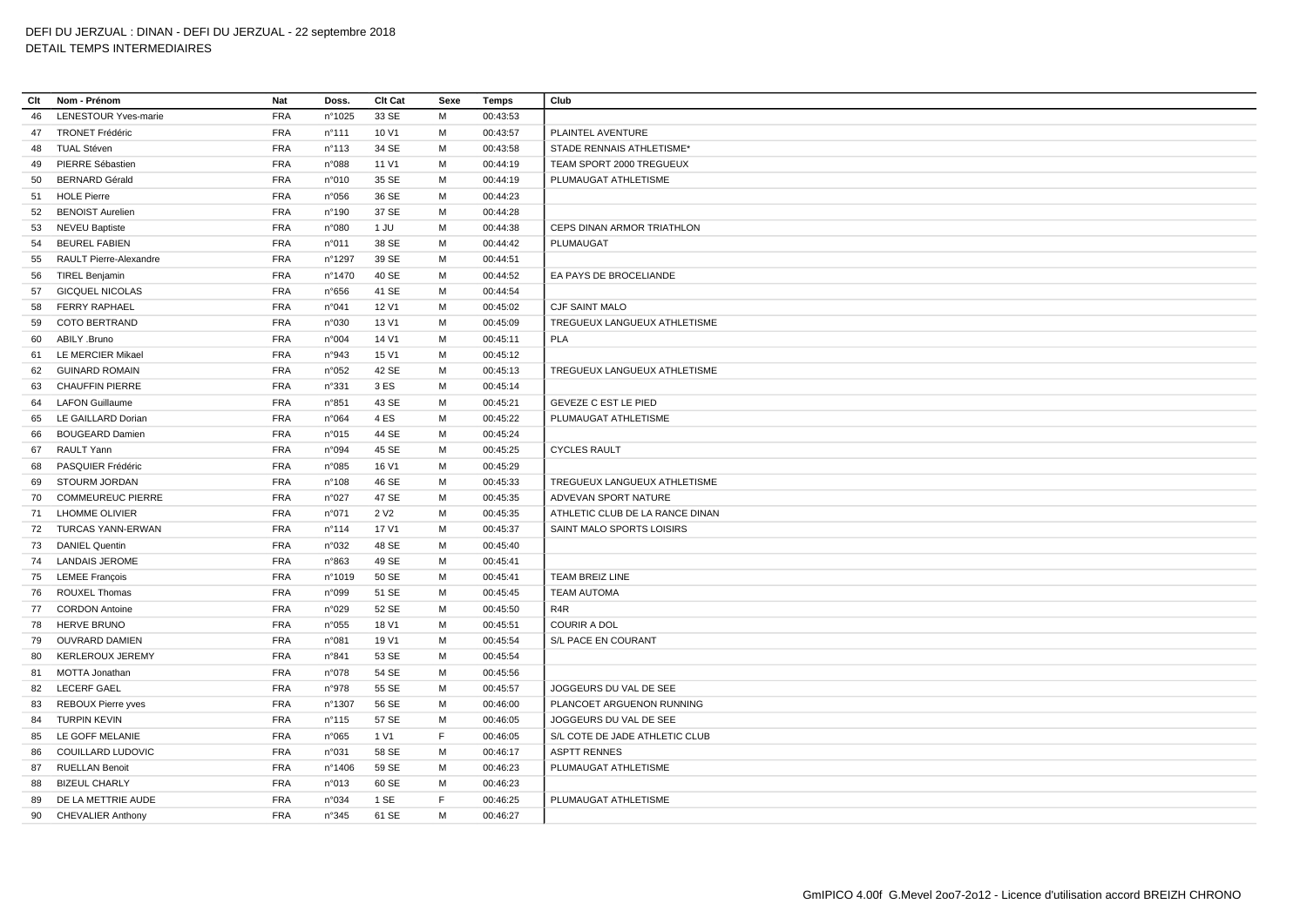## **Clt Nom - Prénom Nat Doss. Clt Cat Sexe Temps Club** RAUZIER Rémi FRA n°1301 62 SE M 00:46:35 PASQUIER JEAN-CHRISTOPHE FRA n°084 20 V1 M 00:46:40 RANCE JOGGING SILORET Martin FRA n°1434 63 SE M 00:46:42 CPB RENNES VARAIRE PATRICK FRA n°116 21 V1 M 00:46:42 LA VAILLANTE GIRARD BAPTISTE FRA n°665 64 SE M 00:46:44 UPAC CHATEAU GONTIER \* BORRMANN David CHE n°014 22 V1 M 00:46:45 CEP FRANCE BAUDIN Jean-christophe FRA n°172 23 V1 M 00:46:51 SAINT MALO SPORTS LOISIRS CHAUVIN ROMAIN FRA n°022 65 SE M 00:46:55 PLUMAUGAT ATHLETISME LE FRIEC Rodolphe FRA n°929 66 SE M 00:46:56 ASPTT RENNES VUYLSTEKER Valentin FRA n°118 67 SE M 00:46:57 CHOLET FABIEN FRA n°350 68 SE M 00:47:00 CAULNES ALLAIN Marilyne FRA n°005 2 SE F 00:47:05 GAUDIN Pascal FRA n°629 24 V1 M 00:47:12 PLAINTEL AVENTURE MASSE Dominique FRA n°076 69 SE M 00:47:14 COURIR A CORAY DOUDARD ANTHONY FRA n°500 70 SE M 00:47:17 LEMARCHAND JEAN-EUDES FRA n°067 71 SE M 00:47:19 RANCE JOGGING SAULNIER Guillaume FRA n°104 72 SE M 00:47:24 COLAS CHRISTOPHE FRA n°025 73 SE M 00:47:26 SAINT MALO SPORTS LOISIRS LESAICHERRE Jerome FRA n°1042 74 SE M 00:47:27 LEBRUN Jérémy FRA n°975 75 SE M 00:47:34 S/L ASPTT RENNES BIARD Alexandre FRA n°212 76 SE M 00:47:38 GUERIN SLOANE FRA n°047 77 SE M 00:47:42 PLUMAUGAT ATHLETISME PINSARD Jean Yves FRA n°1547 78 SE M 00:47:43 ATHLETIC CLUB DE LA RANCE DINAN LEBRUN Pascal FRA n°976 25 V1 M 00:47:44 LES GROS MOLLETS POLFLIET SEBASTIEN FRA n°090 26 V1 M 00:47:45 OREAL Damien FRA n°1200 79 SE M 00:47:46 117 ROUXEL THIERRY **FRA** n°1400 27 V1 M 00:47:47 ATHLETIC PONT REAN JOUQUAND MICKAEL FRA n°1532 28 V1 M 00:47:48 AS PLUMAUGAT ROCHARD Benoit FRA n°1359 29 V1 M 00:47:48 TRIATHLON CLUB DU PAYS DE MUZILLAC RUELLAND PIERRE-YVES FRA n°101 30 V1 M 00:47:51 BILLESIMO Rose-Marie FRA n°012 3 SE F 00:47:53 S/L LAMBALLE AC ROUSSELOT William FRA n°098 31 V1 M 00:47:56 CHENOT Alexandre FRA n°335 80 SE M 00:48:00 VILLALON FRANCOIS FRA n°1508 81 SE M 00:48:01 TEAM CRETARD LE GALL Hugo FRA n°932 82 SE M 00:48:07 ASPTT RENNES RIOU Eric FRA n°1345 32 V1 M 00:48:12 SAINT MALO SPORTS LOISIRS ALARCON Antoine FRA n°127 2 JU M 00:48:12 128 DIAZ LAURENT FRA n°487 33 V1 M 00:48:13 STADE RENNAIS ATHLETISME\* JUBAULT DENIS FRA n°837 34 V1 M 00:48:15 RUN IN RANCE LE POULIQUEN Efflammig FRA n°954 83 SE M 00:48:21 HAMON Sébastien FRA n°737 84 SE M 00:48:23 BONNEFOY Antoine FRA n°234 85 SE M 00:48:27 DUBOST Romain FRA n°509 86 SE M 00:48:34 LABAT Vincent FRA n°848 87 SE M 00:48:38 RUN IN RANCE DENOEL Romain FRA n°036 88 SE M 00:48:40 RANCE JOGGING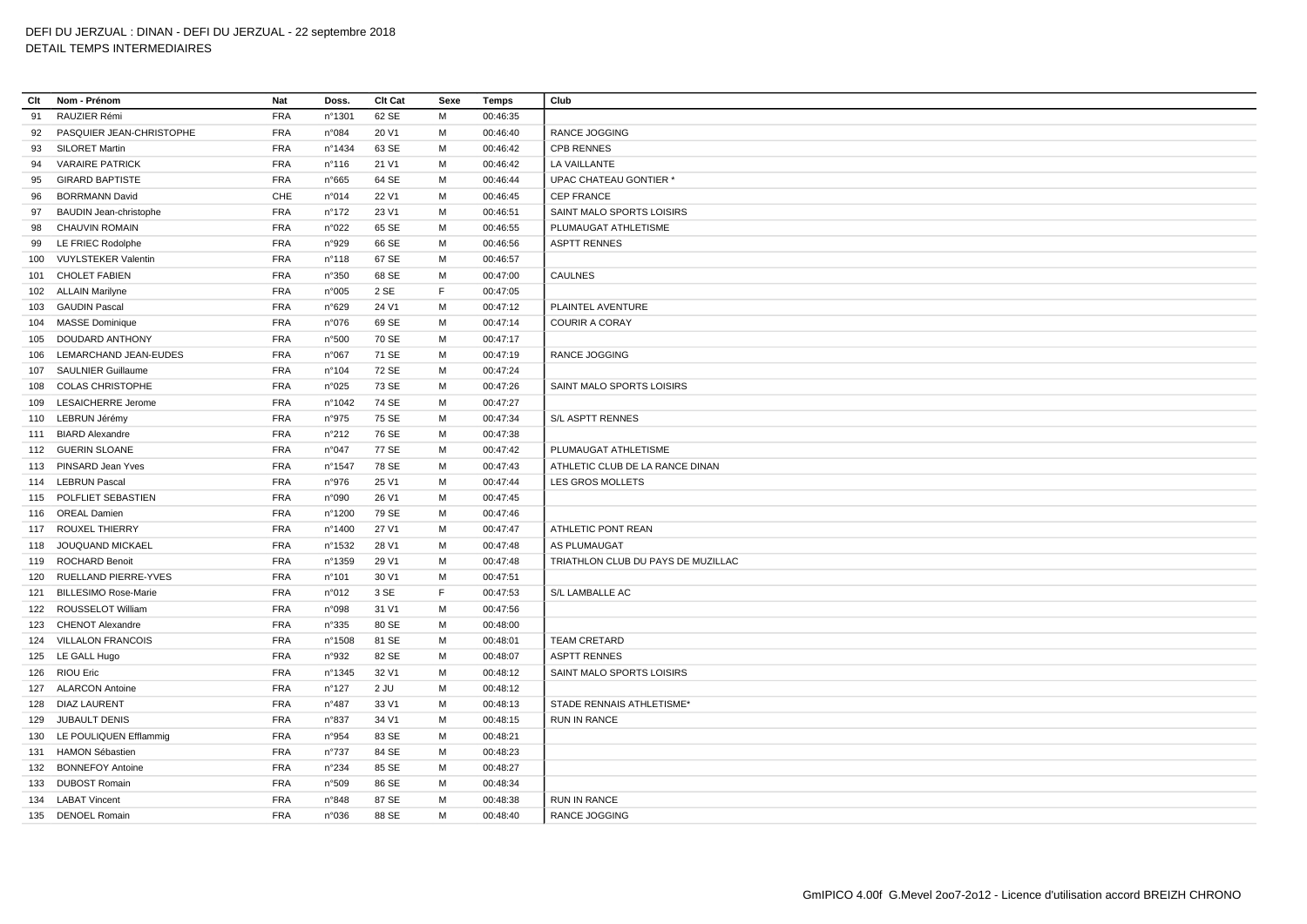**Clt Nom - Prénom Nat Doss. Clt Cat Sexe Temps Club** DEBROIZE Franck FRA n°434 89 SE M 00:48:44 SUNSET RUNNERS VERGNAUD Hugo FRA n°1504 90 SE M 00:48:47 GUILLEMET SOLENE FRA n°050 4 SE F 00:48:49 S/L ENTENTE SPORTIVE EST MORBIHAN FANOUILLERE Vincent FRA n°040 91 SE M 00:48:50 TRAILERS D ARMOR LENORMAND Corentin FRA n°1027 92 SE M 00:48:50 BARRE Gwennaël FRA n°166 35 V1 M 00:48:53 COURIR A TINTENIAC QUEBRIAC MOULET Didier FRA n°1167 36 V1 M 00:48:53 RIVIER THOMAS FRA n°1347 93 SE M 00:48:55 GRENEU Adrien FRA n°689 94 SE M 00:48:55 GUILLOT Clément FRA n°728 95 SE M 00:48:55 RANCE JOGGING HAMON Fabien FRA n°735 96 SE M 00:48:57 GEVEZE C EST LE PIED BARBOT JEROME FRA n°161 37 V1 M 00:49:00 JOGGEURS DU VAL DE SEE LE CORGUILLE Maxime FRA n°912 97 SE M 00:49:02 LE GOUALHER Patrice FRA n°1549 98 SE M 00:49:10 ETIEMBLE FLORENT FRA n°554 99 SE M 00:49:12 S/L E. DE CHARTRES DE BRETAGNE ROUSSEAUX Clément FRA n°1386 100 SE M 00:49:14 RANCE JOGGING GUERIN Arnaud FRA n°702 38 V1 M 00:49:16 LETONDU CEDRIC FRA n°1048 101 SE M 00:49:17 JOGGEURS DU VAL DE SEE LE PROVOST PHILIPPE FRA n°955 39 V1 M 00:49:18 JOGGEURS DU VAL DE SEE LEMASSON Olivier FRA n°1018 3 V2 M 00:49:21 EAU MINERALE PLANCOET BERTHELOT David FRA n°196 40 V1 M 00:49:23 TEAM DEL TRANSPORT JOUZEL JEAN-MARIE FRA n°835 41 V1 M 00:49:24 S/L JANZE ATHLETISME PAYS DE LA ROCHE AUX FEES RICHE Maxime FRA n°1338 102 SE M 00:49:24 GEVEZE C EST LE PIED EVENO LIONEL FRA n°038 4 V2 M 00:49:25 SAINT MALO SPORTS LOISIRS GEORGES Jérémy FRA n°650 103 SE M 00:49:29 HOLTZER Yvonnick FRA n°787 104 SE M 00:49:29 RENNES RUNNING CASTEL Ludovic FRA n°309 105 SE M 00:49:32 VACANDARE Jean-Dominique FRA n°1495 5 V2 M 00:49:39 LE TREOU THOMAS FRA n°964 106 SE M 00:49:40 RANCE JOGGING LE COQ JEREMY FRA n°911 107 SE M 00:49:41 LEDUBY William FRA n°993 108 SE M 00:49:43 LEROY DAVID FRA n°1037 42 V1 M 00:49:44 DAUGAN Lionel FRA n°419 43 V1 M 00:49:45 TEAM YO2 MORIN GERVAIS FRA n°1161 6 V2 M 00:49:47 JOGGEURS DU VAL DE SEE DENOUAL Samuel FRA n°460 2 CA M 00:49:48 AC MINIAC BONDIS Mickaël FRA n°232 109 SE M 00:49:49 BOND BREIZH BREST ARGENTAIS FREDERIC FRA n°138 110 SE M 00:49:49 GEVEZE C EST LE PIED NEEL JULIEN FRA n°1177 111 SE M 00:49:50 S/L AC CESSON HOUITTE GAELLE FRA n°057 2 V1 F 00:49:54 S/L PACE EN COURANT CADORET JEROME FRA n°287 112 SE M 00:49:54 S/L E. DE CHARTRES DE BRETAGNE MAILLARD ALAIN FRA n°1087 44 V1 M 00:49:56 JOGGEURS DU VAL DE SEE VUYLSTEKER Vincent FRA n°1517 45 V1 M 00:49:57 COLOMBEL Nicolas FRA n°378 113 SE M 00:49:59 ADVEVAN SPORT NATURE 179 PIEDVACHE Michel FRA n°1231 7 V2 M 00:49:59 COURIR A TINTENIAC QUEBRIAC PAVOINE Thomas FRA n°1212 114 SE M 00:50:00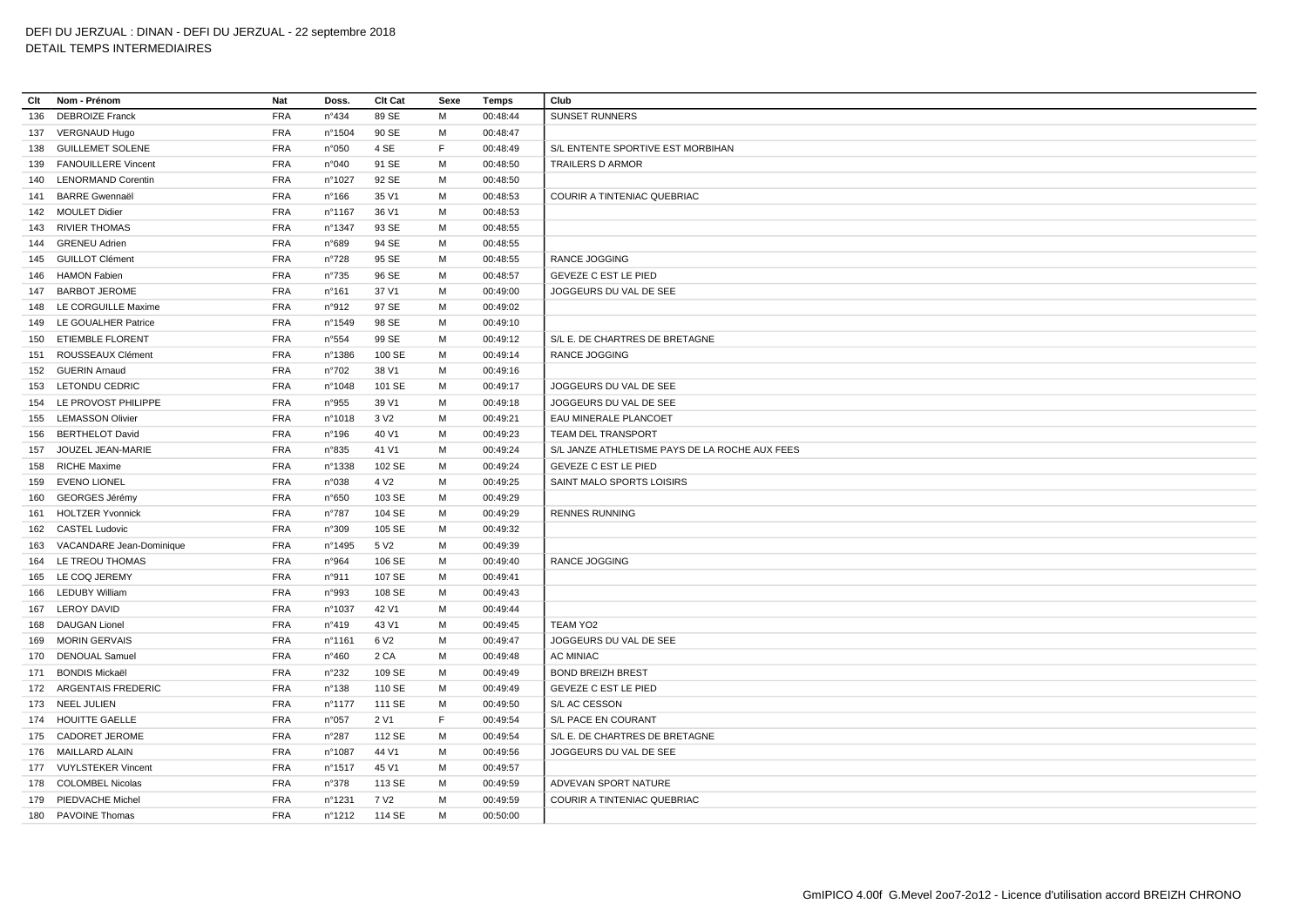## **Clt Nom - Prénom Nat Doss. Clt Cat Sexe Temps Club** NORMAND PHILIPPE FRA n°1188 46 V1 M 00:50:00 S/L AC CESSON BREGAINT EMILIE FRA n°016 5 SE F 00:50:01 RICHE Antoine FRA n°1337 5 ES M 00:50:01 GEVEZE C EST LE PIED NOGUES Jean-Pierre FRA n°1187 115 SE M 00:50:04 MONTEMBAULT Nicolas FRA n°1147 116 SE M 00:50:05 REBILLARD LIONEL FRA n°1305 47 V1 M 00:50:06 PLANCOET ARGUENON RUNNING FLAUX Romain FRA n°577 117 SE M 00:50:08 CEPS DINAN ARMOR TRIATHLON ROBERT Jerome FRA n°1349 48 V1 M 00:50:09 LES CHAMPS GERAUX CLOLUS Pierre-yves FRA n°362 118 SE M 00:50:09 CRENO ROMAIN FRA n°413 119 SE M 00:50:10 READY CASH EMMANUEL Philippe FRA n°545 49 V1 M 00:50:13 LA VAILLANTE ST BRIEUC PERREE Mickael FRA n°1222 50 V1 M 00:50:14 LEVAVASSEUR NICOLAS FRA n°1056 51 V1 M 00:50:14 ATHLETIC CLUB DE LA RANCE DINAN MICHEL Morgan FRA n°1135 52 V1 M 00:50:16 TANGUY SEBASTIEN FRA n°1453 53 V1 M 00:50:18 S/L CO PACEEN LANGRUME Christophe FRA n°866 54 V1 M 00:50:19 LE RHEU JOGGING JEAN MARC GAUDREL Jean marc FRA n°816 55 V1 M 00:50:22 GARNIER Sylvain FRA n°614 120 SE M 00:50:25 LE FERREC ERIC FRA n°926 8 V2 M 00:50:26 S/L ASPTT RENNES MENOU Olivier FRA n°1126 121 SE M 00:50:29 AS BEGARD MARTEL CLEMENT FRA n°1101 122 SE M 00:50:29 SAINT MALO SPORT LOISIR LETORT GUILLAUME Eric FRA n°1052 3 JU M 00:50:32 COULOMBEL EMMANUEL FRA n°403 56 V1 M 00:50:34 PLUMAUGAT ATHLETISME EL JAMIY ABDERRAFIE FRA n°542 123 SE M 00:50:36 LE JEUNE Romain FRA n°941 124 SE M 00:50:39 ARTRU DAVID FRA n°140 125 SE M 00:50:39 JOGGING PLUMAUDAN ALLAIN Yvon FRA n°006 1 V3 M 00:50:43 RANCE JOGGING MACE XAVIER FRA n°1081 57 V1 M 00:50:44 LANOE JEAN JACQUES FRA n°868 9 V2 M 00:50:46 FONTAINE Nicolas FRA n°582 126 SE M 00:50:46 TRAILER D ARMOR BOULOUX Roger FRA n°248 10 V2 M 00:50:48 JOGGING PLUMAUDAN SAUNEUF Samuel FRA n°1421 127 SE M 00:50:49 LE PAYS MALOUIN LECOT SEBASTIEN FRA n°990 128 SE M 00:50:50 S/L UACA SAINT BRIEUC LE BUSSY Loic FRA n°903 129 SE M 00:50:50 LIMINIER BRUNO FRA n°1064 130 SE M 00:50:51 COURIR A SAINT GREGOIRE MALLARD Mathieu FRA n°1090 3 CA M 00:50:51 LE BLANC GUYOT Killian FRA n°894 4 CA M 00:50:52 ERNOULT Regis FRA n°550 58 V1 M 00:50:52 PERROT EMILIE FRA n°087 3 V1 F 00:50:53 PLUMAUGAT ATHLETISME DURAND Williams FRA n°529 59 V1 M 00:50:58 TEAM HAMON AUTOMOBILES LAFFICHE Dominique FRA n°850 60 V1 M 00:50:58 BOISSERE Jérôme FRA n°228 61 V1 M 00:51:00 SEREY Arnaud FRA n°1432 62 V1 M 00:51:01 FOULEES ST AUBINOISES PUIG Emmanuel FRA n°1278 63 V1 M 00:51:02 BESNIER Jean Marc FRA n°206 64 V1 M 00:51:03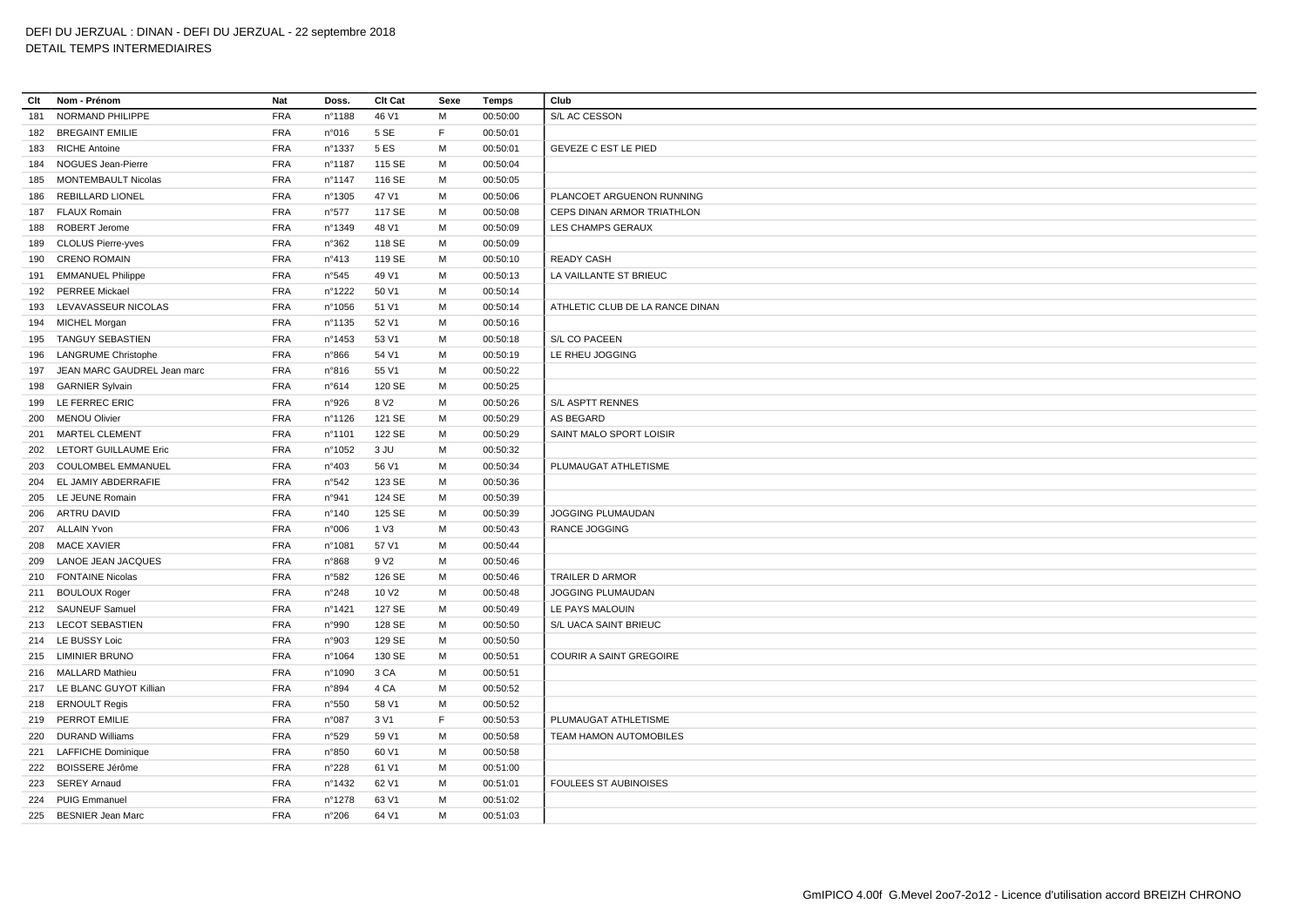## **Clt Nom - Prénom Nat Doss. Clt Cat Sexe Temps Club** 226 CHALMEL Eric FRA n°316 11 V2 M 00:51:04 A CHACUN SON RYTHME GAUTHIER Marc FRA n°636 65 V1 M 00:51:08 COURIR A TINTENIAC QUEBRIAC PIOLINE LUCIE FRA n°089 6 SE F 00:51:09 JOGGEURS DU VAL DE SEE PIQUET ERIC FRA n°1238 131 SE M 00:51:11 LUCAS QUENTIN FRA n°1077 132 SE M 00:51:12 PLUMAUGAT ATHLETISME BAUDET Xavier FRA n°171 133 SE M 00:51:15 BERTRAND Clément FRA n°200 134 SE M 00:51:16 MILLE ET UN SOURIRES DURAND Ludovic FRA n°524 135 SE M 00:51:19 BREIZH REDER GOUYA Philippe FRA n°685 66 V1 M 00:51:24 PUISNEY Benjamin FRA n°1279 136 SE M 00:51:24 BERNARD Guillaume FRA n°192 137 SE M 00:51:26 COURAILLON CHRISTOPHE FRA n°406 138 SE M 00:51:33 CIS PLERGUER MARQUER PHILIPPE FRA n°074 67 V1 M 00:51:33 LE DUIGOU GILLES FRA n°923 68 V1 M 00:51:33 LUCAS Mickael FRA n°1080 69 V1 M 00:51:34 ORANGE BLEUE TREGEUX BINET YOANN FRA n°217 70 V1 M 00:51:37 JOGGEURS DU VAL DE SEE GAUDICHE Christophe FRA n°626 71 V1 M 00:51:47 AC MINIAC RENAIS KARINE FRA n°1320 7 SE F 00:51:47 EA PAYS DE BROCELIANDE FOUCHER Tony FRA n°586 72 V1 M 00:51:49 DOUIN Mathieu FRA n°501 139 SE M 00:51:50 246 GLEAU Pierig CHEREST FRA n°668 140 SE M 00:51:50 SOBHI SPORT BREST CHESNEL .jacques FRA n°343 2 V3 M 00:51:50 JOGGING PLUMAUDAN LE LIEVRE Boris FRA n°942 12 V2 M 00:51:51 LEMIERE WILLY FRA n°1023 141 SE M 00:51:51 PIROTAIS Ludovic FRA n°1242 73 V1 M 00:51:54 COURIR A DOL DELAPEYRIERE Audran FRA n°1548 4 JU M 00:51:58 HESRY Claude FRA n°775 74 V1 M 00:51:59 CRAINEGUY Philippe FRA n°412 75 V1 M 00:51:59 GEVEZE C EST LE PIED OVEL Thierry FRA n°082 142 SE M 00:52:00 LE GOUELLEC Hervé FRA n°934 13 V2 M 00:52:01 RESSAF MERZOUK FRA n°095 14 V2 M 00:52:01 SAINT MALO SPORTS LOISIRS MAROS Tugdual FRA n°1098 143 SE M 00:52:03 MOUBECHE Pascal FRA n°1166 76 V1 M 00:52:04 RUNNING CLUB COLOMBANAIS ROUAULT Tanguy FRA n°1376 77 V1 M 00:52:06 JOG LOISIRS COMBOURG OLERON Maxime FRA n°1195 144 SE M 00:52:08 FRETE Arnaud FRA n°596 78 V1 M 00:52:10 LEMERCIER Jean-Daniel FRA n°1022 79 V1 M 00:52:12 JA MELESSE CARFANTAN Benoit FRA n°294 80 V1 M 00:52:13 GOUAULT Didier FRA n°676 145 SE M 00:52:14 SAVALLE Thomas FRA n°1423 146 SE M 00:52:20 LE PAYS MALOUIN PERCHE Julien FRA n°1219 147 SE M 00:52:21 DEMEZ Hubert FRA n°451 81 V1 M 00:52:25 HELARY Nicolas FRA n°754 148 SE M 00:52:25 TRAILER D ARMOR DARCOURT Philippe FRA n°418 82 V1 M 00:52:29 MOUSSEAUX Samuel FRA n°1171 83 V1 M 00:52:30 ADVEVAN SPORT NATURE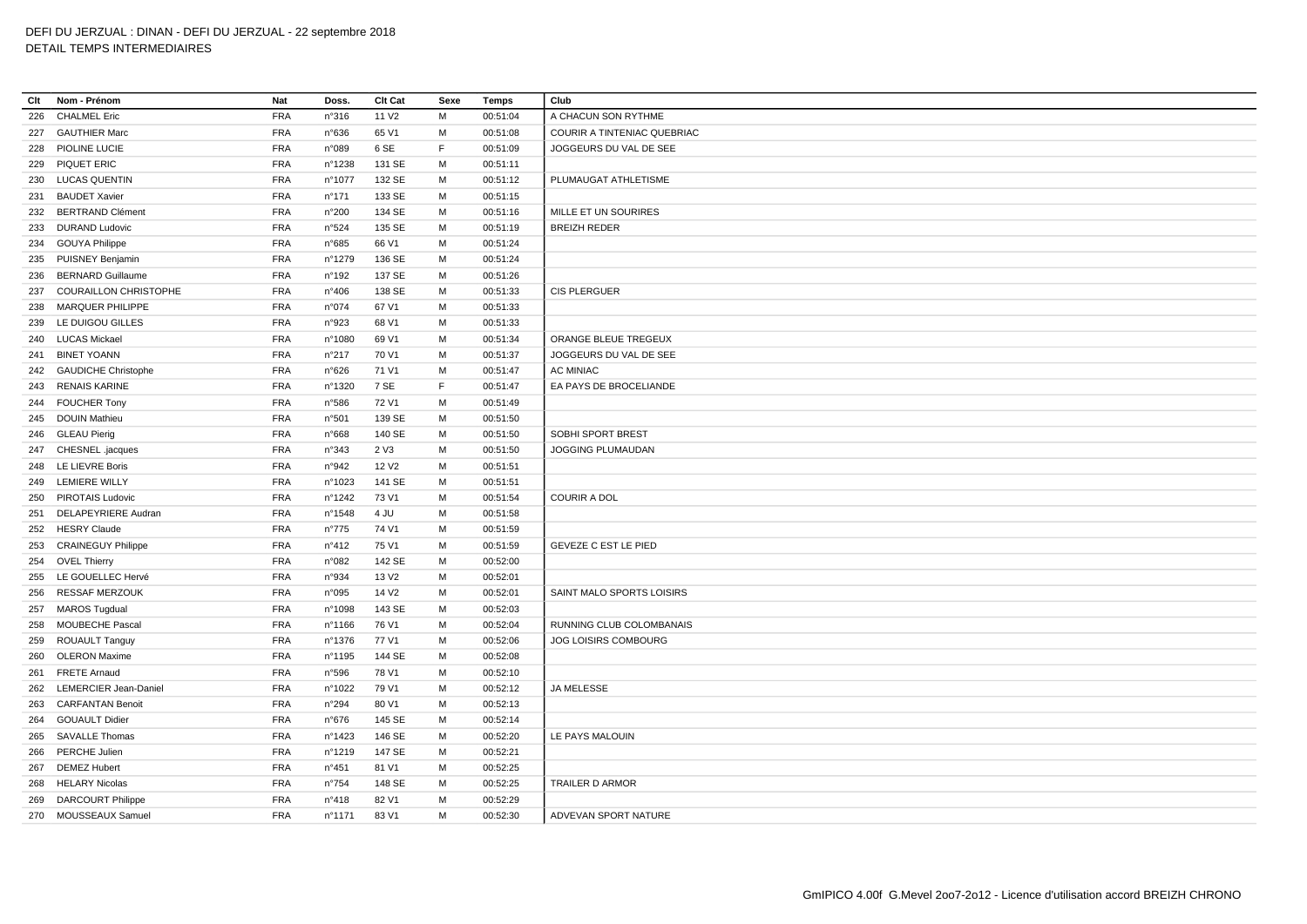| Clt | Nom - Prénom              | Nat        | Doss.           | <b>Clt Cat</b>    | Sexe | Temps    | Club                                              |
|-----|---------------------------|------------|-----------------|-------------------|------|----------|---------------------------------------------------|
| 271 | <b>LARDOUX Yvonnick</b>   | <b>FRA</b> | n°873           | 84 V1             | M    | 00:52:30 | COURIR A TINTENIAC QUEBRIAC                       |
|     | 272 BEUTIER Sylvain       | <b>FRA</b> | n°211           | 149 SE            | м    | 00:52:31 |                                                   |
|     | 273 LEGAVRE David         | <b>FRA</b> | n°1006          | 150 SE            | М    | 00:52:36 | <b>GCLP</b>                                       |
|     | 274 DENOUAL Patrice       | <b>FRA</b> | $n^{\circ}461$  | 85 V1             | M    | 00:52:37 | AC MINIAC MORVAN                                  |
| 275 | <b>RALLIER Bernard</b>    | <b>FRA</b> | n°1291          | 86 V1             | M    | 00:52:37 | JOGGERS DU COUESNON                               |
|     | 276 CHEANNE Yannick       | <b>FRA</b> | n°333           | 87 V1             | м    | 00:52:38 |                                                   |
|     | 277 TESSIER David         | <b>FRA</b> | n°1462          | 151 SE            | м    | 00:52:40 | JOGGING PLUMAUDAN                                 |
| 278 | <b>HUARD PASCAL</b>       | <b>FRA</b> | n°795           | 88 V1             | M    | 00:52:40 | TEAM BARBER SHOP                                  |
| 279 | <b>TIREL Gwenael</b>      | <b>FRA</b> | n°1471          | 89 V1             | м    | 00:52:41 | TEAM DE L ESPOIR LOUDEAC                          |
|     | 280 GAIGNEUX Cyrille      | <b>FRA</b> | n°604           | 152 SE            | M    | 00:52:43 |                                                   |
|     | 281 MOREL .Thierry        | <b>FRA</b> | n°1154          | 15 V <sub>2</sub> | м    | 00:52:44 |                                                   |
|     | 282 LECUYER Matthieu      | <b>FRA</b> | n°992           | 90 V1             | M    | 00:52:47 |                                                   |
| 283 | <b>HARAND Paul</b>        | <b>FRA</b> | n°742           | 153 SE            | м    | 00:52:48 |                                                   |
| 284 | COLCANAP Hugo             | <b>FRA</b> | n°373           | 154 SE            | м    | 00:52:49 |                                                   |
| 285 | <b>BOUTHIER Thierry</b>   | <b>FRA</b> | n°254           | 16 V <sub>2</sub> | M    | 00:52:50 |                                                   |
| 286 | <b>TALBOT FREDERIC</b>    | <b>FRA</b> | n°1452          | 91 V1             | м    | 00:52:52 | JOGGEURS DU VAL DE SEE                            |
| 287 | PAPAIL FREDERIC           | <b>FRA</b> | n°1207          | 92 V1             | M    | 00:52:53 |                                                   |
|     | 288 BAHU Cyrille          | <b>FRA</b> | $n^{\circ}153$  | 93 V1             | M    | 00:52:53 |                                                   |
|     | 289 LE NOUVEL Fabien      | <b>FRA</b> | n°949           | 155 SE            | М    | 00:52:55 | PLAINTEL AVENTURE                                 |
| 290 | <b>RUAUD Loic</b>         | <b>FRA</b> | n°1404          | 94 V1             | M    | 00:52:56 | <b>NRC</b>                                        |
|     | 291 SAGORY Daniel         | <b>FRA</b> | n°1543          | 17 V2             | M    | 00:52:57 | JOGGING PAYS DE LAMBALLE                          |
| 292 | <b>ROUVRAIS Lionel</b>    | <b>FRA</b> | n°1395          | 18 V <sub>2</sub> | М    | 00:52:57 |                                                   |
|     | 293 MOUTON PASCAL         | <b>FRA</b> | n°1172          | 95 V1             | м    | 00:52:59 | LES GROS MOLLETS                                  |
| 294 | <b>ROUSSEL Cedric</b>     | <b>FRA</b> | n°1389          | 156 SE            | М    | 00:53:00 |                                                   |
|     | 295 LEQUEUX MATHIEU       | <b>FRA</b> | n°1033          | 157 SE            | M    | 00:53:01 |                                                   |
| 296 | <b>LEGALLAIS Bertrand</b> | <b>FRA</b> | n°1002          | 158 SE            | М    | 00:53:01 |                                                   |
|     | 297 VILLARD David         | <b>FRA</b> | n°1510          | 96 V1             | M    | 00:53:01 | <b>TRIATHLE VANNES</b>                            |
|     | 298 HERVE Samuel          | <b>FRA</b> | $n^{\circ}767$  | 159 SE            | м    | 00:53:02 | AN ORIANT CANICROSS                               |
| 299 | <b>VIVIER ARNAUD</b>      | <b>FRA</b> | n°1516          | 97 V1             | M    | 00:53:02 | <b>RANCEJOGGING</b>                               |
| 300 | <b>PRESSE David</b>       | <b>FRA</b> | n°1272          | 98 V1             | м    | 00:53:05 |                                                   |
|     | 301 FONTAINE Cyrille      | <b>FRA</b> | n°584           | 99 V1             | M    | 00:53:05 | S/L ASPTT RENNES                                  |
|     | 302 MERET YANNICK         | <b>FRA</b> | n°1128          | 160 SE            | м    | 00:53:06 |                                                   |
|     | 303 PIQUET Dominique      | <b>FRA</b> | n°1239          | 100 V1            | м    | 00:53:08 | <b>JOGGING MONTGERMONT</b>                        |
|     | 304 DONNIO Rémi           | <b>FRA</b> | n°493           | 161 SE            | M    | 00:53:11 |                                                   |
| 305 | LEVACHER Yann             | <b>FRA</b> | n°1055          | 162 SE            | м    | 00:53:11 |                                                   |
|     | 306 HAMON MARCEL          | <b>FRA</b> | $n^{\circ}736$  | 19 V <sub>2</sub> | М    | 00:53:12 |                                                   |
| 307 | ROUAULT Dominique         | <b>FRA</b> | n°1378          | 101 V1            | M    | 00:53:13 | ADVEVAN SPORT NATURE                              |
| 308 | <b>BOURSEUL Clement</b>   | <b>FRA</b> | n°201           | 5 JU              | M    | 00:53:14 |                                                   |
| 309 | GICQUEL Jérémy            | <b>FRA</b> | n°659           | 163 SE            | M    | 00:53:15 | LE MENE PLESSALA MICHOU TEAM                      |
|     | 310 MARCHIX Franck        | <b>FRA</b> | n°1094          | 164 SE            | M    | 00:53:15 |                                                   |
|     | 311 HOARAU Idriss         | <b>FRA</b> | $n^{\circ}785$  | 102 V1            | м    | 00:53:16 | COTE DE PENTHIEVRE ATHLETISME COURIR ENSEMBLE     |
|     | 312 BILLARD Fabrice       | <b>FRA</b> | n°215           | 103 V1            | м    | 00:53:17 |                                                   |
|     | 313 BETBEZE Killian       | <b>FRA</b> | n°207           | 6 JU              | M    | 00:53:18 |                                                   |
|     | 314 ADAM Yohan            | <b>FRA</b> | $n^{\circ}$ 124 | 6 ES              | M    | 00:53:18 |                                                   |
|     | 315 CAROFF TYPHAINE       | <b>FRA</b> | n°1552          | 8 SE              | F.   | 00:53:18 | S/L COTE DE PENTHIEVRE ATHLETISME COURIR ENSEMBLE |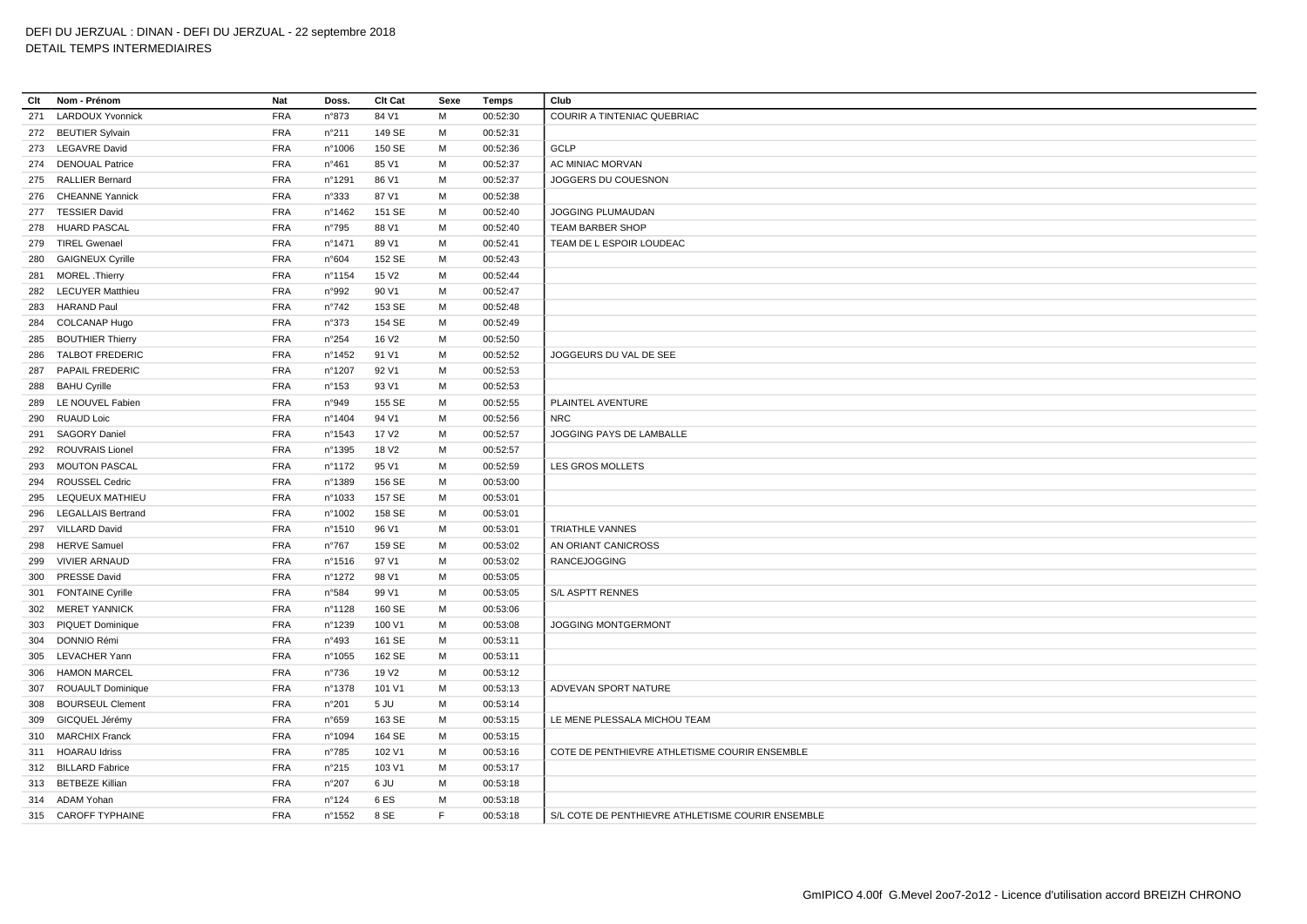| Clt | Nom - Prénom                | Nat        | Doss.           | <b>Clt Cat</b>    | Sexe | Temps    | Club                             |
|-----|-----------------------------|------------|-----------------|-------------------|------|----------|----------------------------------|
| 316 | LE BELLEGO ERWAN            | <b>FRA</b> | n°888           | 104 V1            | M    | 00:53:18 | RANCE JOGGING                    |
|     | 317 LELIONNAIS Thomas       | <b>FRA</b> | n°1014          | 5 CA              | м    | 00:53:20 |                                  |
| 318 | <b>DEMARAIS Davy</b>        | <b>FRA</b> | n°449           | 105 V1            | M    | 00:53:21 | CEPS DINAN ARMOR TRIATHLON       |
|     | 319 BEAUMOND Gerald         | <b>FRA</b> | n°183           | 106 V1            | M    | 00:53:23 |                                  |
| 320 | <b>DUFEIL STEVE</b>         | <b>FRA</b> | n°514           | 165 SE            | M    | 00:53:23 | LA TEAM DU BREIZH FLAG TRIP TOUR |
| 321 | <b>PEAN JEREMIE</b>         | <b>FRA</b> | nº1213          | 166 SE            | м    | 00:53:25 | <b>UA LANGUEUX</b>               |
|     | 322 MINARD Raphael          | <b>FRA</b> | n°1139          | 167 SE            | м    | 00:53:25 | PLEUMRUN                         |
| 323 | <b>DESCHAMPS Clement</b>    | <b>FRA</b> | $n^{\circ}473$  | 7 JU              | M    | 00:53:25 |                                  |
| 324 | <b>BALEINE Bertrand</b>     | <b>FRA</b> | $n^{\circ}$ 158 | 168 SE            | M    | 00:53:26 | <b>RUNNING CLUB COLOMBANAIS</b>  |
|     | 325 BUREL Fabien            | <b>FRA</b> | n°282           | 169 SE            | M    | 00:53:27 |                                  |
| 326 | <b>CHANCEREL DANIEL</b>     | <b>FRA</b> | n°321           | 107 V1            | M    | 00:53:31 |                                  |
| 327 | <b>MEDARD Bertrand</b>      | <b>FRA</b> | n°1117          | 170 SE            | M    | 00:53:34 |                                  |
| 328 | <b>CORNU Anthony</b>        | <b>FRA</b> | n°392           | 171 SE            | M    | 00:53:34 |                                  |
| 329 | <b>MORIN .MICKAEL</b>       | <b>FRA</b> | n°1160          | 108 V1            | M    | 00:53:36 | <b>BREIZH REDER</b>              |
|     | 330 LEROUX Arnaud           | <b>FRA</b> | n°1036          | 109 V1            | M    | 00:53:37 |                                  |
| 331 | <b>GERARD Simon</b>         | <b>FRA</b> | n°651           | 172 SE            | M    | 00:53:38 |                                  |
| 332 | ROSSIGNOL AVELINE Alan      | <b>FRA</b> | n°1373          | 7 ES              | M    | 00:53:43 |                                  |
| 333 | <b>TUAL François-Michel</b> | <b>FRA</b> | n°1489          | 110 V1            | м    | 00:53:43 | EA PAYS DE BROCELIANDE           |
|     | 334 GUINEBAULT Thierry      | <b>FRA</b> | n°730           | 111 V1            | M    | 00:53:44 | <b>RANCE JOGGING</b>             |
| 335 | JAUME DIDIER                | <b>FRA</b> | n°815           | 112 V1            | м    | 00:53:44 | ATHLETIC PONT REAN               |
| 336 | DUVAL Jean-François         | <b>FRA</b> | n°534           | 173 SE            | м    | 00:53:45 | <b>GEVEZE C EST LE PIED</b>      |
| 337 | <b>MODICA Maximilian</b>    | <b>FRA</b> | nº1142          | 113 V1            | M    | 00:53:46 |                                  |
| 338 | <b>FONTAINE Hervé</b>       | <b>FRA</b> | n°580           | 174 SE            | M    | 00:53:48 |                                  |
| 339 | <b>TAUVRY Laurent</b>       | <b>FRA</b> | n°1456          | 114 V1            | м    | 00:53:48 |                                  |
| 340 | <b>LEBOUC Mael</b>          | <b>FRA</b> | n°971           | 8 JU              | м    | 00:53:49 |                                  |
| 341 | <b>ROGEZ VINCENT</b>        | <b>FRA</b> | n°1365          | 115 V1            | м    | 00:53:49 | CAP DIRINON                      |
|     | 342 COLLET SEBASTIEN        | <b>FRA</b> | n°376           | 116 V1            | M    | 00:53:51 | CEPS DINAN ARMOR TRIATHLON       |
|     | 343 SALAUD Gabriel          | <b>FRA</b> | n°1412          | 6 CA              | м    | 00:53:52 |                                  |
| 344 | <b>DUMENIL .FRANCK</b>      | <b>FRA</b> | n°520           | 20 V <sub>2</sub> | M    | 00:53:53 | <b>CEPS DINAN TRIATHLON</b>      |
| 345 | <b>BOYER PASCAL</b>         | <b>FRA</b> | n°256           | 117 V1            | M    | 00:53:54 |                                  |
|     | 346 GICQUEL Bertrand        | <b>FRA</b> | n°655           | 175 SE            | M    | 00:53:56 |                                  |
| 347 | <b>COLOMBEL Éric</b>        | <b>FRA</b> | n°379           | 118 V1            | м    | 00:53:57 |                                  |
| 348 | PIGEARD-TOBITANI Bertrand   | <b>FRA</b> | n°1234          | 119 V1            | M    | 00:53:57 |                                  |
| 349 | <b>BODIGUEL David</b>       | <b>FRA</b> | n°225           | 120 V1            | м    | 00:53:57 |                                  |
| 350 | <b>LECOEUR PIERRE</b>       | <b>FRA</b> | n°984           | 9 JU              | M    | 00:53:57 | TEAM AU COIN DE LA BREIZH        |
| 351 | POMMIER Jeremy              | <b>FRA</b> | n°1256          | 8 ES              | M    | 00:53:59 |                                  |
|     | 352 LEFEUVRE Meriadec       | <b>FRA</b> | n°997           | 121 V1            | м    | 00:54:00 |                                  |
| 353 | <b>LECOMTE Florian</b>      | <b>FRA</b> | n°986           | 176 SE            | м    | 00:54:05 | PLEUMRUN                         |
| 354 | <b>ECORCHARD Benjamin</b>   | <b>FRA</b> | n°538           | 177 SE            | м    | 00:54:06 | CS BETTON                        |
| 355 | <b>GAUBERT Jean-Yves</b>    | <b>FRA</b> | n°625           | 21 V <sub>2</sub> | M    | 00:54:08 |                                  |
| 356 | <b>GOUPIL NATHALIE</b>      | <b>FRA</b> | n°046           | 4 V1              | F    | 00:54:09 | <b>S/L ASPTT RENNES</b>          |
| 357 | <b>MORINIERE Vincent</b>    | <b>FRA</b> | n°1163          | 122 V1            | M    | 00:54:10 | COURIR A TINTENIAC QUEBRIAC      |
| 358 | <b>DUDORET Dominique</b>    | <b>FRA</b> | n°513           | 178 SE            | м    | 00:54:12 | <b>RENNES RUNNING</b>            |
| 359 | DELISLE Jean philippe       | <b>FRA</b> | $n^{\circ}447$  | 179 SE            | M    | 00:54:13 |                                  |
|     | 360 NEVEUX JEROME           | <b>FRA</b> | n°1179          | 123 V1            | M    | 00:54:14 | S/L AC HAUTE VILAINE             |
|     |                             |            |                 |                   |      |          |                                  |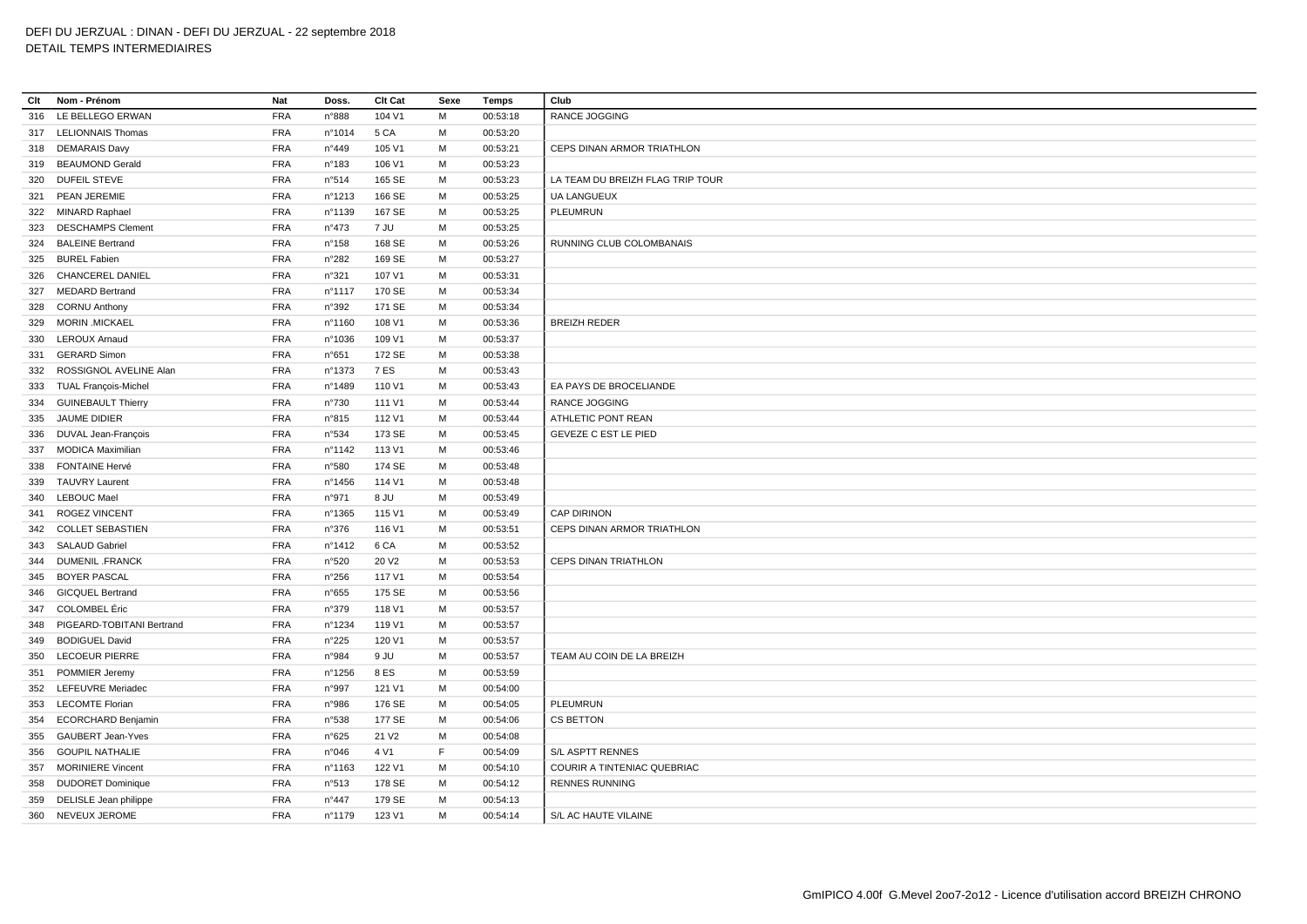| Clt | Nom - Prénom               | Nat        | Doss.           | Clt Cat           | Sexe | Temps    | Club                           |
|-----|----------------------------|------------|-----------------|-------------------|------|----------|--------------------------------|
| 361 | <b>NEVO Antoine</b>        | <b>FRA</b> | n°1181          | 180 SE            | M    | 00:54:14 |                                |
| 362 | <b>DEHAUMONT Eric</b>      | <b>FRA</b> | n°439           | 124 V1            | М    | 00:54:15 |                                |
| 363 | DENIER Frédéric            | FRA        | $n^{\circ}456$  | 125 V1            | M    | 00:54:15 |                                |
| 364 | <b>BOURGAULT Jérôme</b>    | <b>FRA</b> | $n^{\circ}251$  | 181 SE            | М    | 00:54:18 |                                |
| 365 | <b>THEBAULT Gwenael</b>    | <b>FRA</b> | n°1463          | 126 V1            | M    | 00:54:19 |                                |
| 366 | ROUAUX Mickaël             | <b>FRA</b> | n°1381          | 127 V1            | М    | 00:54:19 |                                |
| 367 | <b>GENTET PIERRICK</b>     | <b>FRA</b> | n°648           | 22 V <sub>2</sub> | м    | 00:54:20 |                                |
| 368 | <b>GRANDJEAN Stephane</b>  | <b>FRA</b> | n°687           | 128 V1            | M    | 00:54:20 | <b>DINARD JOGGING</b>          |
| 369 | <b>BOBON Sébastien</b>     | <b>FRA</b> | $n^{\circ}224$  | 129 V1            | М    | 00:54:21 | RUN IN RANCE                   |
|     | 370 COQUART JEAN PHILIPPE  | <b>FRA</b> | n°383           | 130 V1            | M    | 00:54:24 |                                |
| 371 | RALLIER ADRIEN             | <b>FRA</b> | n°1292          | 10 JU             | м    | 00:54:24 | S/L LA VIGILANTE DE FOUGERES   |
|     | 372 HAVET Anthony          | <b>FRA</b> | $n^{\circ}751$  | 182 SE            | M    | 00:54:25 |                                |
|     | 373 CAVALON Matthis        | <b>FRA</b> | n°311           | 9 ES              | М    | 00:54:25 |                                |
|     | 374 CARLO Emilien          | <b>FRA</b> | n°298           | 11 JU             | М    | 00:54:26 |                                |
|     | 375 BARDIN RENAUD          | <b>FRA</b> | $n^{\circ}162$  | 131 V1            | М    | 00:54:26 | S/L HERBAUGES ATHLE 44         |
|     | 376 LEFORT GAEL            | <b>FRA</b> | n°1001          | 132 V1            | M    | 00:54:28 |                                |
|     | 377 BOUAN Pascal           | <b>FRA</b> | n°239           | 23 V <sub>2</sub> | М    | 00:54:28 | PLANCOET ARGUENON RUNNING      |
|     | 378 BARBIER Louis          | <b>FRA</b> | $n^{\circ}160$  | 10 ES             | М    | 00:54:29 |                                |
|     | 379 DOLE Stéphane          | <b>FRA</b> | n°490           | 24 V <sub>2</sub> | М    | 00:54:30 |                                |
|     | 380 ?Dossard #302          | <b>FRA</b> | n°302           | 183 SE            | м    | 00:54:30 |                                |
|     | 381 D'HEM Ludovic          | <b>FRA</b> | $n^{\circ}485$  | 133 V1            | M    | 00:54:30 |                                |
| 382 | <b>LECOEUR Eric</b>        | <b>FRA</b> | n°985           | 134 V1            | М    | 00:54:30 | TEAM AU COIN DE LA BREIZH      |
|     | 383 TALBI Delio            | <b>FRA</b> | n°1450          | 184 SE            | М    | 00:54:30 |                                |
| 384 | <b>HAUER Gael</b>          | <b>FRA</b> | $n^{\circ}750$  | 135 V1            | м    | 00:54:31 |                                |
|     | 385 LE DU Arnaud           | <b>FRA</b> | n°1546          | 136 V1            | M    | 00:54:31 |                                |
| 386 | <b>DEGARABY Gilles</b>     | <b>FRA</b> | n°438           | 25 V <sub>2</sub> | M    | 00:54:32 |                                |
| 387 | <b>CHENU Moran</b>         | <b>FRA</b> | n°338           | 137 V1            | М    | 00:54:32 | SPORT LOISIR CORSEUL           |
| 388 | BEUREL JEAN-CHARLES        | <b>FRA</b> | n°208           | 185 SE            | М    | 00:54:33 | PLUMAUGAT ATHLETISME           |
|     | 389 PLANTARD SYLVAIN       | <b>FRA</b> | n°1247          | 186 SE            | M    | 00:54:33 | S/L ASPTT RENNES               |
| 390 | <b>ROGER MICKAEL</b>       | <b>FRA</b> | n°1364          | 138 V1            | М    | 00:54:33 | JOGGEURS DU VAL DE SEE         |
| 391 | MESNAGE CHRISTELLE         | FRA        | n°077           | 5 V1              | F    | 00:54:33 | <b>ACR DINAN</b>               |
| 392 | PETITPAS Sylvain           | <b>FRA</b> | n°1225          | 139 V1            | М    | 00:54:34 | RANCE JOGGING                  |
|     | 393 JAN Dominique          | FRA        | n°812           | 140 V1            | м    | 00:54:34 |                                |
| 394 | <b>GRENEU Patrick</b>      | <b>FRA</b> | n°690           | 141 V1            | M    | 00:54:34 |                                |
| 395 | <b>MAUDUIT Vincent</b>     | <b>FRA</b> | n°1111          | 142 V1            | M    | 00:54:36 | S/L E. DE CHARTRES DE BRETAGNE |
|     | 396 LAURENT Olivier        | <b>FRA</b> | n°880           | 143 V1            | М    | 00:54:36 |                                |
| 397 | <b>MOREAU Erwan</b>        | <b>FRA</b> | n°1150          | 144 V1            | M    | 00:54:37 | JOGGING LOISIR ORGERES         |
|     | 398 FREARD Claire          | <b>FRA</b> | n°043           | 6 V1              | F    | 00:54:39 |                                |
| 399 | <b>SALMON Norbert</b>      | <b>FRA</b> | n°1413          | 187 SE            | М    | 00:54:42 | ADVEVAN SPORT NATURE           |
|     | 400 HEARD CECILE           | <b>FRA</b> | n°053           | 7 V1              | F    | 00:54:42 | EA PAYS DE BROCELIANDE         |
|     | 401 LE POULIQUEN Yann      | <b>FRA</b> | n°953           | 145 V1            | м    | 00:54:42 | PLANCOET ARGUENON RUNNING      |
|     | 402 CHAPELIER Eric         | <b>FRA</b> | n°322           | 146 V1            | м    | 00:54:43 |                                |
|     | 403 FREDERIC LE VAGUERESSE | <b>FRA</b> | n°594           | 147 V1            | м    | 00:54:43 |                                |
|     | 404 AMIOT Mickaël          | <b>FRA</b> | $n^{\circ}$ 134 | 148 V1            | M    | 00:54:43 | ADVEVAN SPORT NATURE           |
|     | 405 MOUNIER ERIC           | <b>FRA</b> | nº1170          | 149 V1            | M    | 00:54:44 |                                |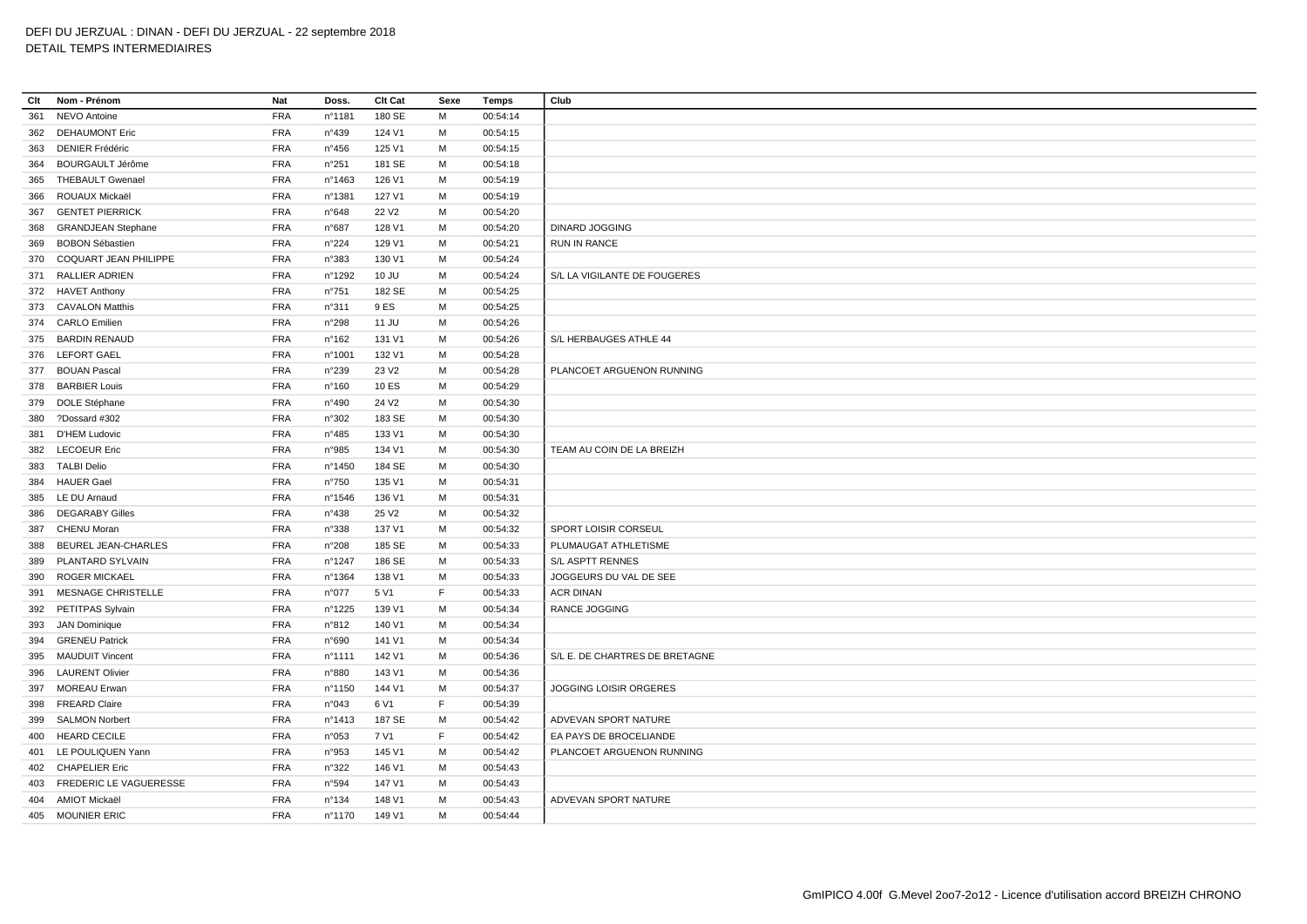# DEFI DU JERZUAL : DINAN - DEFI DU JERZUAL - 22 septembre 2018

# DETAIL TEMPS INTERMEDIAIRES

| Clt | Nom - Prénom               | Nat        | Doss.           | Clt Cat           | Sexe | Temps    | Club                      |
|-----|----------------------------|------------|-----------------|-------------------|------|----------|---------------------------|
| 406 | <b>ALARCON Laurent</b>     | <b>FRA</b> | n°128           | 26 V <sub>2</sub> | M    | 00:54:44 |                           |
| 407 | <b>GOURHAND Alexandre</b>  | <b>FRA</b> | n°681           | 188 SE            | М    | 00:54:45 |                           |
| 408 | <b>MARTEAU Samuel</b>      | <b>FRA</b> | n°1100          | 150 V1            | M    | 00:54:45 |                           |
| 409 | <b>BEAUCHER Fabien</b>     | <b>FRA</b> | $n^{\circ}$ 176 | 189 SE            | М    | 00:54:51 |                           |
|     | 410 RIBAULT Denis          | <b>FRA</b> | n°1333          | 151 V1            | М    | 00:54:51 | <b>BREIZH REDER.</b>      |
| 411 | <b>GARNIER SEBASTIEN</b>   | <b>FRA</b> | n°616           | 152 V1            | M    | 00:54:52 | JOGGERS DU COUESNON       |
|     | 412 TERTRAIS Gwenael       | <b>FRA</b> | n°1461          | 153 V1            | M    | 00:54:53 |                           |
|     | 413 HARDY Kelig            | <b>FRA</b> | $n^{\circ}744$  | 154 V1            | M    | 00:54:53 |                           |
|     | 414 LANNUZEL Anthony       | FRA        | n°867           | 190 SE            | M    | 00:54:55 |                           |
|     | 415 KLUSKA Kevin           | <b>FRA</b> | n°846           | 191 SE            | м    | 00:54:58 |                           |
|     | 416 LEBOCEY DAMIEN         | <b>FRA</b> | n°970           | 155 V1            | M    | 00:54:58 | JOGGEURS DU VAL DE SEE    |
|     | 417 MOREAU Freddy          | <b>FRA</b> | n°1151          | 192 SE            | M    | 00:54:59 |                           |
|     | 418 ANNE DIT LEVERT Romain | <b>FRA</b> | $n^{\circ}$ 135 | 193 SE            | М    | 00:55:02 |                           |
|     | 419 LE GUYADER Paul        | <b>FRA</b> | n°939           | 194 SE            | М    | 00:55:04 |                           |
| 420 | <b>DEMARQUE Quentin</b>    | <b>FRA</b> | n°450           | 195 SE            | M    | 00:55:05 |                           |
|     | 421 CHESNAIS Sebastien     | <b>FRA</b> | n°341           | 156 V1            | M    | 00:55:06 |                           |
| 422 | <b>BREXEL Gaetan</b>       | <b>FRA</b> | $n^{\circ}267$  | 196 SE            | M    | 00:55:06 |                           |
| 423 | BOYER HEULOT DELPHINE      | <b>FRA</b> | n°257           | 8 V1              | F.   | 00:55:07 | <b>BRUZ ATHLETISME</b>    |
|     | 424 ALLAIN Jerome          | <b>FRA</b> | $n^{\circ}$ 131 | 157 V1            | M    | 00:55:09 |                           |
|     | 425 GAULTIER Christophe    | <b>FRA</b> | n°633           | 197 SE            | M    | 00:55:11 | <b>BREIZH REDER</b>       |
|     | 426 VILLAIN Armel          | <b>FRA</b> | n°1506          | 198 SE            | М    | 00:55:11 |                           |
|     | 427 LE BERRE Yannick       | <b>FRA</b> | n°890           | 158 V1            | М    | 00:55:13 | LES PETITES FOULEES       |
| 428 | MARTINEL HOUITTE MIREILLE  | <b>FRA</b> | n°075           | 1 V <sub>2</sub>  | F.   | 00:55:13 | LES DEFOULES DE ST JOUAN  |
|     | 429 ABIVEN Yohann          | <b>FRA</b> | $n^{\circ}$ 121 | 199 SE            | M    | 00:55:15 |                           |
| 430 | KIRCHE SEBASTIEN           | <b>FRA</b> | n°845           | 200 SE            | M    | 00:55:15 | <b>COURIR A CORAY</b>     |
|     | 431 TARDIVEL Mickael       | <b>FRA</b> | n°1455          | 159 V1            | М    | 00:55:17 | MENESTRAIL MONCONTOUR     |
|     | 432 HARZIC Valentin        | <b>FRA</b> | n°748           | 11 ES             | M    | 00:55:19 |                           |
|     | 433 JUSTEL PASCAL          | <b>FRA</b> | n°838           | 27 V <sub>2</sub> | M    | 00:55:20 |                           |
| 434 | <b>MONNIER MICKAEL</b>     | <b>FRA</b> | n°1146          | 201 SE            | М    | 00:55:20 |                           |
|     | 435 LE BRIS Xavier         | <b>FRA</b> | n°901           | 202 SE            | M    | 00:55:24 |                           |
| 436 | HUART Jean René            | <b>FRA</b> | n°796           | 160 V1            | M    | 00:55:25 |                           |
|     | 437 GUILLAMET Frederic     | <b>FRA</b> | n°719           | 161 V1            | M    | 00:55:27 |                           |
|     | 438 GUINDE Régis           | <b>FRA</b> | n°729           | 162 V1            | M    | 00:55:28 |                           |
| 439 | LE BOUDER Maxime           | FRA        | n°896           | 203 SE            | M    | 00:55:28 |                           |
| 440 | <b>DURDUX Sébastien</b>    | <b>FRA</b> | n°530           | 163 V1            | М    | 00:55:29 |                           |
|     | 441 METAY Stephane         | <b>FRA</b> | n°1131          | 164 V1            | M    | 00:55:30 | S/L ASPTT RENNES          |
|     | 442 LANDIER Yannick        | <b>FRA</b> | n°864           | 28 V <sub>2</sub> | M    | 00:55:30 | <b>TEAM CA</b>            |
| 443 | <b>BOUILLET Thomas</b>     | <b>FRA</b> | n°245           | 204 SE            | M    | 00:55:31 |                           |
|     | 444 LAHOULE Romuald        | <b>FRA</b> | n°856           | 205 SE            | M    | 00:55:31 |                           |
|     | 445 PIRON Karl             | <b>FRA</b> | n°1240          | 206 SE            | M    | 00:55:32 |                           |
| 446 | GOLOUBIATNIKOV Mathieu     | <b>FRA</b> | n°672           | 207 SE            | М    | 00:55:33 |                           |
| 447 | <b>DENIEUL ELVIS</b>       | <b>FRA</b> | $n^{\circ}457$  | 208 SE            | M    | 00:55:37 | TRIBU DINAN AGGLOMERATION |
|     | 448 GUENGANT Yann          | <b>FRA</b> | n°699           | 165 V1            | М    | 00:55:39 | AC MINIAC MORVAN          |
|     | 449 SICOT Jean-Philippe    | <b>FRA</b> | n°1433          | 166 V1            | М    | 00:55:40 |                           |
|     | 450 ROUILLE Emmanuelle     | <b>FRA</b> | n°1382          | 9 SE              | F.   | 00:55:40 |                           |
|     |                            |            |                 |                   |      |          |                           |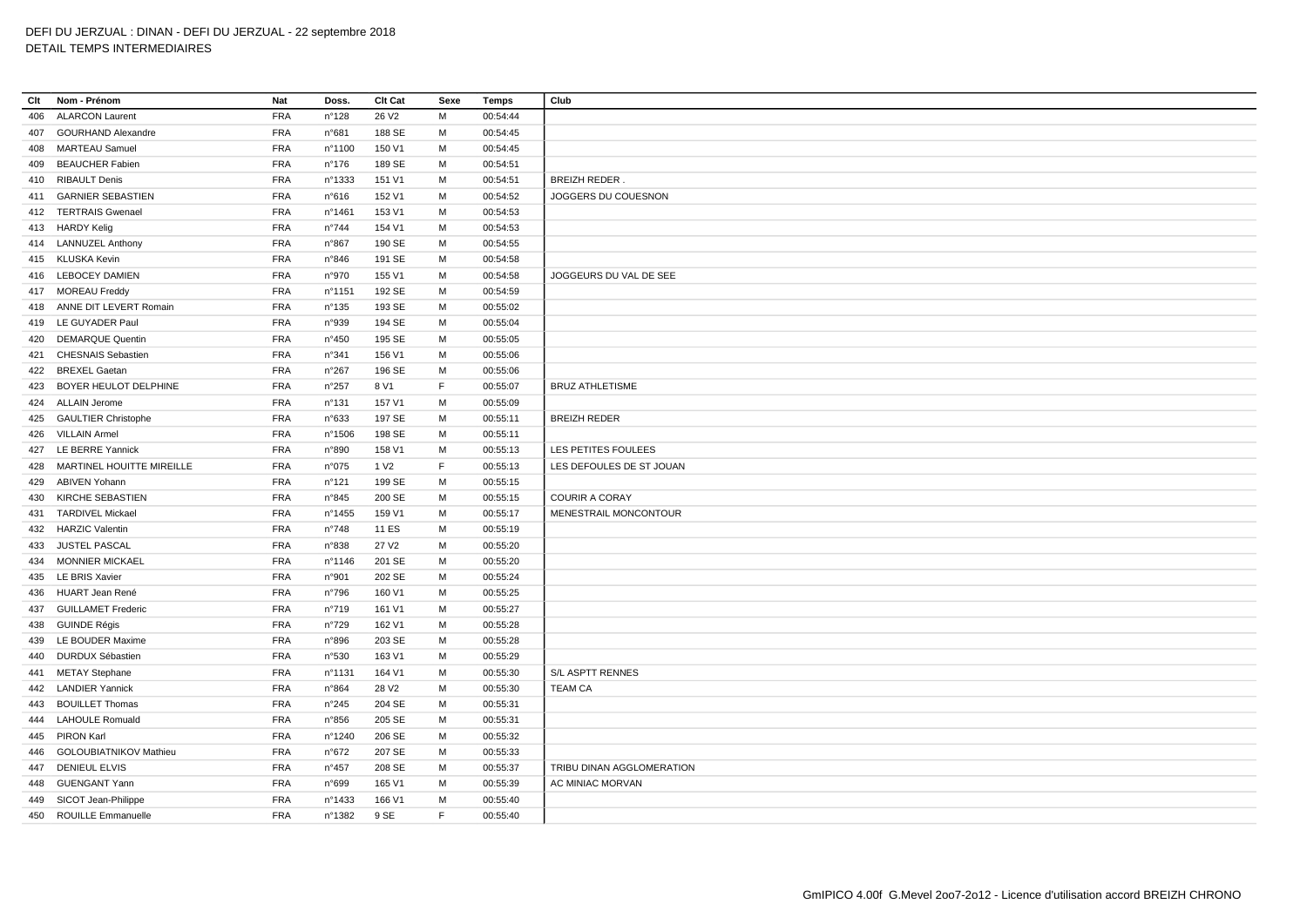# DEFI DU JERZUAL : DINAN - DEFI DU JERZUAL - 22 septembre 2018

# DETAIL TEMPS INTERMEDIAIRES

| Clt | Nom - Prénom             | Nat        | Doss.            | Clt Cat           | Sexe | <b>Temps</b> | Club                                           |
|-----|--------------------------|------------|------------------|-------------------|------|--------------|------------------------------------------------|
| 451 | LE CHARPENTIER FRANCK    | <b>FRA</b> | n°906            | 167 V1            | M    | 00:55:41     | S/L JANZE ATHLETISME PAYS DE LA ROCHE AUX FEES |
| 452 | <b>BEAUVAIS DANY</b>     | <b>FRA</b> | $n^{\circ}$ 185  | 209 SE            | М    | 00:55:41     | STADE RENNAIS ATHLETISME*                      |
|     | 453 LE GUELVOUIT Sylvie  | <b>FRA</b> | n°938            | 2 V <sub>2</sub>  | F    | 00:55:42     | SAINT MALO SPORTS LOISIRS                      |
| 454 | REVAULT Stéphane         | <b>FRA</b> | nº1330           | 168 V1            | М    | 00:55:43     |                                                |
| 455 | MARC Gaël                | <b>FRA</b> | n°1091           | 169 V1            | M    | 00:55:43     | EA PAYS DE BROCELIANDE                         |
| 456 | <b>VITAL Olivier</b>     | <b>FRA</b> | nº1514           | 170 V1            | м    | 00:55:44     |                                                |
|     | 457 LAME Pascal          | <b>FRA</b> | n°860            | 171 V1            | м    | 00:55:46     |                                                |
| 458 | <b>DEROUILLAC FRANCK</b> | <b>FRA</b> | $n^{\circ}466$   | 210 SE            | M    | 00:55:48     | <b>BREIZH REDER 22</b>                         |
| 459 | <b>EON Ludovic</b>       | <b>FRA</b> | n°546            | 172 V1            | М    | 00:55:49     |                                                |
| 460 | <b>GLAIZOT ANTOINE</b>   | <b>FRA</b> | n°667            | 211 SE            | M    | 00:55:50     | S/L E. DE CHARTRES DE BRETAGNE                 |
| 461 | <b>HODEE Christian</b>   | <b>FRA</b> | $n^{\circ}786$   | 173 V1            | M    | 00:55:50     |                                                |
|     | 462 PIROTAIS Jerome      | <b>FRA</b> | nº1241           | 212 SE            | М    | 00:55:52     |                                                |
| 463 | <b>FROSTIN Eric</b>      | <b>FRA</b> | n°597            | 174 V1            | м    | 00:55:52     | <b>VAL ANDRE TRIATHLON</b>                     |
| 464 | <b>QUESNAY Francois</b>  | <b>FRA</b> | n°1284           | 213 SE            | М    | 00:55:52     |                                                |
| 465 | <b>FRADET Patrice</b>    | <b>FRA</b> | n°593            | 175 V1            | м    | 00:55:53     | <b>BE ALIVE</b>                                |
| 466 | <b>GUEVELLOU Erwan</b>   | <b>FRA</b> | n°714            | 12 JU             | M    | 00:55:53     | AS ORANGE CESSON                               |
| 467 | <b>DUVAL Pascal</b>      | <b>FRA</b> | n°535            | 176 V1            | М    | 00:55:56     |                                                |
| 468 | <b>CHAPON Yvonnick</b>   | <b>FRA</b> | n°323            | 177 V1            | м    | 00:55:57     |                                                |
| 469 | <b>DUPONT Guillaume</b>  | <b>FRA</b> | n°521            | 214 SE            | М    | 00:55:58     |                                                |
|     | 470 LONGET Aurelien      | <b>FRA</b> | n°1066           | 215 SE            | м    | 00:56:00     |                                                |
|     | 471 LERETRAIT PIERRICK   | <b>FRA</b> | n°1034           | 178 V1            | M    | 00:56:02     |                                                |
|     | 472 LE COLLINET YVONNICK | <b>FRA</b> | n°909            | 216 SE            | M    | 00:56:03     | JOGGERS DES LACS                               |
|     | 473 JOUBIN Mathieu       | <b>FRA</b> | n°828            | 13 JU             | M    | 00:56:04     |                                                |
|     | 474 REVAULT DAVID        | <b>FRA</b> | n°1329           | 179 V1            | M    | 00:56:06     | PLUMAUGAT ATHLETISME                           |
|     | 475 OVEL Sophie          | <b>FRA</b> | n°083            | 10 SE             | F.   | 00:56:07     | RANCE JOGGING                                  |
|     | 476 BERNARD Vincent      | <b>FRA</b> | n°193            | 180 V1            | M    | 00:56:10     | <b>COURIR A DOL</b>                            |
|     | 477 DOARE ALAIN          | <b>FRA</b> | n°489            | 29 V <sub>2</sub> | м    | 00:56:13     | <b>COURIR A CANCALE</b>                        |
|     | 478 CLEMENT Stephane     | <b>FRA</b> | n°360            | 217 SE            | м    | 00:56:17     | TEAM RUN TRAIL BEER                            |
| 479 | <b>BRINDEJONC Claude</b> | <b>FRA</b> | n°274            | 30 V <sub>2</sub> | M    | 00:56:17     |                                                |
| 480 | <b>MOUNIER THIERRY</b>   | <b>FRA</b> | n°1169           | 181 V1            | М    | 00:56:19     | CEDEO                                          |
| 481 | <b>COUDRAY Anthony</b>   | <b>FRA</b> | n°399            | 218 SE            | M    | 00:56:20     |                                                |
| 482 | <b>HARNOIS Stephane</b>  | <b>FRA</b> | $n^{\circ}746$   | 219 SE            | м    | 00:56:21     | CA TROTTE A LA MOTTE                           |
| 483 | <b>JOUBIN Olivier</b>    | <b>FRA</b> | n°827            | 182 V1            | М    | 00:56:22     | <b>RANCE JOGGING</b>                           |
| 484 | <b>BIGOT Fabien</b>      | <b>FRA</b> | n°214            | 220 SE            | м    | 00:56:22     |                                                |
| 485 | <b>AUFFRAY Solene</b>    | <b>FRA</b> | n°145            | 11 SE             | F.   | 00:56:23     |                                                |
| 486 | DE RUGY Emmanuel         | <b>FRA</b> | n°432            | 183 V1            | M    | 00:56:23     | JOG LOISIRS COMBOURG                           |
| 487 | <b>CLAIR Jeremy</b>      | <b>FRA</b> | n°357            | 221 SE            | M    | 00:56:24     |                                                |
| 488 | <b>MOREAU Kevin</b>      | <b>FRA</b> | n°1149           | 222 SE            | М    | 00:56:27     |                                                |
| 489 | <b>LEGARES Nazaire</b>   | <b>FRA</b> | n°1003           | 184 V1            | M    | 00:56:27     |                                                |
| 490 | <b>CHON Christian</b>    | <b>FRA</b> | n°354            | 185 V1            | M    | 00:56:28     |                                                |
| 491 | <b>REGNIER Valentin</b>  | <b>FRA</b> | $n^{\circ}$ 1316 | 223 SE            | M    | 00:56:31     | EA PAYS DE BROCELIANDE                         |
|     | 492 TRESSEL Nicolas      | <b>FRA</b> | n°1478           | 224 SE            | M    | 00:56:32     |                                                |
| 493 | ROBISSOUT Romain         | <b>FRA</b> | nº1358           | 225 SE            | M    | 00:56:33     | PLANCOET ARGUENON RUNNING                      |
|     | 494 LE NORMAND Yannick   | <b>FRA</b> | n°947            | 31 V <sub>2</sub> | M    | 00:56:33     |                                                |
|     | 495 LE BARBIER Pierre    | <b>FRA</b> | n°887            | 226 SE            | M    | 00:56:34     |                                                |
|     |                          |            |                  |                   |      |              |                                                |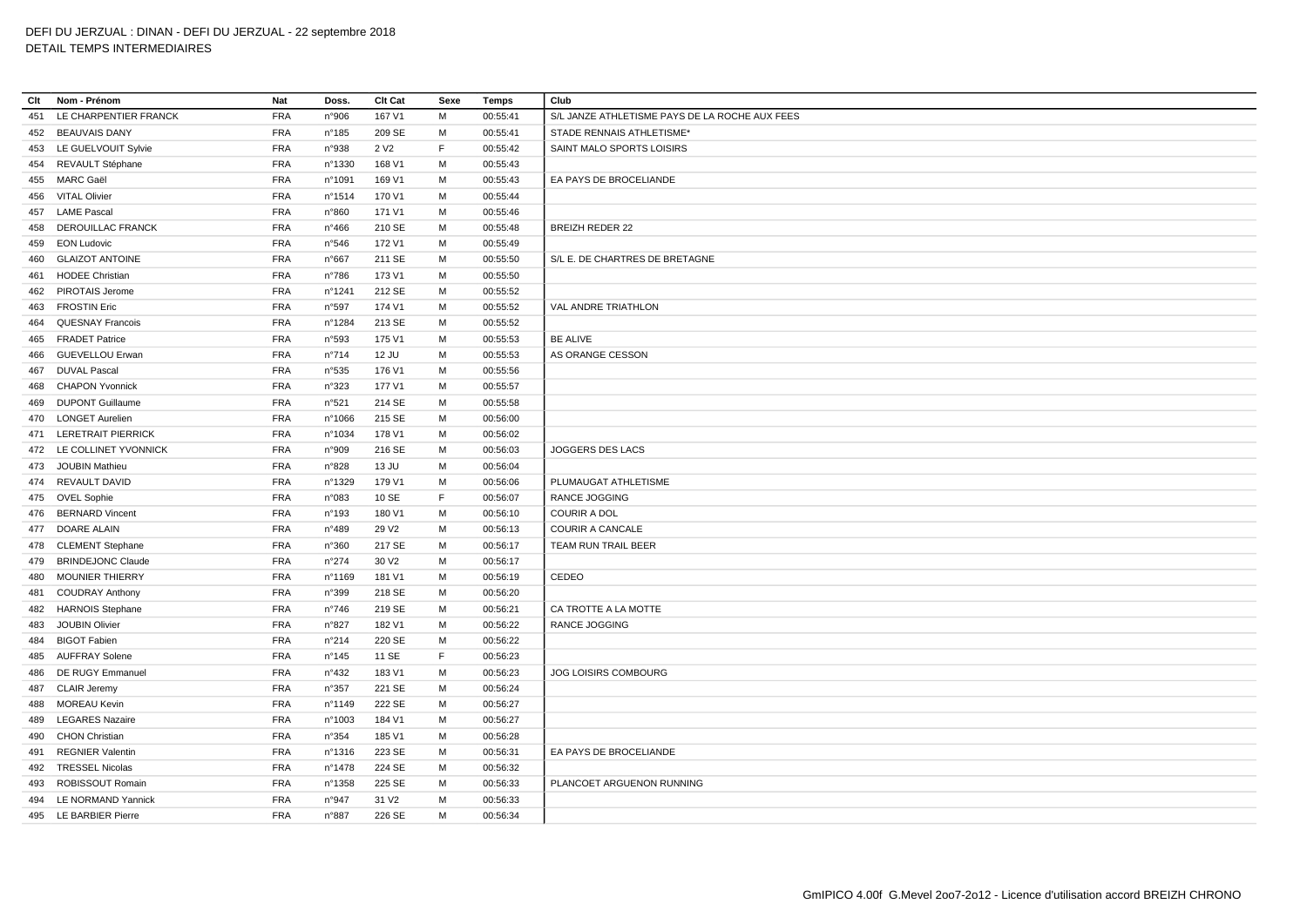| Clt | Nom - Prénom                | Nat        | Doss.           | Clt Cat           | Sexe | Temps    | Club                             |
|-----|-----------------------------|------------|-----------------|-------------------|------|----------|----------------------------------|
| 496 | <b>GENETAY Katell</b>       | <b>FRA</b> | n°646           | 1 JU              | E    | 00:56:35 | CEPS DINAN ARMOR TRIATHLON       |
| 497 | <b>HENRY Christophe</b>     | <b>FRA</b> | n°757           | 186 V1            | M    | 00:56:36 |                                  |
| 498 | <b>HINGANT Emmanuel</b>     | <b>FRA</b> | n°782           | 227 SE            | м    | 00:56:36 |                                  |
| 499 | <b>HINGANT Stéphane</b>     | <b>FRA</b> | n°783           | 187 V1            | M    | 00:56:36 |                                  |
|     | 500 GAULT JULIEN            | <b>FRA</b> | n°632           | 228 SE            | м    | 00:56:37 | JOB & BOX                        |
| 501 | <b>TREVINAL Olivier</b>     | <b>FRA</b> | n°1480          | 188 V1            | M    | 00:56:37 |                                  |
| 502 | <b>MARGELY Wilfried</b>     | <b>FRA</b> | n°1095          | 229 SE            | M    | 00:56:37 |                                  |
| 503 | <b>CHERAULT FABIEN</b>      | <b>FRA</b> | n°339           | 14 JU             | M    | 00:56:39 |                                  |
|     | 504 LE DU Patrick           | <b>FRA</b> | n°922           | 32 V <sub>2</sub> | M    | 00:56:39 | <b>COURIR A CORAY</b>            |
|     | 505 COUDRAY Nicolas         | <b>FRA</b> | n°400           | 230 SE            | M    | 00:56:40 |                                  |
| 506 | <b>GROSSET Jean-Marie</b>   | <b>FRA</b> | n°693           | 231 SE            | M    | 00:56:40 |                                  |
|     | 507 FOUERE DAVID            | <b>FRA</b> | n°589           | 189 V1            | M    | 00:56:40 |                                  |
| 508 | <b>BRIENS Jerome</b>        | <b>FRA</b> | $n^{\circ}272$  | 232 SE            | м    | 00:56:41 |                                  |
| 509 | <b>COTINIAUX Eric</b>       | <b>FRA</b> | n°397           | 190 V1            | M    | 00:56:42 |                                  |
|     | 510 PITEL Fabrice           | <b>FRA</b> | n°1244          | 191 V1            | M    | 00:56:42 |                                  |
|     | 511 ROULLE Julien           | <b>FRA</b> | n°1383          | 233 SE            | M    | 00:56:46 |                                  |
|     | 512 GALLAIS Guillaume       | <b>FRA</b> | n°608           | 192 V1            | M    | 00:56:46 | ALB BRECE                        |
|     |                             |            |                 |                   |      |          |                                  |
|     | 513 CHOLLET Jérémie         | <b>FRA</b> | n°353           | 234 SE            | M    | 00:56:47 |                                  |
|     | 514 GANGLOFF Etienne        | <b>FRA</b> | n°612           | 193 V1            | M    | 00:56:48 | ADVEVAN SPORT NATURE             |
|     | 515 RICHARD Jean-noel       | <b>FRA</b> | n°1336          | 33 V <sub>2</sub> | M    | 00:56:49 | <b>COURIR A CORAY</b>            |
|     | 516 MONFORT Stéphane        | <b>FRA</b> | n°1145          | 194 V1            | M    | 00:56:50 |                                  |
|     | 517 BOTCAZOU Thierry        | <b>FRA</b> | $n^{\circ}237$  | 195 V1            | M    | 00:56:50 |                                  |
|     | 518 BEAUDOT Julien          | <b>FRA</b> | $n^{\circ}$ 179 | 235 SE            | M    | 00:56:52 |                                  |
| 519 | <b>BREMARD Corentin</b>     | <b>FRA</b> | n°1523          | 236 SE            | м    | 00:56:53 | SAINT MELOIR TOUT COURT          |
|     | 520 LAUMONIER Christian     | <b>FRA</b> | n°877           | 34 V <sub>2</sub> | M    | 00:56:53 | COURONS A THORIGNE FOUILLARD     |
|     | 521 LETORT Eric             | <b>FRA</b> | n°1051          | 15 JU             | M    | 00:56:54 |                                  |
|     | 522 VALLEE Emmanuel         | <b>FRA</b> | n°1497          | 237 SE            | M    | 00:56:54 |                                  |
|     | 523 FAIRIER David           | <b>FRA</b> | n°557           | 196 V1            | M    | 00:56:55 |                                  |
|     | 524 TREVILLY René           | <b>FRA</b> | n°1479          | 197 V1            | M    | 00:56:55 | <b>MACADAM PLOUF</b>             |
| 525 | LE GOFF LUDOVIC             | <b>FRA</b> | n°933           | 198 V1            | M    | 00:56:56 | S/L COTE DE JADE ATHLETIC CLUB   |
|     | 526 RIOUX Gilles            | <b>FRA</b> | n°1346          | 3 V3              | M    | 00:56:57 | <b>RUNNING STAR</b>              |
| 527 | <b>BARRE Pierre</b>         | <b>FRA</b> | $n^{\circ}167$  | 238 SE            | M    | 00:56:58 |                                  |
| 528 | <b>COLLIN Benoît</b>        | <b>FRA</b> | n°377           | 35 V <sub>2</sub> | M    | 00:56:58 | <b>RUN IN RANCE</b>              |
|     | 529 WICKART FREDERIC        | <b>FRA</b> | n°1518          | 199 V1            | M    | 00:56:59 | JOGGEURS DU VAL DE SEE           |
|     | 530 LEVIER MARGOT           | <b>FRA</b> | n°1060          | 12 SE             | F    | 00:56:59 | <b>RANCE JOGGING</b>             |
| 531 | <b>BRUNEL Jérôme</b>        | <b>FRA</b> | $n^{\circ}279$  | 200 V1            | M    | 00:57:00 |                                  |
|     | 532 POREE Cédric            | <b>FRA</b> | n°1259          | 239 SE            | M    | 00:57:00 |                                  |
| 533 | <b>DELAMAIRE ANTHONY</b>    | <b>FRA</b> | n°440           | 240 SE            | M    | 00:57:04 | LES SPORTIFS MALOUINS            |
|     | 534 ROUSSEAU Johann         | <b>FRA</b> | n°1385          | 241 SE            | M    | 00:57:04 | <b>COURIR TINTENIAC QUEBRIAC</b> |
|     | 535 BLAIS Romain            | <b>FRA</b> | n°218           | 242 SE            | M    | 00:57:04 |                                  |
| 536 | RIO Mikael                  | <b>FRA</b> | n°1344          | 201 V1            | M    | 00:57:05 |                                  |
| 537 | ?Dossard #952               | <b>FRA</b> | n°952           | 243 SE            | M    | 00:57:06 |                                  |
| 538 | <b>GUINOT HAMON Thibaud</b> | <b>FRA</b> | n°731           | 244 SE            | м    | 00:57:06 | LA TRIBU DINAN AGGLOMERATION     |
|     | 539 PAIN Michel             | <b>FRA</b> | n°1206          | 4 V3              | M    | 00:57:10 |                                  |
|     | 540 BOSCHET ALEXANDRE       | <b>FRA</b> | $n^{\circ}235$  | 245 SE            | M    | 00:57:11 |                                  |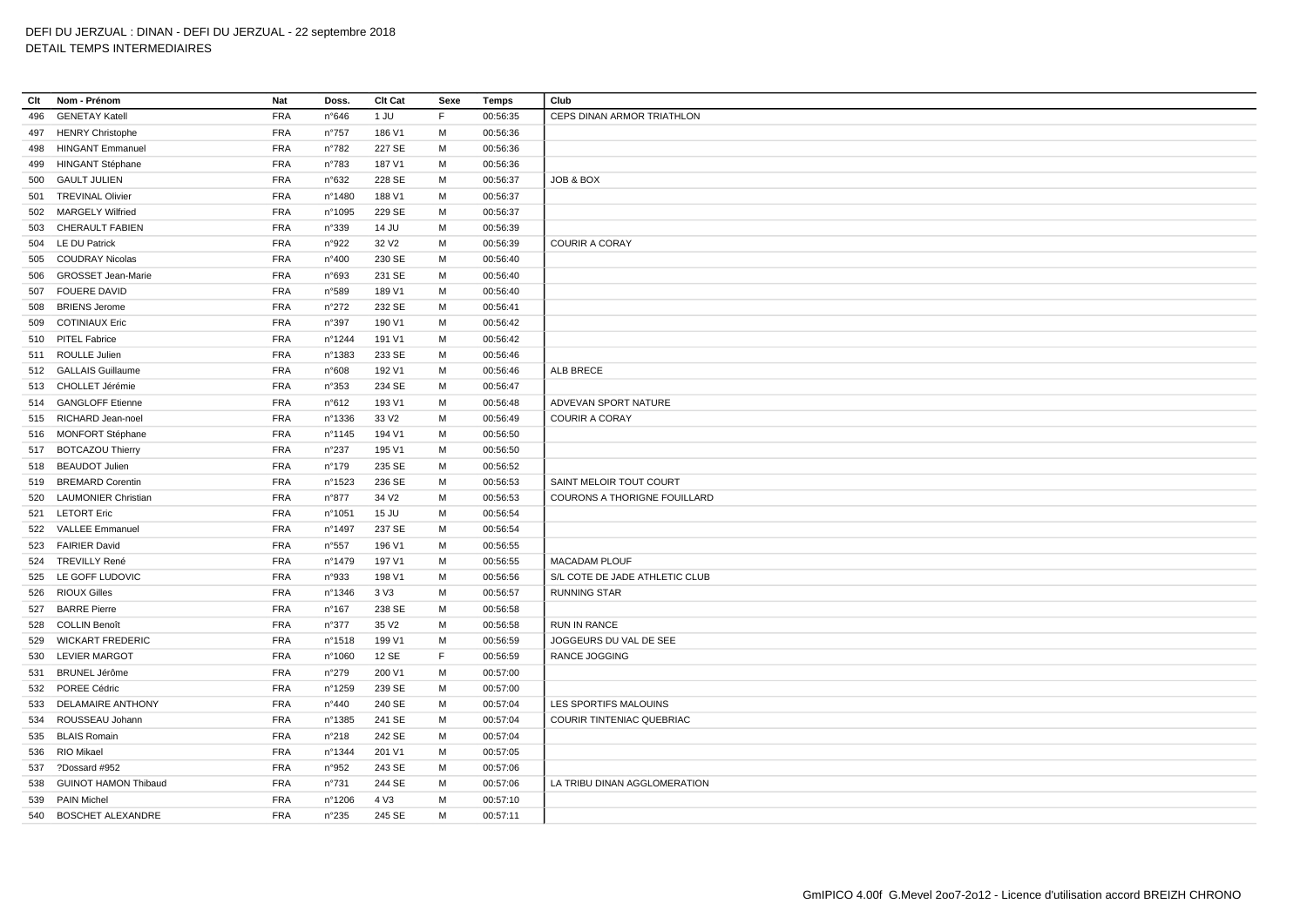**Clt Nom - Prénom Nat Doss. Clt Cat Sexe Temps Club** DESDOIGTS EMMANUEL FRA n°475 202 V1 M 00:57:12 COUREURS D EXTREME HELARY Mickael FRA n°753 246 SE M 00:57:12 TRAILER D ARMOR BEAUMOND Yoann FRA n°184 203 V1 M 00:57:12 BELLIER MICKAEL FRA n°187 204 V1 M 00:57:13 BRANDILY André FRA n°260 36 V2 M 00:57:14 RUN IN RANCE GUERIN FABIEN FRA n°705 205 V1 M 00:57:14 COCHET Jeremy FRA n°368 247 SE M 00:57:15 TRIATHLON COTE D EMERAUDE DELATOUCHE David FRA n°443 248 SE M 00:57:17 CHAUVIN REGIS FRA n°332 249 SE M 00:57:18 COQUEMONT LUDOVIC FRA n°387 206 V1 M 00:57:18 S/L ASPTT RENNES HERVE Marie FRA n°766 13 SE F 00:57:21 BREARD Gildas FRA n°265 207 V1 M 00:57:22 RESLOU Sebastien FRA n°1328 208 V1 M 00:57:22 FERRE JACQUES FRA n°570 209 V1 M 00:57:25 LE BOURDAIS Jérôme FRA n°900 210 V1 M 00:57:25 GEVEZE C EST L PIED NOYALET Damien FRA n°1190 211 V1 M 00:57:26 GUEGUEN Cédric FRA n°697 212 V1 M 00:57:27 AUBREE Emmanuel FRA n°143 213 V1 M 00:57:31 LES GROS MOLLETS BRIGNON PATRICE FRA n°273 214 V1 M 00:57:32 GENTET Emmanuel FRA n°649 215 V1 M 00:57:32 LEFEBVRE DAVID FRA n°995 216 V1 M 00:57:33 PLURIEN LES ARRETE DAVY Doriane FRA n°426 9 V1 F 00:57:34 LE BOULBIN Virginie FRA n°899 14 SE F 00:57:35 ACARD Noël FRA n°122 217 V1 M 00:57:35 COURSEULLES RUNNING FERRAND Jean-Michel FRA n°568 218 V1 M 00:57:36 HERVE CHRISTOPHE FRA n°769 219 V1 M 00:57:37 PICHON Yoann FRA n°1229 250 SE M 00:57:38 GALLAND Stephane FRA n°610 220 V1 M 00:57:40 ELUARD Anthony FRA n°544 251 SE M 00:57:43 LE RHEU JOGGING COUPEL Gaetan FRA n°404 12 ES M 00:57:45 ASSAM Franck FRA n°141 37 V2 M 00:57:48 DINARD JOGGING CHARIL CLARA FRA n°325 1 CA F 00:57:48 CPB RENNES CHOLET ARMEL FRA n°352 5 V3 M 00:57:48 COURSEULLES RUNNING LE FOULGOC BENOIT FRA n°928 252 SE M 00:57:49 HEDDA Amine FRA n°752 221 V1 M 00:57:50 HERVOUIN Olivier FRA n°772 222 V1 M 00:57:52 DONNIO PIERRE-YVES FRA n°494 253 SE M 00:57:53 DUBE Samuel FRA n°506 254 SE M 00:57:54 SAINT PAUL Jean-Michel FRA n°1410 255 SE M 00:57:54 AC MINIAC MORVAN ROME Serge FRA n°1369 6 V3 M 00:57:55 LE LIEVRE ET LA TORTUE LE CORRE TANGUY FRA n°914 256 SE M 00:57:56 LECOT Erwan FRA n°989 257 SE M 00:57:57 LE CORNEC Vincent FRA n°913 258 SE M 00:57:58 COSSE Benoit FRA n°395 259 SE M 00:57:59 JOG LOISIRS COMBOURG PERRIN Alan FRA n°1223 260 SE M 00:58:00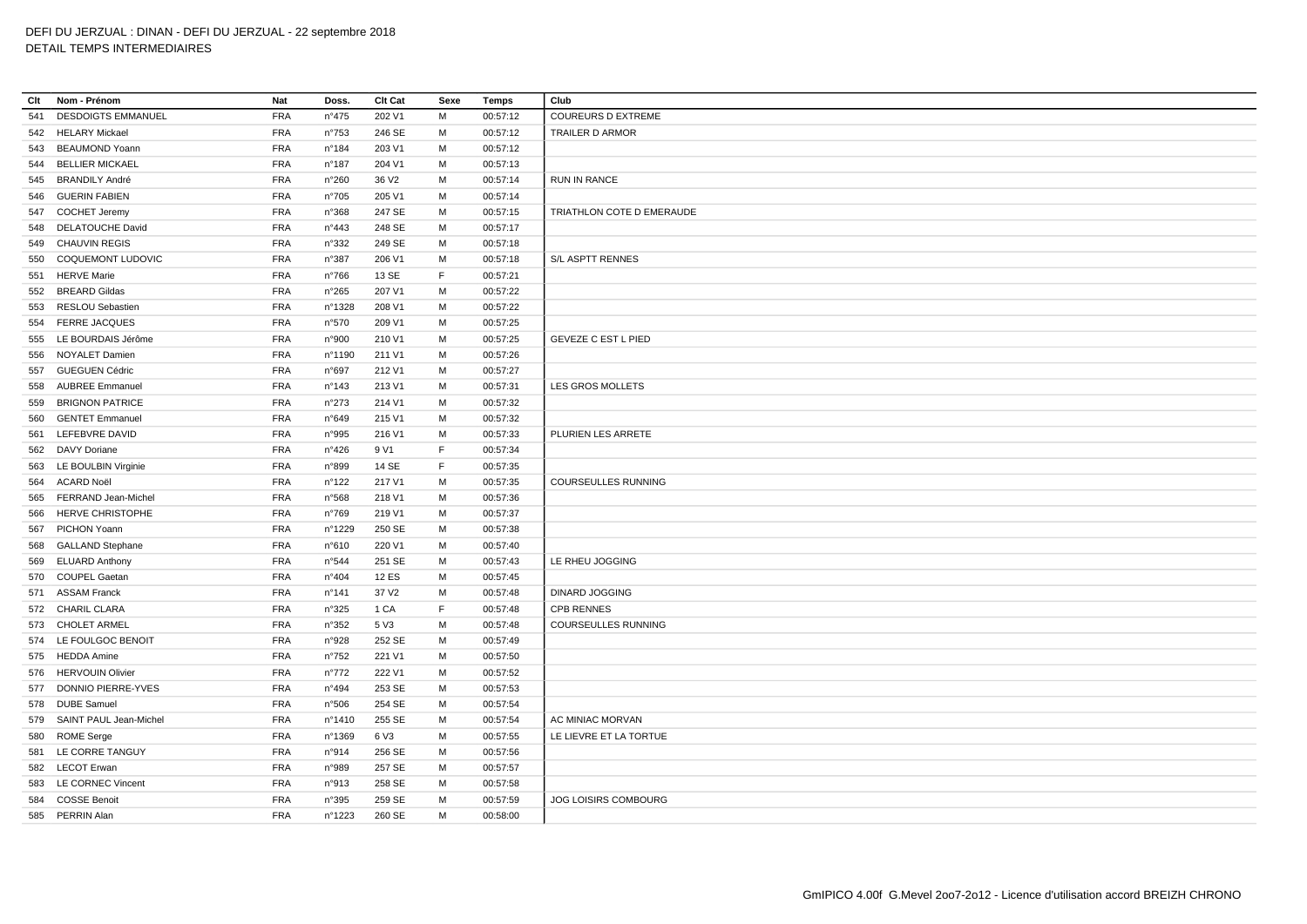| Clt | Nom - Prénom             | Nat        | Doss.           | Clt Cat           | Sexe | Temps    | Club                                  |
|-----|--------------------------|------------|-----------------|-------------------|------|----------|---------------------------------------|
| 586 | <b>GRIMALDI Philippe</b> | <b>FRA</b> | n°691           | 38 V2             | M    | 00:58:01 |                                       |
|     | 587 LEUX Carene          | FRA        | n°1054          | 15 SE             | F.   | 00:58:01 |                                       |
| 588 | DE RUGY Karine           | <b>FRA</b> | n°431           | 10 V1             | F    | 00:58:05 | JOG LOISIRS COMBOURG                  |
|     | 589 LE DOARE YOANN       | <b>FRA</b> | n°919           | 223 V1            | M    | 00:58:07 |                                       |
| 590 | <b>RICHTER Marveen</b>   | <b>FRA</b> | n°1339          | 13 ES             | M    | 00:58:09 |                                       |
| 591 | <b>LENOIR Mathurin</b>   | <b>FRA</b> | n°1026          | 14 ES             | M    | 00:58:09 |                                       |
| 592 | GUERLESQUIN Stéphane     | <b>FRA</b> | $n^{\circ}708$  | 224 V1            | M    | 00:58:11 | JOGGING PLUMAUDAN                     |
| 593 | <b>GOURRIER Kevin</b>    | <b>FRA</b> | n°683           | 261 SE            | M    | 00:58:12 | LES SPORTIFS MALOUINS / LA GOUESNIERE |
| 594 | <b>LESAICHERRE Kévin</b> | <b>FRA</b> | nº1041          | 262 SE            | M    | 00:58:14 |                                       |
|     | 595 PILLAIS Nicolas      | FRA        | n°1236          | 16 JU             | M    | 00:58:14 |                                       |
| 596 | <b>BERVAS Kevin</b>      | <b>FRA</b> | n°202           | 263 SE            | M    | 00:58:15 |                                       |
|     | 597 LONCLE Damien        | <b>FRA</b> | n°1065          | 264 SE            | M    | 00:58:16 |                                       |
| 598 | <b>BALAN Etienne</b>     | <b>FRA</b> | $n^{\circ}$ 156 | 225 V1            | M    | 00:58:16 |                                       |
| 599 | RAFFRAY MICKAEL          | <b>FRA</b> | n°1290          | 226 V1            | M    | 00:58:17 | PLUMAUGAT ATHLETISME                  |
|     | 600 LECLAIRE Mickael     | <b>FRA</b> | n°982           | 227 V1            | M    | 00:58:17 | <b>DINARD JOGGING</b>                 |
|     | 601 ROBIC Thierry        | <b>FRA</b> | n°1351          | 228 V1            | M    | 00:58:17 | JOGGING LOISIR ORGERES                |
|     | 602 LECLAIRE Tom         | <b>FRA</b> | n°981           | 15 ES             | M    | 00:58:17 |                                       |
|     | 603 LEJARD Tony          | <b>FRA</b> | n°1010          | 265 SE            | M    | 00:58:20 |                                       |
|     | 604 FAY Christian        | <b>FRA</b> | n°561           | 7 V3              | M    | 00:58:20 |                                       |
|     | 605 LEROY Damien         | <b>FRA</b> | n°1038          | <b>16 ES</b>      | M    | 00:58:21 |                                       |
| 606 | LE BUSSY Yannick         | <b>FRA</b> | n°904           | 39 V <sub>2</sub> | M    | 00:58:22 | JOGGING LOISIR ORGERES                |
|     | 607 DOUCERE SEBASTIEN    | <b>FRA</b> | n°499           | 266 SE            | M    | 00:58:22 |                                       |
| 608 | <b>KEMAL HAMID</b>       | <b>FRA</b> | n°839           | 267 SE            | M    | 00:58:22 |                                       |
| 609 | <b>CHOLET CEDRIC</b>     | <b>FRA</b> | n°351           | 229 V1            | M    | 00:58:22 |                                       |
| 610 | <b>GORIEUX Jonathan</b>  | <b>FRA</b> | $n^{\circ}673$  | 268 SE            | M    | 00:58:23 |                                       |
|     | 611 GUILLEMOT Stella     | <b>FRA</b> | $n^{\circ}723$  | 16 SE             | F    | 00:58:23 | S/L ASPTT RENNES                      |
|     | 612 LEJOLIVET Maxime     | <b>FRA</b> | n°1011          | 269 SE            | M    | 00:58:24 |                                       |
|     | 613 HERVE SEBASTIEN      | <b>FRA</b> | $n^{\circ}762$  | 270 SE            | M    | 00:58:24 |                                       |
|     | 614 BOUBAYA Yvan         | <b>FRA</b> | n°240           | 271 SE            | M    | 00:58:25 |                                       |
|     | 615 HUBERT Swann         | <b>FRA</b> | n°797           | 272 SE            | M    | 00:58:26 |                                       |
|     | 616 JOUBIN Ludovic       | <b>FRA</b> | n°829           | 273 SE            | M    | 00:58:28 |                                       |
|     | 617 LE SANN David        | <b>FRA</b> | n°960           | 274 SE            | M    | 00:58:30 |                                       |
|     | 618 L'HOMME Stéphane     | FRA        | n°1063          | 230 V1            | M    | 00:58:30 |                                       |
|     | 619 DURAND Alvin         | <b>FRA</b> | n°526           | 17 ES             | м    | 00:58:30 |                                       |
|     | 620 HAUCK Matthieu       | <b>FRA</b> | $n^{\circ}749$  | <b>18 ES</b>      | M    | 00:58:30 |                                       |
|     | 621 LUCAS Philippe       | <b>FRA</b> | n°1078          | 40 V <sub>2</sub> | M    | 00:58:31 | COURIR AU PAYS DE MATIGNON            |
|     | 622 BESNARD SAMUEL       | <b>FRA</b> | n°204           | 231 V1            | M    | 00:58:36 |                                       |
|     | 623 PERCHE Dominique     | <b>FRA</b> | nº1217          | 8 V3              | M    | 00:58:37 |                                       |
|     | 624 MORELLE Hervé        | <b>FRA</b> | n°1155          | 232 V1            | M    | 00:58:37 | FOULEES SAINT AUBINOISES              |
|     | 625 HERVE David          | <b>FRA</b> | $n^{\circ}765$  | 233 V1            | M    | 00:58:42 |                                       |
| 626 | LE BESCOND Matteo        | <b>FRA</b> | n°891           | 7 CA              | M    | 00:58:42 |                                       |
|     | 627 SIMON Julien         | <b>FRA</b> | n°1435          | 275 SE            | M    | 00:58:42 | COURIR A TINTENIAC QUEBRIAC           |
| 628 | <b>AUBERT Laurent</b>    | <b>FRA</b> | n°142           | 234 V1            | м    | 00:58:43 |                                       |
|     | 629 MOTTIER JEAN-LUC     | <b>FRA</b> | nº1164          | 9 V3              | M    | 00:58:43 |                                       |
|     | 630 ALLAIN CLAUDE        | <b>FRA</b> | $n^{\circ}$ 132 | 235 V1            | M    | 00:58:45 |                                       |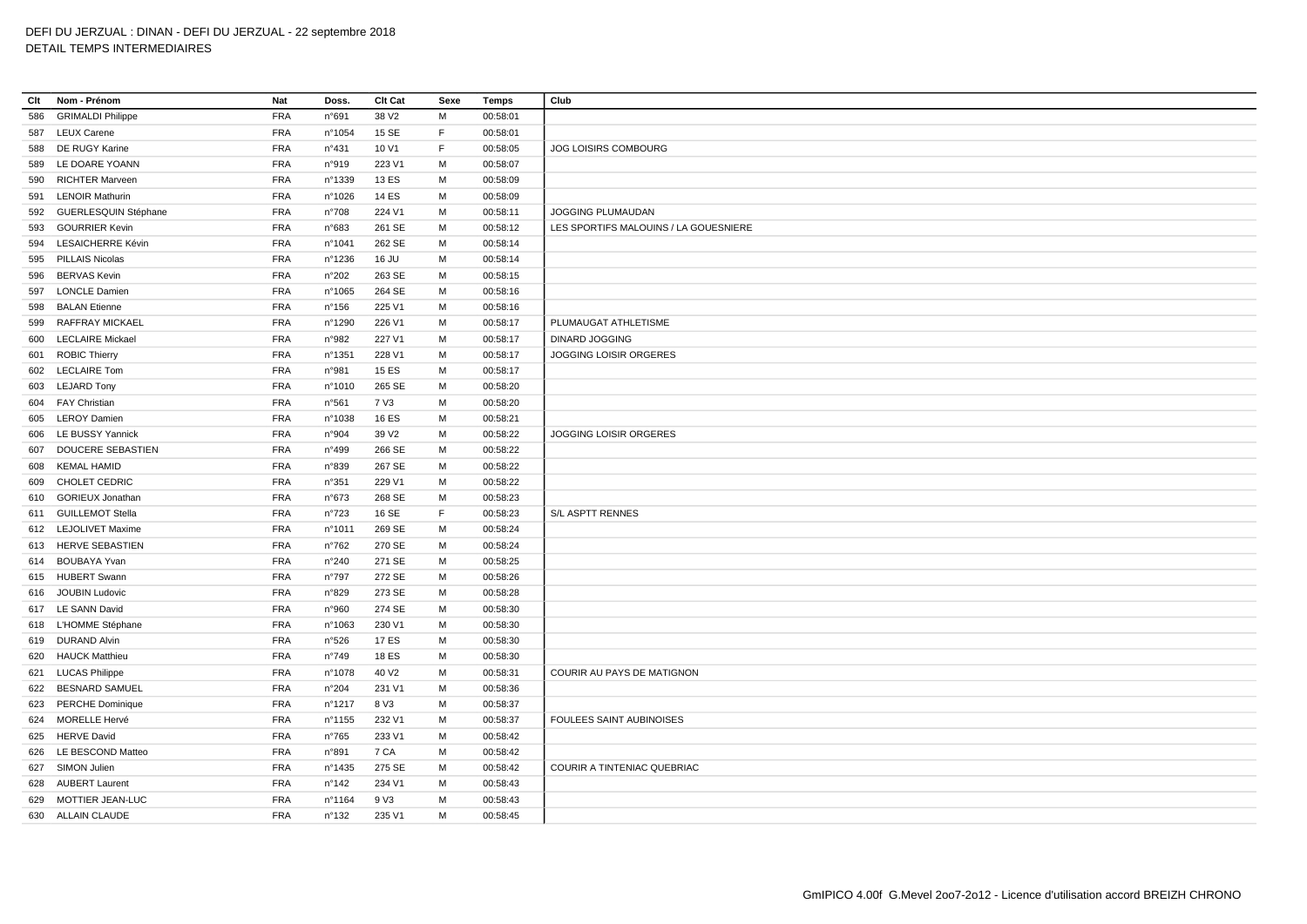| Clt | Nom - Prénom               | Nat        | Doss.           | <b>Clt Cat</b>    | Sexe | Temps    | Club                           |
|-----|----------------------------|------------|-----------------|-------------------|------|----------|--------------------------------|
| 631 | <b>BRIARD Jonathan</b>     | <b>FRA</b> | n°271           | 276 SE            | М    | 00:58:45 |                                |
|     | 632 POULAIN Jonathan       | <b>FRA</b> | nº1267          | 277 SE            | М    | 00:58:46 |                                |
|     | 633 LEPASLIER Christophe   | <b>FRA</b> | n°1030          | 236 V1            | M    | 00:58:49 | COURIR A TINTENIAC QUEBRIAC    |
|     | 634 GUERIN Jean-charles    | <b>FRA</b> | $n^{\circ}703$  | 237 V1            | M    | 00:58:50 | COURIR TINTENIAC QUEBRIAC      |
| 635 | CABARET JEAN-MARIE         | <b>FRA</b> | $n^{\circ}285$  | 278 SE            | м    | 00:58:50 |                                |
|     | 636 PEUVREL Didier         | <b>FRA</b> | n°1226          | 238 V1            | М    | 00:58:51 | A CHACUN SON RYTHME            |
|     | 637 GORON Patrice          | <b>FRA</b> | n°674           | 10 V3             | M    | 00:58:52 |                                |
| 638 | <b>REYNAERT Nathalie</b>   | <b>FRA</b> | n°1332          | 17 SE             | F    | 00:58:52 |                                |
| 639 | <b>BAHU Léo</b>            | <b>FRA</b> | $n^{\circ}$ 152 | 17 JU             | м    | 00:58:52 |                                |
|     | 640 BALCOU DENIS           | <b>FRA</b> | $n^{\circ}$ 157 | 11 V3             | M    | 00:58:53 |                                |
| 641 | CADE Joel                  | <b>FRA</b> | n°286           | 12 V3             | M    | 00:58:53 |                                |
|     | 642 LAPIE Fabrice          | <b>FRA</b> | n°871           | 239 V1            | м    | 00:58:54 |                                |
|     | 643 LEPETIT Morgann        | <b>FRA</b> | n°1031          | 279 SE            | М    | 00:58:55 |                                |
|     | 644 ROSE Gaëtan            | <b>FRA</b> | n°1371          | 280 SE            | М    | 00:58:56 |                                |
|     | 645 DUBOT Nicolas          | <b>FRA</b> | n°510           | 281 SE            | м    | 00:58:57 |                                |
|     | 646 ROBIN Olivier          | <b>FRA</b> | n°1357          | 240 V1            | м    | 00:58:58 | PLANCOET ARGUENON RUNING       |
|     | 647 LEGAUT STEPHANE        | <b>FRA</b> | n°1004          | 41 V <sub>2</sub> | M    | 00:58:58 |                                |
|     | 648 ETIENNE HELENE         | <b>FRA</b> | n°555           | 18 SE             | F    | 00:59:00 |                                |
|     | 649 ROUXEL Emmanuel        | <b>FRA</b> | n°1401          | 241 V1            | м    | 00:59:00 | <b>NEANT</b>                   |
|     | 650 SEGALEN Yves           | <b>FRA</b> | n°1428          | 1 V4              | M    | 00:59:03 | LA JOIE DE COURIR PLABENNEC    |
| 651 | <b>GENEVEE JEREMIE</b>     | <b>FRA</b> | n°647           | 282 SE            | м    | 00:59:03 |                                |
|     | 652 PORET ERIC             | <b>FRA</b> | n°1260          | 283 SE            | М    | 00:59:04 | ENTENTE ATHLETIQUE SAINT MALO* |
|     | 653 LETORT Loic            | <b>FRA</b> | n°1049          | 13 V3             | м    | 00:59:04 |                                |
|     | 654 ESNAULT YVAN           | <b>FRA</b> | n°1526          | 14 V3             | м    | 00:59:06 | PLUMAUGAT ATHLETISME           |
|     | 655 GIGAUD Elric           | <b>FRA</b> | n°661           | 284 SE            | M    | 00:59:06 |                                |
|     | 656 PIERRE Manchon         | <b>FRA</b> | n°1232          | 285 SE            | М    | 00:59:07 |                                |
| 657 | MOREAU Frédéric            | <b>FRA</b> | n°1152          | 286 SE            | м    | 00:59:07 | TRAILER D ARMOR                |
|     | 658 DAYON Florent          | <b>FRA</b> | $n^{\circ}427$  | 287 SE            | M    | 00:59:09 |                                |
|     | 659 LEMENNE Achille        | <b>FRA</b> | n°1020          | 8 CA              | M    | 00:59:09 |                                |
| 660 | <b>FOURE JEAN FRANCOIS</b> | <b>FRA</b> | n°591           | 15 V3             | м    | 00:59:09 |                                |
| 661 | <b>BOUFFART Gilbert</b>    | <b>FRA</b> | $n^{\circ}244$  | 16 V3             | м    | 00:59:09 | <b>GALOUPADEN</b>              |
|     | 662 GUITTON Ronan          | <b>FRA</b> | $n^{\circ}732$  | 9 CA              | м    | 00:59:10 |                                |
| 663 | CHEVALIER Gwénaëlle        | <b>FRA</b> | n°346           | 11 V1             | F    | 00:59:13 | <b>BREIZH REDER</b>            |
|     | 664 LETESTU Pierre-Antoine | <b>FRA</b> | n°1047          | 288 SE            | M    | 00:59:15 |                                |
|     | 665 LEYZOUR Maxime         | <b>FRA</b> | n°1062          | 289 SE            | M    | 00:59:15 | <b>ADVEVAN TRAIL</b>           |
| 666 | <b>HERIN Celine</b>        | <b>FRA</b> | n°759           | 19 SE             | F    | 00:59:15 | COURSEULLES RUNNING            |
|     | 667 STRASSER Antoine       | <b>FRA</b> | n°1446          | 290 SE            | M    | 00:59:16 |                                |
| 668 | <b>DAVID SOPHIE</b>        | <b>FRA</b> | n°425           | 12 V1             | F    | 00:59:16 | <b>COURIR A CORAY</b>          |
|     | 669 BOGUCKI Valentin       | <b>FRA</b> | n°226           | 291 SE            | M    | 00:59:16 |                                |
|     | 670 LE MIGNOT Damien       | <b>FRA</b> | n°944           | 292 SE            | м    | 00:59:17 |                                |
|     | 671 HINAULT Gaëtan         | <b>FRA</b> | n°781           | 293 SE            | M    | 00:59:18 |                                |
|     | 672 LE HO Hervé            | <b>FRA</b> | n°940           | 42 V <sub>2</sub> | M    | 00:59:19 | CEPS DINAN ARMOR TRIATHLON     |
|     | 673 GUELE Romain           | <b>FRA</b> | n°698           | 294 SE            | м    | 00:59:20 |                                |
|     | 674 ROBERT Nadine          | <b>FRA</b> | n°1350          | 13 V1             | F    | 00:59:25 |                                |
|     | 675 ROUX Erwan             | <b>FRA</b> | n°1397          | 242 V1            | M    | 00:59:27 |                                |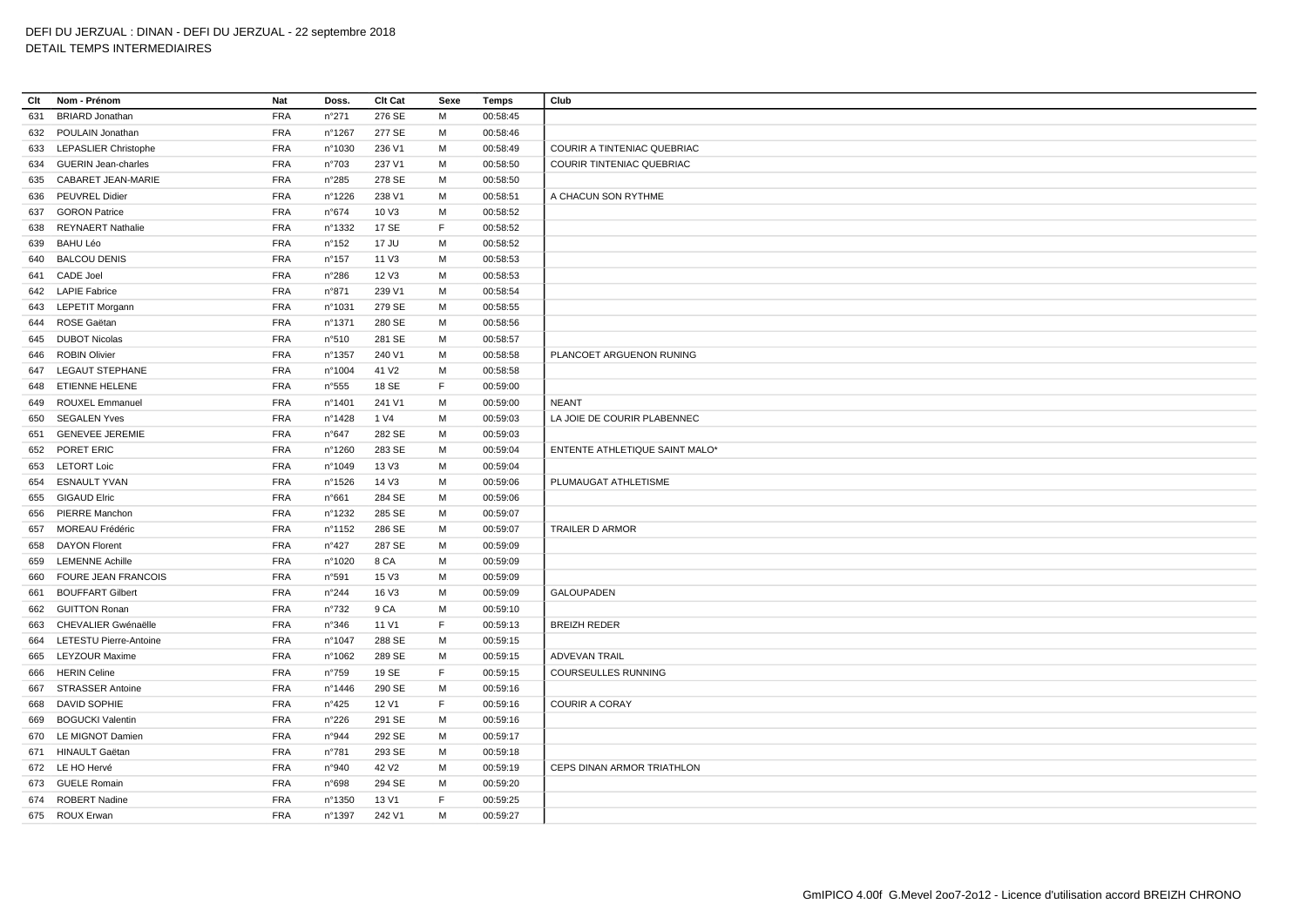| Clt | Nom - Prénom                                      | Nat        | Doss.           | Clt Cat                     | Sexe | Temps                | Club                             |
|-----|---------------------------------------------------|------------|-----------------|-----------------------------|------|----------------------|----------------------------------|
| 676 | <b>BERTHIAU Thomas</b>                            | <b>FRA</b> | n°198           | 295 SE                      | M    | 00:59:29             | LA TRIBU DINAN AGGLOMERATION     |
| 677 | <b>GORRE Michel</b>                               | <b>FRA</b> | n°675           | 43 V <sub>2</sub>           | M    | 00:59:29             |                                  |
| 678 | <b>BOULANGER Steve</b>                            | <b>FRA</b> | n°246           | 243 V1                      | м    | 00:59:30             |                                  |
| 679 | LECHEMINOUX Bruno                                 | <b>FRA</b> | n°980           | 44 V <sub>2</sub>           | M    | 00:59:31             |                                  |
| 680 | <b>CLAUSTRE David</b>                             | <b>FRA</b> | n°358           | 244 V1                      | M    | 00:59:31             |                                  |
| 681 | <b>EGLER Karine</b>                               | <b>FRA</b> | n°541           | 14 V1                       | F    | 00:59:31             |                                  |
| 682 | <b>DEMOULIN Franck</b>                            | <b>FRA</b> | $n^{\circ}452$  | 245 V1                      | M    | 00:59:34             | <b>RANCE JOGGING</b>             |
| 683 | <b>LEMOINE Anthony</b>                            | <b>FRA</b> | n°1024          | 296 SE                      | M    | 00:59:36             |                                  |
|     | <b>MOISAN LOIC</b>                                | <b>FRA</b> | nº1143          |                             | M    |                      |                                  |
| 684 |                                                   | <b>FRA</b> |                 | 45 V <sub>2</sub><br>297 SE | M    | 00:59:36             |                                  |
| 685 | <b>LESAGE Sylvain</b><br><b>DUBUISSERT Gilles</b> | <b>FRA</b> | n°1040<br>n°511 | 246 V1                      |      | 00:59:37<br>00:59:37 |                                  |
| 686 |                                                   |            |                 |                             | м    |                      |                                  |
| 687 | <b>EREAC Jean</b>                                 | <b>FRA</b> | n°547           | 19 ES                       | M    | 00:59:37             |                                  |
| 688 | <b>MELCHIOR Stéphane</b>                          | <b>FRA</b> | n°1119          | 247 V1                      | M    | 00:59:37             |                                  |
| 689 | <b>MACE Goulven</b>                               | <b>FRA</b> | n°1082          | 20 ES                       | M    | 00:59:38             |                                  |
| 690 | <b>MENEUST CLAUDE</b>                             | <b>FRA</b> | n°1123          | 17 V3                       | M    | 00:59:39             | TEAM BREIZ LINE                  |
| 691 | <b>BLANCHET Joel</b>                              | <b>FRA</b> | n°220           | 18 V3                       | M    | 00:59:40             |                                  |
| 692 | PERCEVAULT Pascal                                 | <b>FRA</b> | n°1216          | 46 V <sub>2</sub>           | M    | 00:59:40             | JOGGING PLUMAUDAN                |
|     | 693 SANCHEZ David                                 | <b>FRA</b> | n°1418          | 248 V1                      | M    | 00:59:41             |                                  |
| 694 | <b>GAUDIN Philippe</b>                            | <b>FRA</b> | n°627           | 249 V1                      | м    | 00:59:43             |                                  |
| 695 | LE TALLEC THOMAS                                  | <b>FRA</b> | n°962           | 250 V1                      | M    | 00:59:45             |                                  |
| 696 | <b>KERGALL David</b>                              | <b>FRA</b> | n°840           | 298 SE                      | M    | 00:59:47             |                                  |
| 697 | <b>SANTIER Nicolas</b>                            | <b>FRA</b> | n°1420          | 299 SE                      | M    | 00:59:50             |                                  |
| 698 | <b>AYRAL Alexia</b>                               | <b>FRA</b> | n°007           | 15 V1                       | F.   | 00:59:51             | AC MINIAC MORVAN                 |
|     | 699 DURAND Hugo                                   | <b>FRA</b> | n°527           | 10 CA                       | M    | 00:59:53             |                                  |
| 700 | ROSSET Yann-gael                                  | <b>FRA</b> | n°1372          | 251 V1                      | M    | 00:59:53             |                                  |
|     | 701 PRUNIER MICHEL                                | <b>FRA</b> | n°1277          | 19 V3                       | M    | 00:59:55             | S/L AL SAINT MARC LE BLANC       |
| 702 | <b>POUTREL Etienne</b>                            | <b>FRA</b> | n°1270          | 300 SE                      | M    | 00:59:56             |                                  |
| 703 | RENAUDIN Jérémy                                   | <b>FRA</b> | n°1325          | 301 SE                      | M    | 00:59:59             |                                  |
|     | 704 JAGU Stéphane                                 | <b>FRA</b> | n°807           | 302 SE                      | M    | 01:00:00             |                                  |
| 705 | LOUVEL YOANN                                      | <b>FRA</b> | n°1075          | 252 V1                      | M    | 01:00:00             |                                  |
| 706 | <b>LOUBARD Patrick</b>                            | <b>FRA</b> | n°1071          | 47 V <sub>2</sub>           | M    | 01:00:01             |                                  |
|     | 707 FREMOND Teddy                                 | <b>FRA</b> | n°595           | 253 V1                      | м    | 01:00:02             |                                  |
| 708 | <b>REGIS Caillaud</b>                             | <b>FRA</b> | n°1315          | 254 V1                      | M    | 01:00:03             |                                  |
|     | 709 LECOMTE Maxime                                | <b>FRA</b> | n°987           | 303 SE                      | M    | 01:00:03             |                                  |
|     | 710 GARREC Denis                                  | <b>FRA</b> | n°620           | 304 SE                      | M    | 01:00:07             |                                  |
|     | 711 GALLAIS Ewen                                  | <b>FRA</b> | n°609           | 18 JU                       | M    | 01:00:09             | ALB BRECE                        |
|     | 712 DURAND Stéphane                               | <b>FRA</b> | n°525           | 255 V1                      | M    | 01:00:09             |                                  |
|     | 713 MARTIN Etienne                                | <b>FRA</b> | n°1102          | 305 SE                      | M    | 01:00:09             |                                  |
|     | 714 MARTIN Valerie                                | <b>FRA</b> | n°1535          | 20 SE                       | F    | 01:00:10             |                                  |
|     | 715 BARBE MARJOLAINE                              | <b>FRA</b> | $n^{\circ}$ 159 | 21 SE                       | F    | 01:00:11             | PLUMAUGAT ATHLETISME             |
|     | 716 LOUBOUTIN Jean-pierre                         | <b>FRA</b> | n°1072          | 306 SE                      | м    | 01:00:15             |                                  |
|     | 717 SAMSON Jean-Claude                            | <b>FRA</b> | n°1417          | 48 V <sub>2</sub>           | M    | 01:00:15             |                                  |
|     | 718 CARPENTIER Laurent                            | <b>FRA</b> | n°304           | 307 SE                      | M    | 01:00:16             | FIGHTFORLIFE35 TOUS POUR BASTIEN |
|     | 719 STANISLAS Fabien                              | <b>FRA</b> | n°1444          | 308 SE                      | M    | 01:00:18             |                                  |
|     | 720 ESNAULT Romain                                | <b>FRA</b> | n°551           | 309 SE                      | M    | 01:00:18             |                                  |
|     |                                                   |            |                 |                             |      |                      |                                  |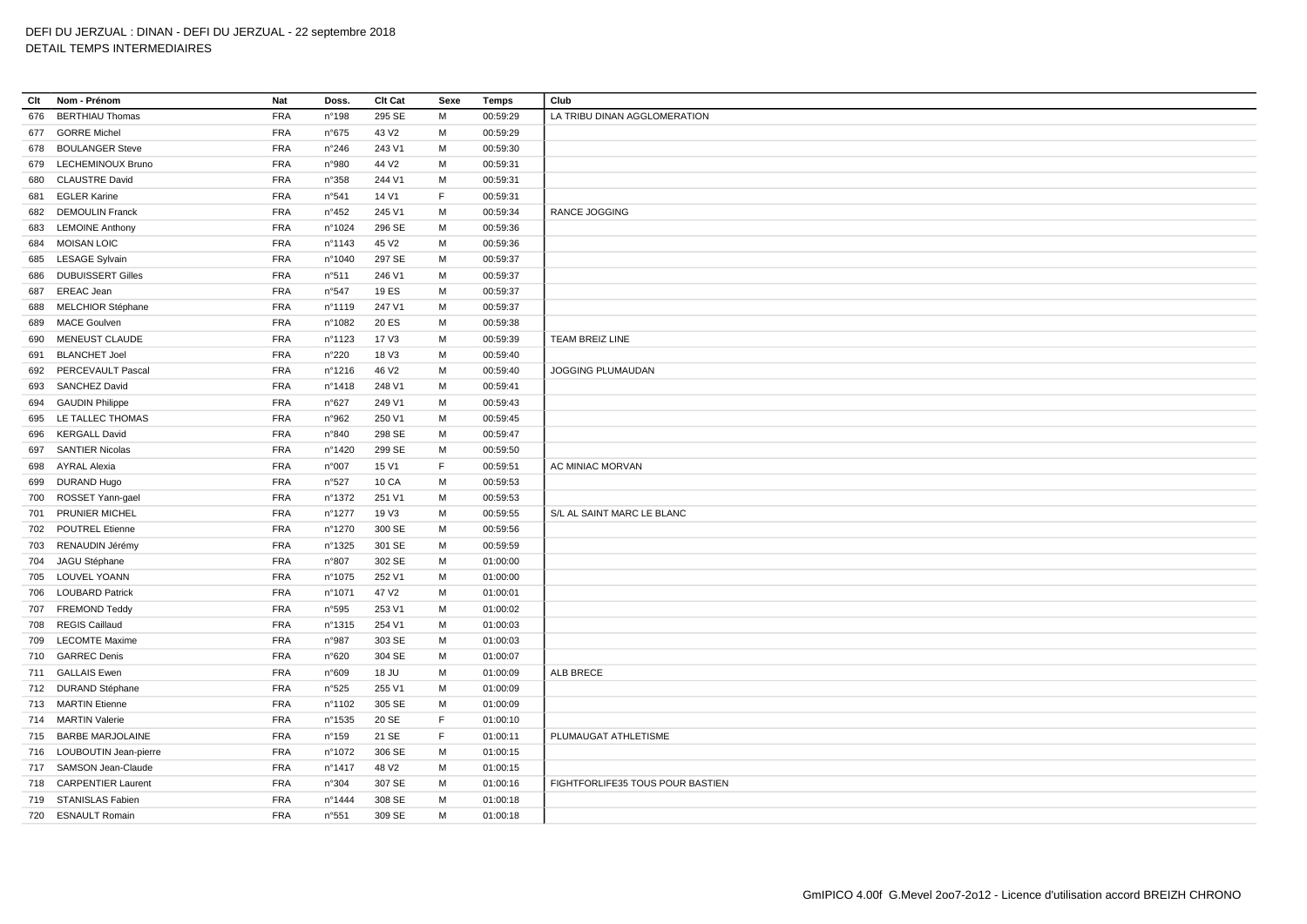# DEFI DU JERZUAL : DINAN - DEFI DU JERZUAL - 22 septembre 2018

# DETAIL TEMPS INTERMEDIAIRES

| Clt | Nom - Prénom                 | Nat        | Doss.            | <b>Clt Cat</b>    | Sexe | Temps    | Club                                |
|-----|------------------------------|------------|------------------|-------------------|------|----------|-------------------------------------|
| 721 | PHILIPPE Jean Francois       | <b>FRA</b> | n°1227           | 20 V3             | M    | 01:00:20 | <b>RANCE JOGGING</b>                |
|     | 722 POILVET Dominique        | <b>FRA</b> | n°1251           | 49 V <sub>2</sub> | м    | 01:00:21 |                                     |
| 723 | <b>BOISSEL Arnaud</b>        | <b>FRA</b> | n°227            | 256 V1            | M    | 01:00:22 |                                     |
|     | 724 RAULO FREDERIC           | <b>FRA</b> | n°1296           | 257 V1            | M    | 01:00:23 | S/L COURIR A SAINT AVE              |
|     | 725 LE POULIQUEN Thierry     | <b>FRA</b> | n°1551           | 310 SE            | M    | 01:00:23 |                                     |
|     | 726 LE NOUAILLE Fabrice      | <b>FRA</b> | n°948            | 258 V1            | M    | 01:00:23 | COURIR A ST AVE                     |
|     | 727 WOODWARD Emmanuelle      | <b>FRA</b> | n°1519           | 16 V1             | F    | 01:00:25 |                                     |
| 728 | ROUSSEL Yohann               | <b>FRA</b> | n°1388           | 311 SE            | M    | 01:00:26 | SAPEURS POMPIERS COTE D EMRAUDE     |
| 729 | <b>LELIEVRE Sebastien</b>    | <b>FRA</b> | n°1012           | 259 V1            | м    | 01:00:27 |                                     |
| 730 | <b>GARNIER Herve</b>         | <b>FRA</b> | n°615            | 260 V1            | M    | 01:00:27 |                                     |
| 731 | <b>CHEHU VINCENT</b>         | <b>FRA</b> | n°334            | 19 JU             | М    | 01:00:27 |                                     |
|     | 732 AUDIC DAVID              | <b>FRA</b> | n°144            | 261 V1            | M    | 01:00:27 |                                     |
|     | 733 DUJARDIN Vincent         | <b>FRA</b> | n°518            | 262 V1            | M    | 01:00:27 |                                     |
|     | 734 GUEGAN Fabrice           | <b>FRA</b> | n°695            | 263 V1            | M    | 01:00:28 |                                     |
|     | 735 HUYGHE Pascal            | <b>FRA</b> | n°804            | 50 V <sub>2</sub> | M    | 01:00:28 | <b>RUN IN RANCE</b>                 |
|     | 736 CARRE Thierry            | <b>FRA</b> | n°306            | 264 V1            | M    | 01:00:29 |                                     |
| 737 | DENIAUD SEVERINE             | <b>FRA</b> | n°1524           | 17 V1             | F.   | 01:00:33 | S/L SCO ATHLETISME AUBANCE          |
|     | 738 GAUDIN Dominique         | <b>FRA</b> | n°628            | 265 V1            | M    | 01:00:34 | ATHLETISME SAINT BARTHELEMY DAANJOU |
| 739 | <b>LAURENT Franck</b>        | <b>FRA</b> | n°881            | 266 V1            | М    | 01:00:36 |                                     |
|     | 740 CRAFF Philippe           | <b>FRA</b> | $n^{\circ}411$   | 51 V <sub>2</sub> | М    | 01:00:38 |                                     |
| 741 | <b>CANCOUET Franck</b>       | <b>FRA</b> | n°291            | 267 V1            | M    | 01:00:39 |                                     |
|     | 742 DAVIAU THIBAUT           | <b>FRA</b> | $n^{\circ}421$   | 312 SE            | М    | 01:00:41 |                                     |
| 743 | RONDEAU Nicolas              | <b>FRA</b> | nº1370           | 52 V <sub>2</sub> | M    | 01:00:42 | JOGGING PAYS DE LAMBALLE            |
|     | 744 DOUVRY Thibaut           | <b>FRA</b> | n°505            | 313 SE            | M    | 01:00:44 | <b>DOUVRY</b>                       |
| 745 | <b>REGEARD JULES</b>         | <b>FRA</b> | n°1312           | 11 CA             | М    | 01:00:46 | CEPS DINAN ARMOR TRIATHLON          |
|     | 746 COQUART DAVID            | <b>FRA</b> | n°385            | 268 V1            | M    | 01:00:48 |                                     |
| 747 | <b>COCHARD SOREN</b>         | <b>FRA</b> | n°366            | <b>12 CA</b>      | M    | 01:00:48 | <b>NRC</b>                          |
|     | 748 ROUAUX Anthony           | <b>FRA</b> | $n^{\circ}$ 1545 | 269 V1            | M    | 01:00:50 |                                     |
| 749 | <b>SAVE Arthur</b>           | <b>FRA</b> | nº1424           | 13 CA             | М    | 01:00:50 |                                     |
| 750 | <b>RAFFRAY DIDIER</b>        | <b>FRA</b> | n°1289           | 53 V <sub>2</sub> | M    | 01:00:51 |                                     |
| 751 | <b>CREPINIOR Jose</b>        | <b>FRA</b> | n°1550           | 21 V3             | M    | 01:00:52 | TRIATHLON COTE D EMERAUDE           |
|     | 752 DOUIN Nicolas            | <b>FRA</b> | n°502            | 314 SE            | M    | 01:00:52 |                                     |
|     | 753 GABORIEAU CEDRIC         | <b>FRA</b> | n°601            | 315 SE            | M    | 01:00:53 | <b>BREIZH REDER</b>                 |
|     | 754 ROUAULT Estelle          | <b>FRA</b> | n°1377           | 18 V1             | F    | 01:00:54 | <b>JOG LOISIRS COMBOURG</b>         |
| 755 | <b>ESNAULT Max</b>           | <b>FRA</b> | n°552            | 54 V2             | M    | 01:00:54 | LOG LOISIR COMBOURG                 |
|     | 756 BUET Anthony             | <b>FRA</b> | n°280            | 316 SE            | M    | 01:00:55 |                                     |
|     | 757 BRAULT Lucie             | <b>FRA</b> | n°263            | 22 SE             | F.   | 01:00:55 | RANCE JOGGING                       |
| 758 | <b>JOUBLE David</b>          | <b>FRA</b> | n°830            | 270 V1            | M    | 01:00:55 |                                     |
| 759 | URVOY Ronan                  | <b>FRA</b> | n°1493           | 317 SE            | M    | 01:00:57 |                                     |
| 760 | <b>RENARD FRANCOIS</b>       | <b>FRA</b> | n°1324           | 55 V <sub>2</sub> | M    | 01:00:57 | LA VAILLANTE                        |
| 761 | <b>LEBIGOT Yannick</b>       | <b>FRA</b> | n°969            | 271 V1            | M    | 01:00:57 | PLANCOET ARGUENON RUNNING           |
|     | 762 PINEL Flavien            | <b>FRA</b> | n°1237           | 318 SE            | M    | 01:00:59 |                                     |
| 763 | <b>CHAFFANJON CHRISTELLE</b> | <b>FRA</b> | n°314            | 19 V1             | F    | 01:01:00 | <b>COURIR A CANCALE</b>             |
|     | 764 PETIT Julien             | <b>FRA</b> | n°1224           | 319 SE            | M    | 01:01:00 |                                     |
|     | 765 GOUGEON Jean Jacques     | <b>FRA</b> | n°679            | 56 V <sub>2</sub> | M    | 01:01:01 | ALB (ASSOCIATION LOISIR BRECE       |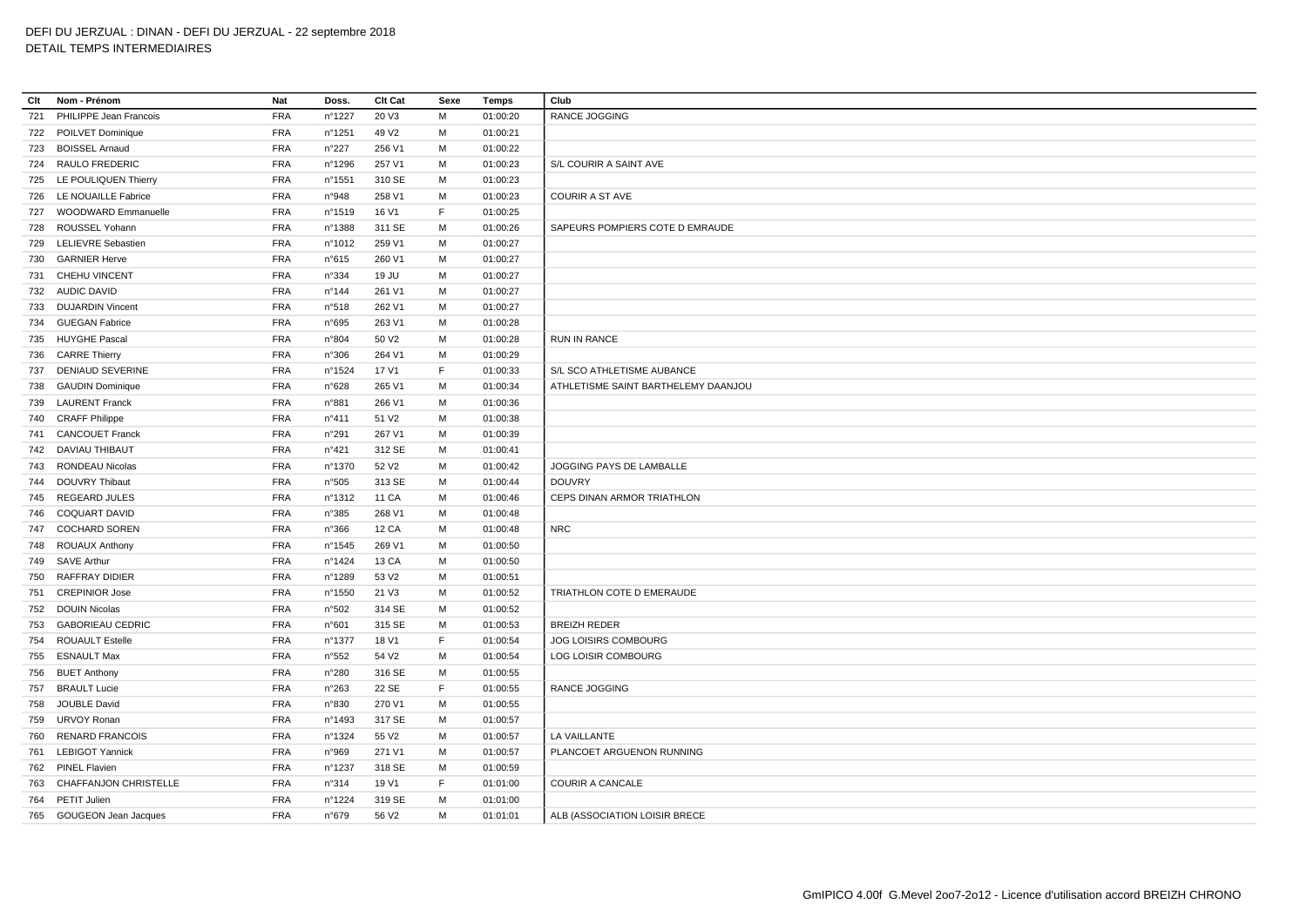**Clt Nom - Prénom Nat Doss. Clt Cat Sexe Temps Club** MORIN JEAN-LUC FRA n°1159 57 V2 M 01:01:02 S/L E. DE CHARTRES DE BRETAGNE ROGER Laurent FRA n°1362 320 SE M 01:01:02 LETOUT .EMMANUEL FRA n°1053 272 V1 M 01:01:04 AC MINIAC MORVAN VARGIOLU Thony FRA n°1500 321 SE M 01:01:05 JAMIN Laurent FRA n°808 273 V1 M 01:01:06 PAUTREL CHATEL Maryse FRA n°086 20 V1 F 01:01:06 SAINT GREGOIRE TRIATHLON PORET Johny FRA n°1264 322 SE M 01:01:07 CZULINSKI DAVID FRA n°417 274 V1 M 01:01:08 VACANDARE CHRISTINE FRA n°1494 21 V1 F 01:01:10 ASLA SAUVEE Yannick FRA n°1422 58 V2 M 01:01:10 COURIR A ST GREGOIRE GAUTIER Jérôme FRA n°641 275 V1 M 01:01:11 MARIANNE MARIE FRA n°1096 23 SE F 01:01:11 TOUPIN Bertrand FRA n°1475 276 V1 M 01:01:11 HAROU OLIVIER FRA n°747 59 V2 M 01:01:12 JOGGEURS DU VAL DE SEE HUBERT MANUEL FRA n°798 60 V2 M 01:01:12 S/L ASPTT RENNES METIVIER Raphael FRA n°1132 277 V1 M 01:01:12 STADE RENNAIS ATHLETISME\* LEPLANOIS HERVE FRA n°1032 278 V1 M 01:01:13 JOGGEURS DU VAL DE SEE GALLEE Thierry FRA n°611 61 V2 M 01:01:14 JOGGING PLUMAUDAN HERVE Romain FRA n°761 323 SE M 01:01:15 HERVE HERVE Anthony FRA n°763 324 SE M 01:01:16 LE GAL Patrick FRA n°931 279 V1 M 01:01:16 ROUSSEL PATRICK FRA n°1391 62 V2 M 01:01:16 THOUMIN Nicolas FRA n°1469 20 JU M 01:01:17 PEROU CHRISTIAN FRA n°1220 280 V1 M 01:01:17 FROTIN Pierre FRA n°598 281 V1 M 01:01:19 SELSCHOTTER ERIC FRA n°1430 63 V2 M 01:01:19 COURIR A DOL ROLLAND Benoit FRA n°1366 325 SE M 01:01:20 CHENU Stephane FRA n°336 64 V2 M 01:01:20 PASQUET Anthony FRA n°1210 326 SE M 01:01:21 BENOIT Garcia CAN n°1521 327 SE M 01:01:24 ORIA GILLES FRA n°1201 282 V1 M 01:01:25 VINET Philippe FRA n°1511 65 V2 M 01:01:25 RANCE JOGGING MERDRIGNAC Laurent FRA n°1127 283 V1 M 01:01:26 ADVEVAN TRAIL CHANAT Eric FRA n°320 22 V3 M 01:01:27 NICOLAS Olivier FRA n°1184 284 V1 M 01:01:31 JOGGING PAYS DE LAMBALLE ROBIN François FRA n°1353 328 SE M 01:01:31 802 PREVERT Michael FRA n°1274 285 V1 M 01:01:31 PLANCOET ARGUENON RUNNING PHILIPPE Stéphane FRA n°1228 286 V1 M 01:01:32 804 BOZEC Frédéric **FRA** n°258 287 V1 M 01:01:33 COMITE DES FETES DE QUEVERT GODET Axel FRA n°669 14 CA M 01:01:33 CAILLAUD Alex FRA n°288 288 V1 M 01:01:34 MORIN Delphine FRA n°1162 24 SE F 01:01:38 MOREL Dominique FRA n°1537 66 V2 M 01:01:38 EA PAYS DE BROCELIANDE 809 VILLALARD Erwan FRA n°1507 289 V1 M 01:01:40 COURIR A TINTENIAC QUEBRIAC LE PENNEC Dominique FRA n°950 23 V3 M 01:01:41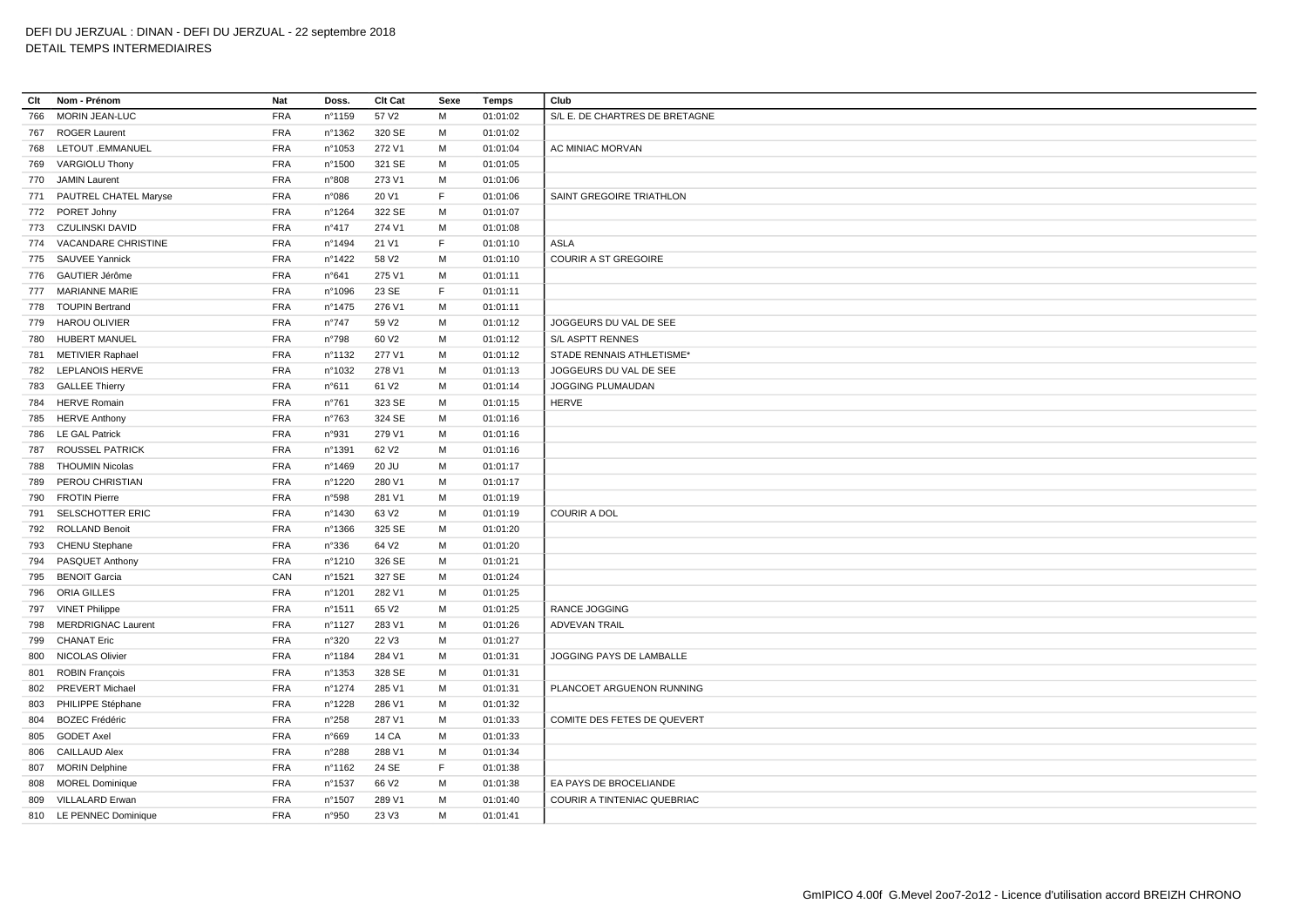## **Clt Nom - Prénom Nat Doss. Clt Cat Sexe Temps Club** HAQUIN Mickael FRA n°740 290 V1 M 01:01:42 GOYARD Yves FRA n°686 291 V1 M 01:01:43 RABION Mickael FRA n°1286 292 V1 M 01:01:44 ROUSSELOT André FRA n°1393 24 V3 M 01:01:45 815 LELIEVRE Laurent **FRA** n°1013 293 V1 M 01:01:46 CEPS DINAN ARMOR TRIATHLON AVENEL CHRISTELE FRA n°150 3 V2 F 01:01:46 CAVELIER Laurent FRA n°313 294 V1 M 01:01:47 US LIFFRE STANSFIELD MATTHEW FRA n°1445 295 V1 M 01:01:47 ROGER DAVID FRA n°1363 67 V2 M 01:01:48 MENIER Olivier FRA n°1125 296 V1 M 01:01:49 LEFORT ERIC FRA n°1000 297 V1 M 01:01:50 LE CHEQUER Frédéric FRA n°907 298 V1 M 01:01:51 DESGRANGES Philippe FRA n°476 68 V2 M 01:01:52 COURIR EN BAIE PONTORSON GAUTIER Arnaud FRA n°642 299 V1 M 01:01:52 RIDARD BRUNO FRA n°1341 329 SE M 01:01:53 COQUELIN SAMUEL FRA n°386 330 SE M 01:01:53 ANTOINE Pascaline FRA n°136 25 SE F 01:01:54 GEVEZE C EST LE PIED MICHEL CHRISTIAN FRA n°1136 69 V2 M 01:01:55 A CHACUN SON RYTHME DESPORTES Fabien FRA n°480 300 V1 M 01:01:58 GILBERT Dominique FRA n°662 25 V3 M 01:01:58 RANCE JOGGING JEAN-CHARLES DESRIAC Jean-Charles FRA n°817 331 SE M 01:01:59 JASO Thierry FRA n°814 301 V1 M 01:01:59 GILBERT David FRA n°663 302 V1 M 01:02:02 DOSSET Gwen FRA n°495 303 V1 M 01:02:05 CHARPENTIER BENJAMIN FRA n°326 332 SE M 01:02:07 RECOURSE Guillaume FRA n°1309 333 SE M 01:02:08 837 BEAUDOUIN FRANCK FRA n°180 70 V2 M 01:02:09 BERTON Jean-Marc FRA n°199 71 V2 M 01:02:09 SPORTS LOISIRS CORSEUL FEREY Laurent FRA n°565 304 V1 M 01:02:10 LAURENT Julien REU n°879 334 SE M 01:02:12 DETREZ Thierry FRA n°483 72 V2 M 01:02:13 DESMARES Christophe FRA n°1554 305 V1 M 01:02:14 CHENU Nicolas FRA n°337 306 V1 M 01:02:14 PLANCOET ARGUENON RUNNING COCHARD ARNAUD FRA n°365 307 V1 M 01:02:15 NRC FROTIN Francois FRA n°599 308 V1 M 01:02:17 ROME Wolfgang FRA n°1368 335 SE M 01:02:18 COUDERT SANDY FRA n°398 309 V1 M 01:02:19 BOT Olivier FRA n°236 310 V1 M 01:02:19 CHATEL Nicolas FRA n°330 311 V1 M 01:02:20 DIAL EMMANUEL FRA n°486 336 SE M 01:02:20 TEAM PLAN AA LEYZOUR Frederic FRA n°1061 337 SE M 01:02:20 SORRE Joël FRA n°1442 26 V3 M 01:02:21 A CHACUN SON RYTHME GUEGO Jean-louis FRA n°696 73 V2 M 01:02:23 854 DONIO Thomas **FRA** n°491 15 CA M 01:02:23 MIRIEL David FRA n°1140 338 SE M 01:02:23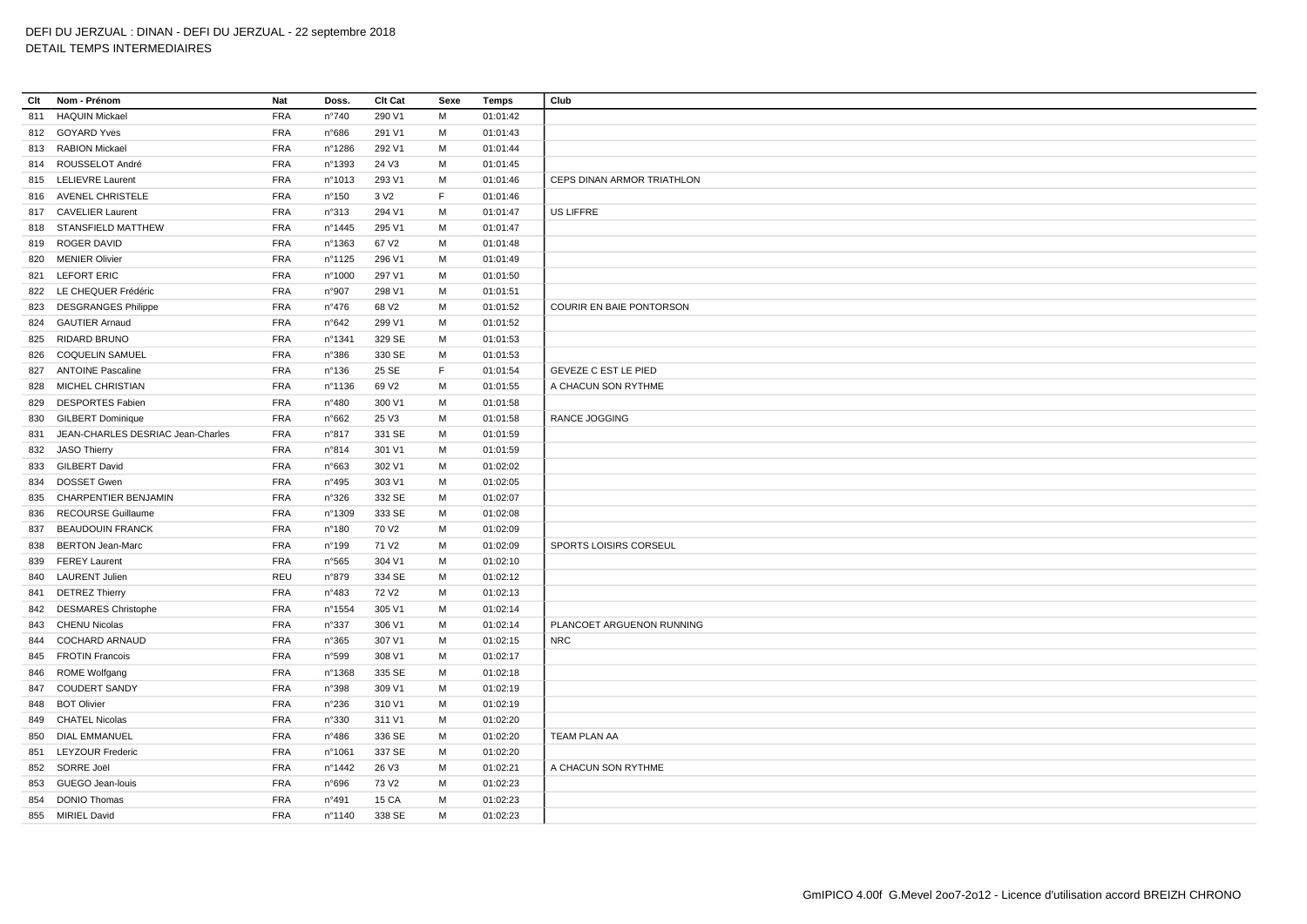| Clt | Nom - Prénom              | Nat        | Doss.          | Clt Cat           | Sexe        | Temps    | Club                                              |
|-----|---------------------------|------------|----------------|-------------------|-------------|----------|---------------------------------------------------|
| 856 | COUPEL Jean-François      | <b>FRA</b> | n°405          | 74 V <sub>2</sub> | M           | 01:02:24 | <b>RANCE JOGGING</b>                              |
|     | 857 COLOMBEL Hervé        | <b>FRA</b> | n°380          | 75 V <sub>2</sub> | M           | 01:02:25 |                                                   |
| 858 | <b>PORET Cedric</b>       | <b>FRA</b> | n°1262         | 339 SE            | M           | 01:02:25 |                                                   |
| 859 | <b>CHAPRON Pascal</b>     | <b>FRA</b> | n°324          | 76 V <sub>2</sub> | M           | 01:02:26 | ADL LES ROZEENS                                   |
| 860 | MORFIN Rémi               | <b>FRA</b> | n°1156         | 340 SE            | M           | 01:02:27 | RANCE JOGGING                                     |
| 861 | <b>MARTIN Brieg</b>       | <b>FRA</b> | n°1104         | <b>16 CA</b>      | M           | 01:02:28 |                                                   |
|     | 862 GUERIN Céline         | <b>FRA</b> | n°704          | 26 SE             | E           | 01:02:29 |                                                   |
| 863 | <b>LAVIGNE MARC</b>       | <b>FRA</b> | n°883          | 77 V <sub>2</sub> | M           | 01:02:30 | MLV                                               |
| 864 | <b>BONNECHERE Thomas</b>  | <b>FRA</b> | n°233          | 312 V1            | M           | 01:02:34 |                                                   |
| 865 | <b>MARIVINT Arnaud</b>    | <b>FRA</b> | n°1097         | 341 SE            | M           | 01:02:35 |                                                   |
| 866 | <b>GRIVEL PASCAL</b>      | <b>FRA</b> | n°692          | 313 V1            | м           | 01:02:35 |                                                   |
| 867 | <b>CORDIER Philippe</b>   | <b>FRA</b> | n°389          | 78 V2             | M           | 01:02:37 | SPORTS LOISIRS CORSEUL                            |
| 868 | <b>RENAUX Alexis</b>      | <b>FRA</b> | n°1327         | 21 ES             | M           | 01:02:38 |                                                   |
| 869 | <b>REBOUX Pierrick</b>    | <b>FRA</b> | n°1306         | 314 V1            | M           | 01:02:40 | <b>GUIGNEN</b>                                    |
|     | 870 MEURON MAXIME         | <b>FRA</b> | n°1133         | 315 V1            | M           | 01:02:41 |                                                   |
|     | 871 FORTINEAU François    | <b>FRA</b> | n°585          | 342 SE            | M           | 01:02:41 | JOG LOISIRS COMBOURG                              |
|     | 872 GUEVELLOU Franck      | <b>FRA</b> | $n^{\circ}715$ | 79 V <sub>2</sub> | M           | 01:02:41 | AS ORANGE CESSON                                  |
|     | 873 REGNIER Yann          | <b>FRA</b> | n°1317         | 316 V1            | M           | 01:02:43 | <b>BREIZH REDER</b>                               |
|     | 874 AL DANDACHI Fady      | <b>FRA</b> | n°126          | 317 V1            | M           | 01:02:45 | <b>NRC</b>                                        |
|     | 875 VERGER Louis          | <b>FRA</b> | n°1503         | 27 V3             | м           | 01:02:45 |                                                   |
|     | 876 GICQUEL Mikael        | <b>FRA</b> | n°657          | 343 SE            | M           | 01:02:45 |                                                   |
|     | 877 MISERIAUX Yannick     | <b>FRA</b> | n°1141         | 28 V3             | M           | 01:02:46 |                                                   |
| 878 | FIGUS Frédéric            | <b>FRA</b> | n°575          | 318 V1            | M           | 01:02:46 |                                                   |
| 879 | <b>HEZARD Nicolas</b>     | <b>FRA</b> | $n^{\circ}777$ | 319 V1            | M           | 01:02:47 |                                                   |
| 880 | <b>LESNE Christophe</b>   | <b>FRA</b> | n°1045         | 320 V1            | M           | 01:02:47 |                                                   |
| 881 | PEGARD AURELIEN           | <b>FRA</b> | n°1215         | 321 V1            | M           | 01:02:47 | S/L COTE DE PENTHIEVRE ATHLETISME COURIR ENSEMBLE |
| 882 | <b>GROUAZEL DAVID</b>     | <b>FRA</b> | n°694          | 322 V1            | M           | 01:02:49 |                                                   |
|     | 883 OLLIVIER Gregory      | <b>FRA</b> | n°1198         | 344 SE            | M           | 01:02:50 |                                                   |
| 884 | <b>DAVID Olivier</b>      | <b>FRA</b> | n°423          | 323 V1            | M           | 01:02:50 |                                                   |
| 885 | <b>CATTEEUW Ronald</b>    | <b>FRA</b> | n°310          | 80 V <sub>2</sub> | M           | 01:02:51 | JOGGERS DES LACS                                  |
| 886 | <b>GESTIN Franck</b>      | <b>FRA</b> | n°652          | 324 V1            | M           | 01:02:51 | AS TUB                                            |
|     | 887 ADAM Julien           | <b>FRA</b> | n°125          | 345 SE            | M           | 01:02:51 |                                                   |
| 888 | <b>DIDOU Vincent</b>      | <b>FRA</b> | $n^{\circ}488$ | 346 SE            | M           | 01:02:52 |                                                   |
| 889 | <b>NATIVITE Pascal</b>    | <b>FRA</b> | nº1176         | 81 V <sub>2</sub> | M           | 01:02:53 |                                                   |
| 890 | <b>RINGENBACH ERIC</b>    | <b>FRA</b> | n°1342         | 325 V1            | M           | 01:02:53 | ADVEVAN SPORT NATURE                              |
|     | 891 MATIGNON Josselin     | <b>FRA</b> | n°1110         | 347 SE            | M           | 01:02:55 |                                                   |
|     | 892 LE COQ Philippe       | <b>FRA</b> | n°910          | 82 V <sub>2</sub> | м           | 01:02:55 |                                                   |
| 893 | <b>GOUPIL Frédéric</b>    | <b>FRA</b> | n°680          | 83 V2             | M           | 01:02:56 |                                                   |
|     | 894 PARIS JEAN            | <b>FRA</b> | n°1209         | 29 V3             | M           | 01:02:56 | <b>S/L ASPTT RENNES</b>                           |
| 895 | <b>FILLON Elody</b>       | <b>FRA</b> | n°576          | 27 SE             | $\mathsf F$ | 01:02:57 |                                                   |
| 896 | <b>GUILLAUME Nathalie</b> | <b>FRA</b> | n°721          | 22 V1             | E           | 01:03:01 |                                                   |
| 897 | <b>LAGREE Thierry</b>     | <b>FRA</b> | n°855          | 84 V <sub>2</sub> | M           | 01:03:02 | AS TUB                                            |
| 898 | <b>FOUERE Julian</b>      | <b>FRA</b> | n°587          | 17 CA             | M           | 01:03:09 |                                                   |
| 899 | <b>DEFAIN MICKAEL</b>     | <b>FRA</b> | n°437          | 326 V1            | M           | 01:03:14 | AS 22 S/L AC MERDRIGNAC                           |
|     | 900 LE DUR Cecile         | <b>FRA</b> | n°925          | 28 SE             | F           | 01:03:14 |                                                   |
|     |                           |            |                |                   |             |          |                                                   |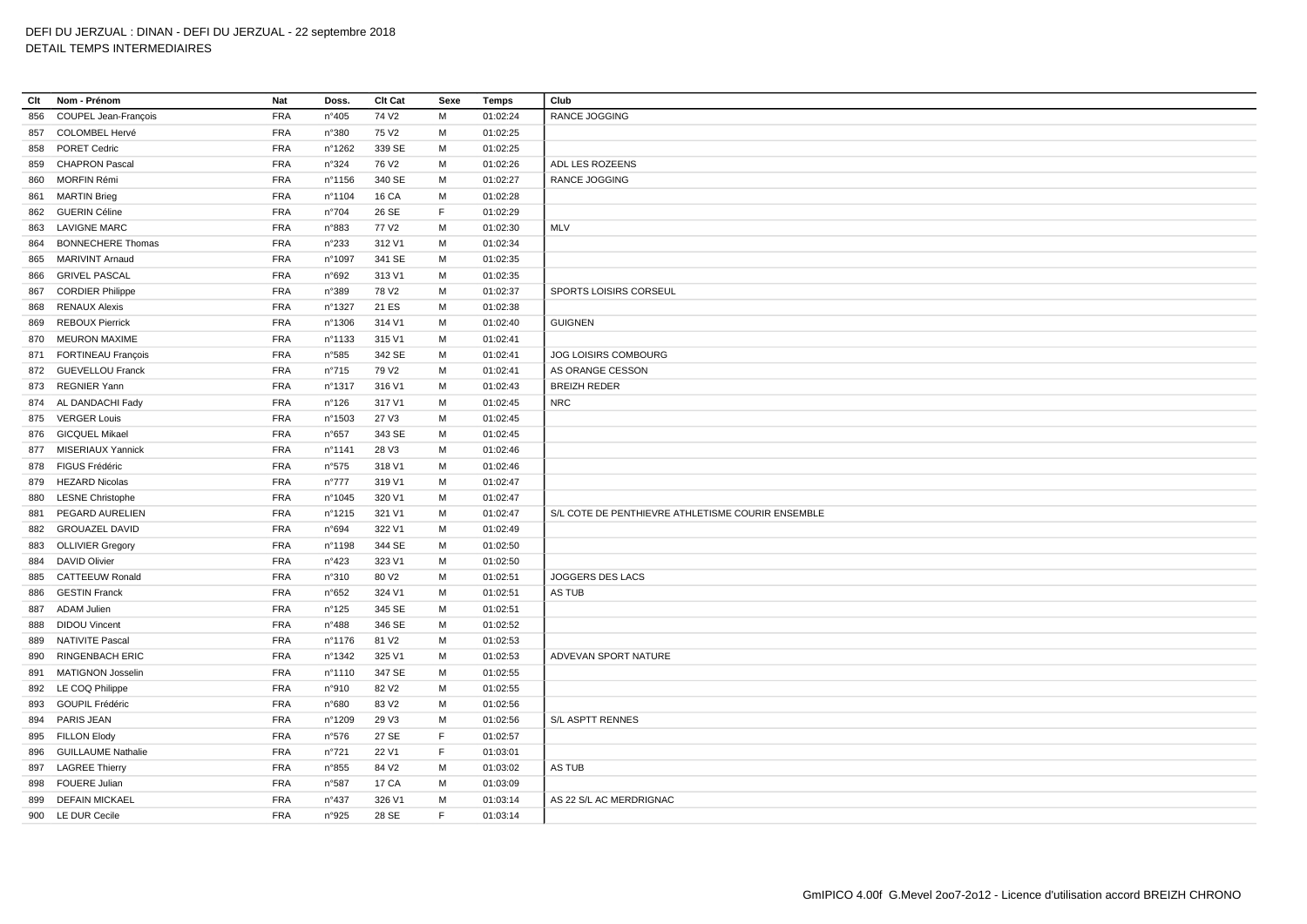| Clt | Nom - Prénom             | Nat        | Doss.           | Clt Cat           | Sexe        | Temps    | Club                                       |
|-----|--------------------------|------------|-----------------|-------------------|-------------|----------|--------------------------------------------|
| 901 | LE DUR Briac             | <b>FRA</b> | n°924           | 348 SE            | м           | 01:03:14 | LE DUR FAMILY                              |
|     | 902 DOSSET Morgan        | <b>FRA</b> | n°496           | 327 V1            | M           | 01:03:15 |                                            |
|     | 903 DE OLIVEIRA Fabrice  | <b>FRA</b> | n°430           | 328 V1            | M           | 01:03:16 |                                            |
| 904 | <b>LOSCOS Stephane</b>   | <b>FRA</b> | n°1070          | 329 V1            | M           | 01:03:17 |                                            |
| 905 | <b>GARRET Laurent</b>    | <b>FRA</b> | n°621           | 330 V1            | M           | 01:03:17 | PLURIEN LES ARRETES                        |
| 906 | <b>THIBOUT Philippe</b>  | <b>FRA</b> | n°1467          | 30 V3             | M           | 01:03:18 |                                            |
| 907 | <b>DESCHAMPS Eric</b>    | <b>FRA</b> | $n^{\circ}472$  | 85 V2             | M           | 01:03:18 |                                            |
| 908 | EFFRAY Mathieu           | <b>FRA</b> | n°539           | 349 SE            | M           | 01:03:18 |                                            |
| 909 | <b>PERRAULT Matthieu</b> | <b>FRA</b> | n°1221          | 350 SE            | м           | 01:03:19 |                                            |
|     | 910 BEAUMANOIR Olivier   | <b>FRA</b> | n°182           | 351 SE            | M           | 01:03:20 |                                            |
|     | 911 DOUALAN Thierry      | <b>FRA</b> | $n^{\circ}497$  | 331 V1            | м           | 01:03:20 |                                            |
|     | 912 GENDRON Patrice      | <b>FRA</b> | n°645           | 332 V1            | M           | 01:03:21 |                                            |
|     | 913 PORET Delphine       | <b>FRA</b> | n°1261          | 29 SE             | F           | 01:03:23 |                                            |
|     | 914 FICHANT Régis        | <b>FRA</b> | n°573           | 333 V1            | M           | 01:03:23 |                                            |
|     | 915 BOURDIN Sylvie       | <b>FRA</b> | n°249           | 23 V1             | E           | 01:03:23 |                                            |
|     | 916 CONAN Jean-Noel      | <b>FRA</b> | n°382           | 86 V <sub>2</sub> | M           | 01:03:24 |                                            |
|     | 917 BELLON Xavier        | <b>FRA</b> | n°189           | 334 V1            | M           | 01:03:25 |                                            |
|     | 918 AVELINE Christophe   | <b>FRA</b> | n°149           | 87 V2             | м           | 01:03:28 |                                            |
|     | 919 DOUVILLE Florent     | <b>FRA</b> | n°503           | 352 SE            | M           | 01:03:29 |                                            |
| 920 | <b>DESRIAC NICOLAS</b>   | <b>FRA</b> | n°481           | 353 SE            | M           | 01:03:31 | PLANCOET ARGUENON RUNNING                  |
| 921 | <b>LUCAS Cedric</b>      | <b>FRA</b> | n°1076          | 354 SE            | M           | 01:03:31 |                                            |
|     | 922 RAFFRAY JEAN CLAUDE  | <b>FRA</b> | n°1288          | 88 V <sub>2</sub> | M           | 01:03:35 |                                            |
|     | 923 DURET Nicolas        | <b>FRA</b> | n°531           | 335 V1            | M           | 01:03:36 |                                            |
| 924 | <b>SURCIN Juien</b>      | <b>FRA</b> | n°1447          | 355 SE            | M           | 01:03:37 |                                            |
|     | 925 RAMBAUD Jean michel  | <b>FRA</b> | n°1294          | 89 V2             | M           | 01:03:38 | JOGGING MONTGERMONT                        |
| 926 | <b>MAHE Guenaelle</b>    | <b>FRA</b> | n°1086          | 30 SE             | $\mathsf F$ | 01:03:39 |                                            |
| 927 | <b>OLLIVIER Alain</b>    | <b>FRA</b> | n°1196          | 90 V <sub>2</sub> | M           | 01:03:39 | <b>DINARD JOGGING</b>                      |
| 928 | JOULAUD MICHEL           | <b>FRA</b> | n°831           | 336 V1            | M           | 01:03:41 |                                            |
| 929 | <b>TURBAN Antoine</b>    | <b>FRA</b> | n°1491          | 356 SE            | M           | 01:03:43 | JOB & BOX                                  |
| 930 | <b>BRIAND Beatrice</b>   | <b>FRA</b> | n°269           | 24 V1             | $\mathsf F$ | 01:03:46 | LES GROS MOLLETS                           |
| 931 | <b>BRIAND Nicolas</b>    | <b>FRA</b> | n°268           | 357 SE            | M           | 01:03:46 |                                            |
| 932 | <b>GUGUEN Stephane</b>   | <b>FRA</b> | n°716           | 337 V1            | M           | 01:03:47 | JOGGING PLUMAUDAN                          |
|     | 933 LEPASLIER Fabrice    | <b>FRA</b> | n°1029          | 338 V1            | M           | 01:03:50 |                                            |
| 934 | <b>BENOIST PASCAL</b>    | <b>FRA</b> | n°191           | 358 SE            | M           | 01:03:51 | A CHACUN SON RYTHME SAINT BENOIT DES ONDES |
| 935 | <b>VAQUETTE Severine</b> | <b>FRA</b> | n°1499          | 25 V1             | F           | 01:03:51 | AC MINIAC MORVAN                           |
| 936 | <b>VERHOYE David</b>     | <b>FRA</b> | n°1505          | 339 V1            | M           | 01:03:52 |                                            |
| 937 | <b>COLLET Pierre</b>     | <b>FRA</b> | n°374           | 31 V3             | M           | 01:03:52 |                                            |
|     | 938 BARON Gilles         | <b>FRA</b> | $n^{\circ}$ 164 | 91 V <sub>2</sub> | M           | 01:03:56 |                                            |
| 939 | ROGER Jean-François      | <b>FRA</b> | n°1361          | 359 SE            | M           | 01:03:56 |                                            |
|     | 940 FOURRIER PHILIPPE    | <b>FRA</b> | n°592           | 92 V <sub>2</sub> | M           | 01:03:57 |                                            |
| 941 | PARC LAURE               | <b>FRA</b> | n°1208          | 26 V1             | $\mathsf F$ | 01:03:58 | LES JOGGERS DU COUESNON                    |
|     | 942 THIESSART Laurent    | <b>FRA</b> | n°1468          | 93 V <sub>2</sub> | M           | 01:03:59 |                                            |
|     | 943 CAVELIER OLIVIER     | <b>FRA</b> | n°312           | 340 V1            | M           | 01:04:00 |                                            |
| 944 | <b>POMMEY Florence</b>   | <b>FRA</b> | n°1255          | 4 V <sub>2</sub>  | F           | 01:04:04 |                                            |
|     | 945 POMMEY Jessica       | <b>FRA</b> | n°1254          | 31 SE             | E           | 01:04:04 |                                            |
|     |                          |            |                 |                   |             |          |                                            |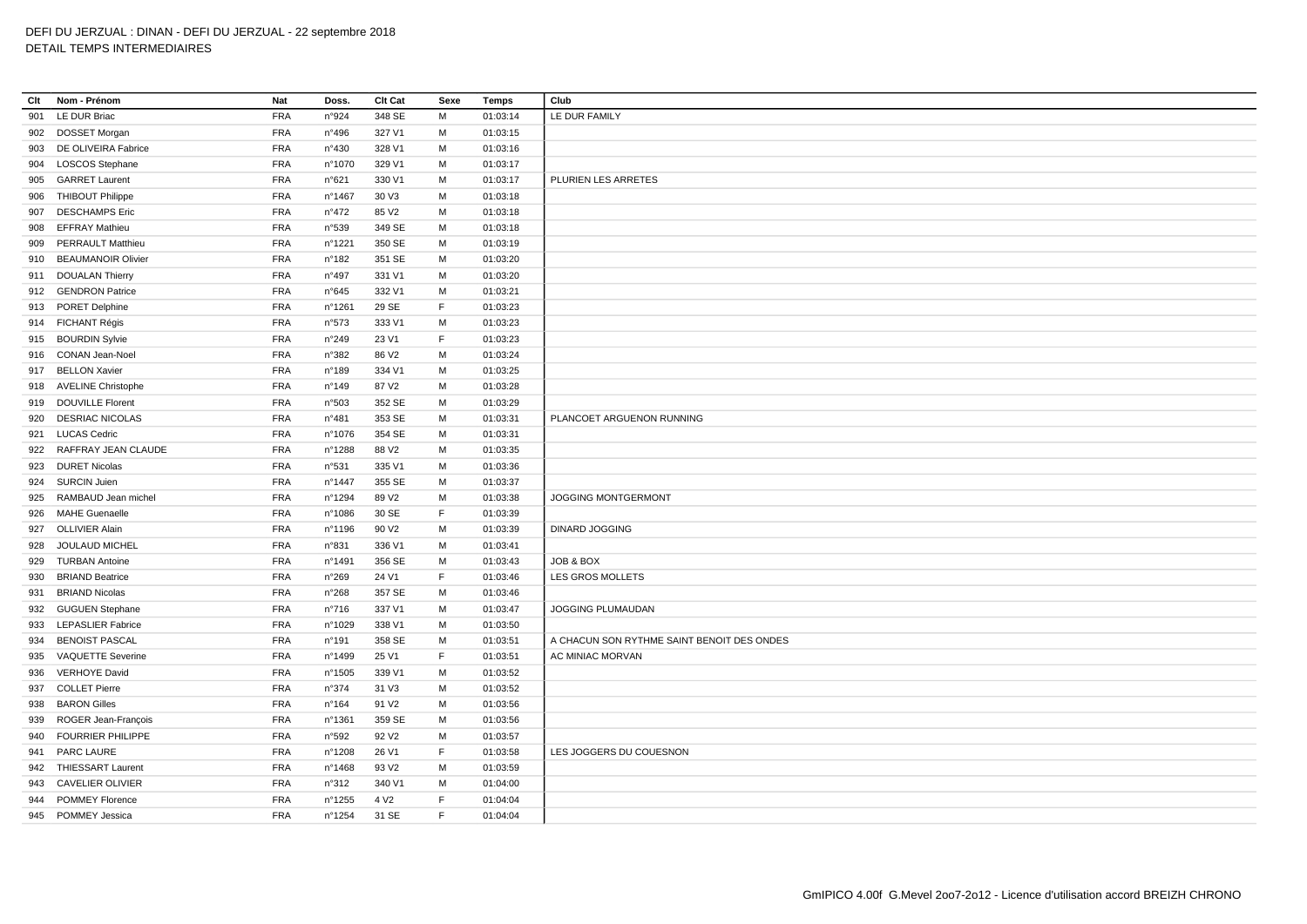# DEFI DU JERZUAL : DINAN - DEFI DU JERZUAL - 22 septembre 2018

# DETAIL TEMPS INTERMEDIAIRES

| Clt | Nom - Prénom            | Nat        | Doss.          | Clt Cat           | Sexe | Temps    | Club                           |
|-----|-------------------------|------------|----------------|-------------------|------|----------|--------------------------------|
| 946 | <b>HUSBAND James</b>    | <b>FRA</b> | n°802          | 341 V1            | М    | 01:04:05 |                                |
|     | 947 PAIN CHANTAL        | <b>FRA</b> | n°1205         | 1 V3              | F.   | 01:04:06 | <b>RANCE JOGGING</b>           |
|     | 948 FAVREAU Bruno       | <b>FRA</b> | n°560          | 94 V <sub>2</sub> | М    | 01:04:07 | S/L COTE DE JADE ATHLETIC CLUB |
|     | 949 LECAPITAINE VINCENT | <b>FRA</b> | n°977          | 342 V1            | м    | 01:04:07 |                                |
| 950 | <b>DESMARES Leo</b>     | <b>FRA</b> | n°479          | <b>18 CA</b>      | M    | 01:04:08 |                                |
|     | 951 CHALMEL Damien      | <b>FRA</b> | n°317          | 360 SE            | M    | 01:04:09 |                                |
| 952 | <b>JAMOT LAURENT</b>    | FRA        | n°810          | 361 SE            | М    | 01:04:11 |                                |
| 953 | JOESTENS OLIVIER        | <b>FRA</b> | n°821          | 343 V1            | М    | 01:04:12 | COMITE DES FETES DE QUEVERT    |
|     | 954 DUCHON CHRISTOPHE   | <b>FRA</b> | n°512          | 344 V1            | M    | 01:04:13 |                                |
| 955 | SUREAU JOHNNY           | <b>FRA</b> | n°1448         | 345 V1            | м    | 01:04:13 | UPAC CHATEAU GONTIER *         |
|     | 956 SORIN Laurent       | <b>FRA</b> | n°1441         | 346 V1            | M    | 01:04:15 |                                |
| 957 | RIBOUCHON CHRISTOPHE    | <b>FRA</b> | nº1334         | 347 V1            | м    | 01:04:16 |                                |
| 958 | <b>ODILLARD RICHARD</b> | <b>FRA</b> | n°1192         | 348 V1            | M    | 01:04:17 | SPORT LOISIR CORSEUL           |
|     | 959 LESAGE Mickael      | <b>FRA</b> | n°1039         | 349 V1            | М    | 01:04:19 |                                |
|     | 960 JAFFREZIC Serge     | <b>FRA</b> | n°806          | 32 V3             | М    | 01:04:20 | TRAILEUS EN COTENTIN           |
| 961 | <b>COURTEILLE Eric</b>  | <b>FRA</b> | n°408          | 350 V1            | М    | 01:04:24 |                                |
| 962 | <b>DEBONT Richard</b>   | <b>FRA</b> | $n^{\circ}433$ | 351 V1            | M    | 01:04:25 |                                |
| 963 | CARLUER LAURENCE        | <b>FRA</b> | n°300          | 5 V <sub>2</sub>  | F    | 01:04:26 |                                |
|     | 964 SENGES Arnaud       | <b>FRA</b> | n°1431         | 95 V <sub>2</sub> | M    | 01:04:28 | <b>ASBPGO</b>                  |
|     | 965 GAYARD Olivier      | <b>FRA</b> | n°643          | 362 SE            | М    | 01:04:29 |                                |
| 966 | <b>DEPERSIN Laurent</b> | <b>FRA</b> | n°465          | 352 V1            | M    | 01:04:29 | <b>COURIR POUR LE PLAISIR</b>  |
| 967 | ?Dossard #634           | <b>FRA</b> | n°634          | 363 SE            | М    | 01:04:30 |                                |
| 968 | <b>GAUTIER ANAIS</b>    | <b>FRA</b> | n°640          | 32 SE             | F    | 01:04:32 | JOB & BOX                      |
|     | 969 MARTIN Clémentine   | <b>FRA</b> | nº1103         | 33 SE             | F    | 01:04:32 |                                |
|     | 970 COLAS GUENOLE       | <b>FRA</b> | n°372          | 364 SE            | м    | 01:04:32 | <b>S/L ASPTT RENNES</b>        |
|     | 971 BROSSAULT Pierrick  | <b>FRA</b> | n°277          | 353 V1            | M    | 01:04:32 |                                |
|     | 972 DAVEAU David        | <b>FRA</b> | $n^{\circ}420$ | 365 SE            | M    | 01:04:33 | POMPIERS PLENEE JUGON          |
|     | 973 ROBIN Erwan         | <b>FRA</b> | nº1356         | 366 SE            | М    | 01:04:34 |                                |
|     | 974 COUDRAYE Thomas     | <b>FRA</b> | n°401          | 367 SE            | М    | 01:04:36 |                                |
|     | 975 NEGRIER Christophe  | <b>FRA</b> | n°1178         | 354 V1            | М    | 01:04:38 |                                |
|     | 976 THEBAULT Alexis     | <b>FRA</b> | n°1464         | 368 SE            | м    | 01:04:39 |                                |
|     | 977 MENGUY Jean-Charles | <b>FRA</b> | nº1124         | 96 V <sub>2</sub> | M    | 01:04:39 |                                |
|     | 978 NIARFAIT Bruno      | <b>FRA</b> | nº1183         | 355 V1            | M    | 01:04:41 | TRAIL DE LA ROCHE SAINT POTAN  |
|     | 979 COCHET Arnaud       | <b>FRA</b> | n°367          | 369 SE            | M    | 01:04:41 |                                |
| 980 | RICHARD Marie-laure     | <b>FRA</b> | nº1335         | 6 V <sub>2</sub>  | F    | 01:04:42 | <b>COURIR A CORAY</b>          |
|     | 981 LORHO Mathieu       | <b>FRA</b> | n°1069         | 356 V1            | M    | 01:04:42 | <b>ASC BNP RENNES</b>          |
|     | 982 LAVENANT DIDIER     | <b>FRA</b> | n°882          | 97 V2             | М    | 01:04:43 |                                |
|     |                         |            |                |                   |      |          |                                |
|     | 983 DOUALAN Lionel      | <b>FRA</b> | n°498          | 357 V1            | M    | 01:04:45 |                                |
| 984 | <b>BREUIL DIDIER</b>    | <b>FRA</b> | n°266          | 33 V3             | м    | 01:04:46 | S/L ASPTT RENNES               |
|     | 985 LE BRUN Jérôme      | <b>FRA</b> | n°902          | 358 V1            | M    | 01:04:51 | <b>COURIR A SAINT AVE</b>      |
| 986 | SAYAH Remy              | <b>FRA</b> | n°1427         | 370 SE            | м    | 01:04:51 |                                |
|     | 987 FIEURGANT Yannick   | <b>FRA</b> | n°574          | 359 V1            | M    | 01:04:52 | MAL AUX MOLLETS                |
|     | 988 LAMY Audrey         | <b>FRA</b> | n°862          | 34 SE             | F    | 01:04:52 | JOGGING PLUMAUDAN              |
|     | 989 COHUET Cyrille      | <b>FRA</b> | n°370          | 371 SE            | M    | 01:04:52 |                                |
|     | 990 LABBE Rozenne       | <b>FRA</b> | n°849          | 27 V1             | E    | 01:04:53 | ADVEVAN SPORT                  |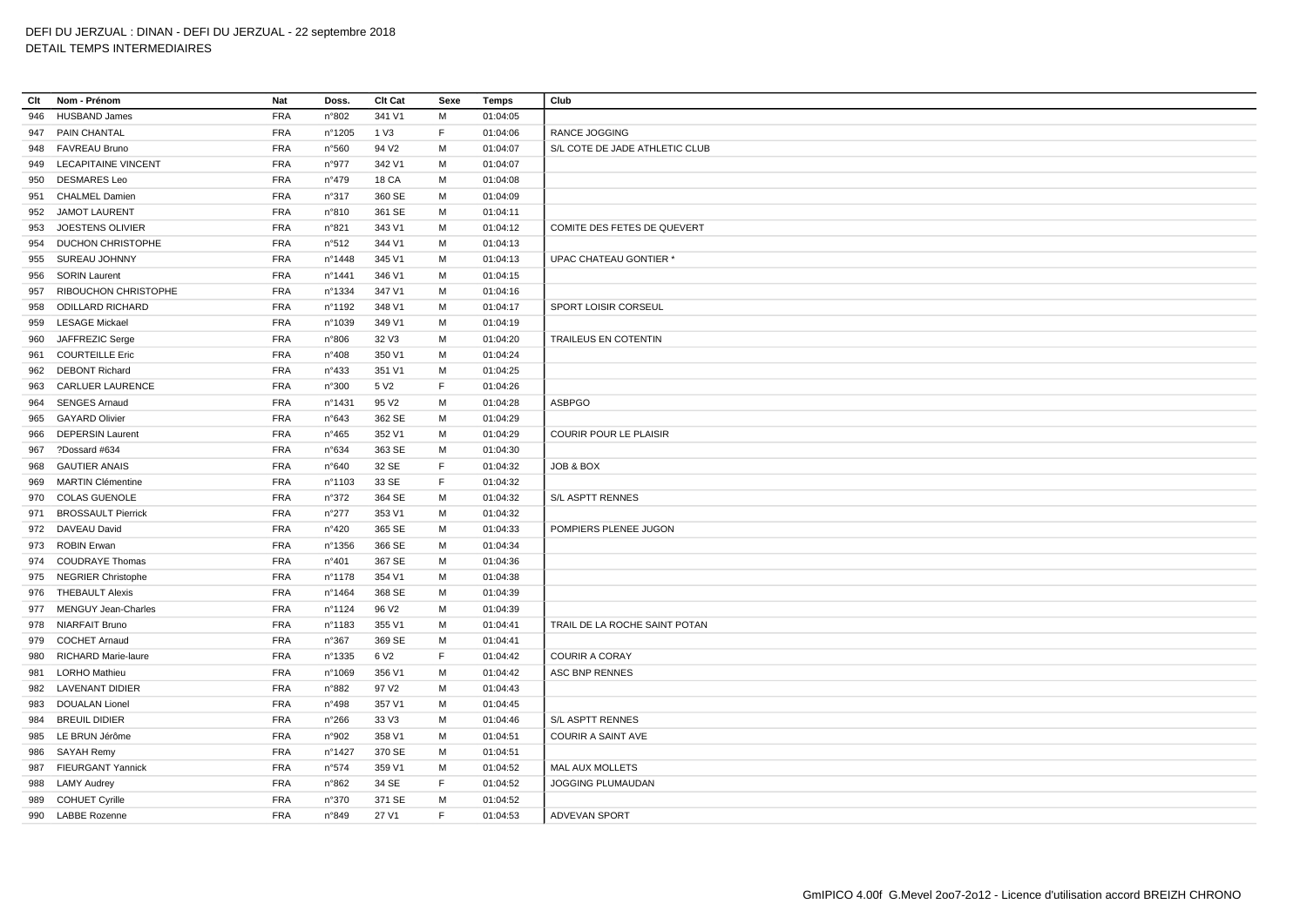## **Clt Nom - Prénom Nat Doss. Clt Cat Sexe Temps Club** MARTIN Julien FRA n°1105 372 SE M 01:04:54 ROUXEL HENRI FRA n°1403 34 V3 M 01:04:54 REY Margareth FRA n°1331 35 SE F 01:04:56 NUGUES ANNE FRA n°1191 36 SE F 01:04:56 CEPS DINAN ARMOR TRIATHLON TEDESCHI Sylvain FRA n°1458 360 V1 M 01:04:59 BRIAND Emmanuel FRA n°270 361 V1 M 01:05:00 TOULLELAN Pierre yves FRA n°1474 35 V3 M 01:05:00 DURAND Sebastien FRA n°528 362 V1 M 01:05:01 DERU Didier FRA n°468 98 V2 M 01:05:02 LE CASTREC REMY FRA n°905 36 V3 M 01:05:02 ENTENTE ATHLETIQUE SAINT MALO\* MOIZAN Aurélie FRA n°1144 37 SE F 01:05:03 DUFEU Jean-Michel FRA n°515 363 V1 M 01:05:04 VIVIEN CHRISTIAN FRA n°1515 37 V3 M 01:05:05 A CHACUN SON RYTHME GUYON Eric FRA n°733 99 V2 M 01:05:06 RANCE JOGGING ZABEL Yvon FRA n°1520 373 SE M 01:05:08 ZABEL MAUGERE Ludovic FRA n°1115 364 V1 M 01:05:08 RENAULT Justine FRA n°1326 38 SE F 01:05:09 DINAN BASKET SAMSONNAIS CARILLET Jocelyn FRA n°296 22 ES M 01:05:10 LEMASSON RODOLPHE FRA n°068 365 V1 M 01:05:11 RANCE JOGGING CARILLET Jean yves FRA n°297 100 V2 M 01:05:11 LA VAILLANTE GAUTHIER Patrick FRA n°638 366 V1 M 01:05:12 ELINEAU MARC FRA n°543 367 V1 M 01:05:12 1013 SAINT PAUL Amandine TRA n°1409 39 SE F 01:05:15 AC MINIAC MORVAN FERRON Philippe FRA n°571 101 V2 M 01:05:15 PORET Celine FRA n°1263 40 SE F 01:05:15 NAHUET Gilles FRA n°1175 38 V3 M 01:05:15 JOGGING LOISIR ORGERES DUVACHER ERIC FRA n°533 368 V1 M 01:05:16 COCONNIER François FRA n°369 374 SE M 01:05:16 GUENEGO Alain FRA n°1555 39 V3 M 01:05:16 GEFFROY Frédéric FRA n°644 369 V1 M 01:05:17 DENOUAL Mickael FRA n°462 370 V1 M 01:05:18 DENOUAL David FRA n°463 371 V1 M 01:05:18 LARCHER SEBASTIEN FRA n°872 372 V1 M 01:05:19 S/L JANZE ATHLETISME PAYS DE LA ROCHE AUX FEES VAULEON Julien FRA n°1501 375 SE M 01:05:21 GUILBERT Joël FRA n°718 102 V2 M 01:05:23 GO ELAN BRISARD PASCAL FRA n°276 103 V2 M 01:05:23 FOINEL Philippe FRA n°578 373 V1 M 01:05:25 CHATEAUBOURG GODET Jean-marc FRA n°671 104 V2 M 01:05:25 CHRETIENNE Jean-marie FRA n°356 105 V2 M 01:05:28 FOULEES ST AUBINOISES 35 BRACONNIER Pascal FRA n°259 106 V2 M 01:05:29 LECOMTE MÉLANIE FRA n°988 41 SE F 01:05:29 JOB & BOX LECHABLE PHILIPPE FRA n°979 374 V1 M 01:05:29 TEAM TRAIL 35 LE CLECH GERARD FRA n°908 2 V4 M 01:05:30 MILLET Jean-jacques FRA n°1138 107 V2 M 01:05:30 ROUSSELET Alain FRA n°1392 108 V2 M 01:05:31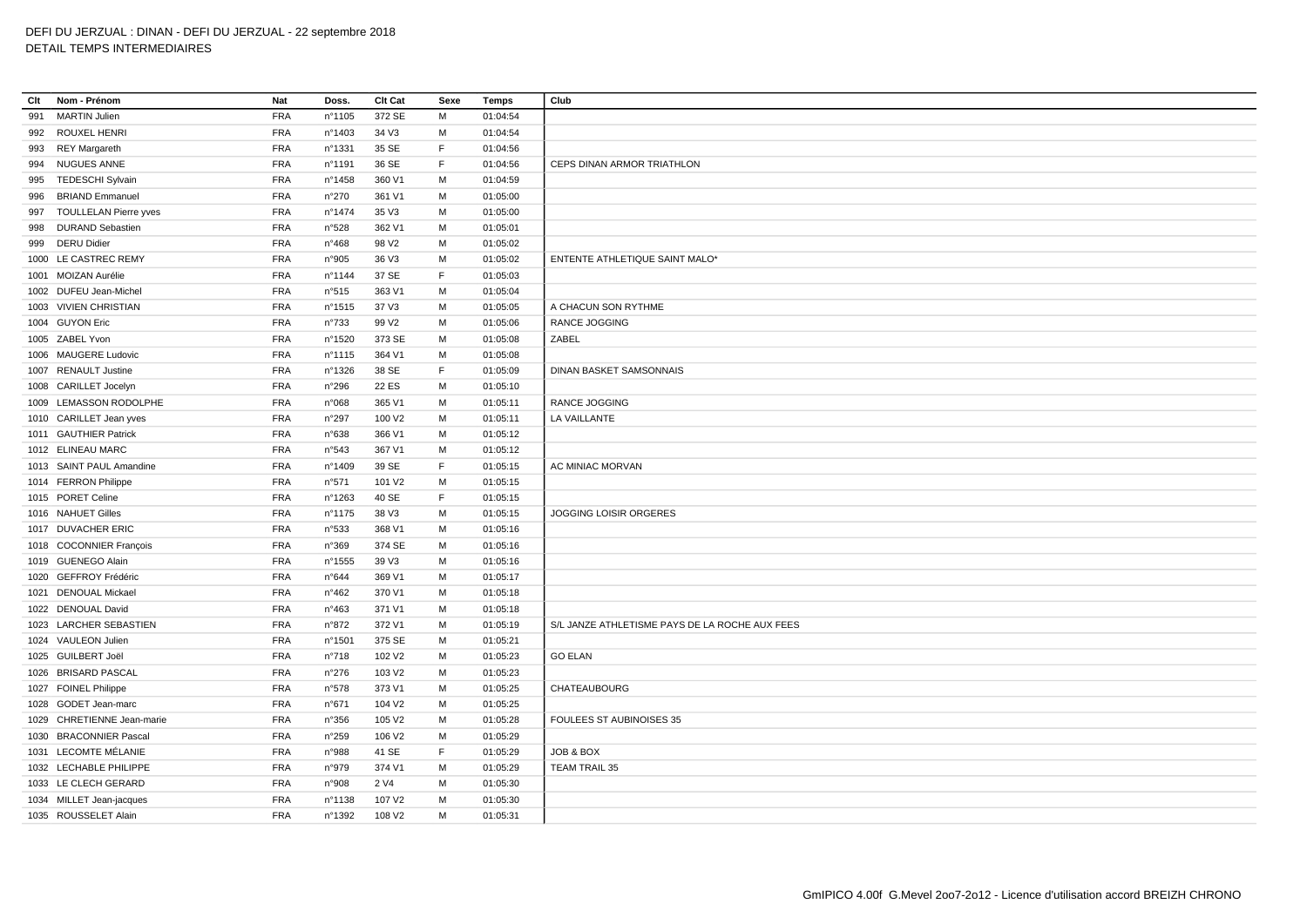| Clt | Nom - Prénom               | Nat        | Doss.           | Clt Cat            | Sexe         | Temps                | Club                             |
|-----|----------------------------|------------|-----------------|--------------------|--------------|----------------------|----------------------------------|
|     | 1036 JOUQUAN LÉA           | <b>FRA</b> | n°833           | 42 SE              | E            | 01:05:33             | <b>JOB &amp; BOX</b>             |
|     | 1037 HAMONIAUX FREDERIC    | <b>FRA</b> | n°738           | 376 SE             | м            | 01:05:35             |                                  |
|     | 1038 ROBILLARD Anne Claude | <b>FRA</b> | n°1352          | 28 V1              | F            | 01:05:36             |                                  |
|     | 1039 FEILLATRE Céline      | <b>FRA</b> | n°562           | 29 V1              | $\mathsf F$  | 01:05:37             |                                  |
|     | 1040 FERRANT Marc          | FRA        | n°569           | 109 V2             | M            | 01:05:38             | <b>COURSEULLES RUNNING</b>       |
|     | 1041 LE SAGE Florian       | <b>FRA</b> | n°959           | 377 SE             | M            | 01:05:43             |                                  |
|     | 1042 FERMI Vincent         | <b>FRA</b> | n°566           | 375 V1             | M            | 01:05:44             |                                  |
|     | 1043 BESNARD Yves          | <b>FRA</b> | n°205           | 40 V3              | M            | 01:05:45             |                                  |
|     | 1044 LERIBAULT Cedric      | <b>FRA</b> | n°1035          | 378 SE             | M            | 01:05:45             |                                  |
|     | 1045 PIDOUX Yann           | <b>FRA</b> | n°1230          | 376 V1             | M            | 01:05:48             |                                  |
|     | 1046 CALLEC Thierry        | <b>FRA</b> | n°290           | 41 V3              | M            | 01:05:49             | RANCE JOGGING                    |
|     | 1047 HERNIO Laurence       | <b>FRA</b> | n°760           | 30 V1              | F            | 01:05:49             | PLERUN                           |
|     | 1048 HOMMET Béatrice       | <b>FRA</b> | n°788           | 31 V1              | F            | 01:05:50             | PLERUN                           |
|     | 1049 TEMPLIER ISABELLE     | FRA        | n°1459          | 32 V1              | F            | 01:05:51             | EA PAYS DE BROCELIANDE           |
|     | 1050 GARNIER Océane        | <b>FRA</b> | n°1529          | 2 CA               | $\mathsf F$  | 01:05:51             | <b>DIN HANDISPORT</b>            |
|     | 1051 TRINQUART Sylvain     | <b>FRA</b> | n°1481          | 379 SE             | M            | 01:05:53             |                                  |
|     | 1052 SANSEOU Tony          | <b>FRA</b> | n°1419          | 110 V2             | M            | 01:05:54             | AS MUNICIPAUX DE QUEVEN          |
|     | 1053 RAUDE Marie Pierre    | <b>FRA</b> | n°1295          | 33 V1              | E            | 01:05:54             | AS MUNICIPAUX DE QUEVEN          |
|     | 1054 HERY NICOLAS          | <b>FRA</b> | $n^{\circ}774$  | 377 V1             | M            | 01:05:58             |                                  |
|     | 1055 LEGRAND Stephane      | <b>FRA</b> | n°1009          | 380 SE             | M            | 01:05:59             | ASSOCIATION SPORT LOISIR CORSEUL |
|     | 1056 ORAIN JEAN-CLAUDE     | <b>FRA</b> | n°1199          | 3 V4               | M            | 01:05:59             | S/L ASPTT RENNES                 |
|     | 1057 HOUZE Gilles          | <b>FRA</b> | n°794           | 378 V1             | M            | 01:06:00             |                                  |
|     | 1058 TORTELIER Pierre      | FRA        | n°1472          | 381 SE             | M            | 01:06:00             |                                  |
|     | 1059 MEHEUST MICKAEL       | <b>FRA</b> | nº1118          | 379 V1             | м            | 01:06:03             |                                  |
|     | 1060 VERDIER Remi          | <b>FRA</b> | nº1502          | 380 V1             | M            | 01:06:06             |                                  |
|     | 1061 VISSET BENOIT         | <b>FRA</b> | n°1512          | 381 V1             | M            | 01:06:09             |                                  |
|     | 1062 AUSSANT Valérie       | <b>FRA</b> | n°147           | 34 V1              | $\mathsf F$  | 01:06:09             |                                  |
|     | 1063 FENICE Yoann          | <b>FRA</b> | n°564           | 382 V1             | м            | 01:06:11             |                                  |
|     | 1064 FELIN Benjamin        | <b>FRA</b> | n°563           | 382 SE             | M            | 01:06:14             |                                  |
|     | 1065 CLERET François       | <b>FRA</b> | n°361           | 383 SE             | M            | 01:06:15             |                                  |
|     | 1066 CARPIER David         | <b>FRA</b> | n°305           | 384 SE             | M            | 01:06:15             |                                  |
|     | 1067 SAVE-ADJED Béatrice   | <b>FRA</b> | n°1426          | 35 V1              | $\mathsf{F}$ | 01:06:17             |                                  |
|     | 1068 LEVAVASSEUR Yoann     | <b>FRA</b> |                 |                    | M            |                      | <b>AS BOBITAL</b>                |
|     | 1069 FERT Katia            | <b>FRA</b> | n°1057<br>n°572 | 385 SE<br>43 SE    | F            | 01:06:18<br>01:06:18 |                                  |
|     |                            |            |                 |                    |              |                      |                                  |
|     | 1070 SAVE Gwendal          | <b>FRA</b> | n°1425          | 386 SE             | M            | 01:06:19             |                                  |
|     | 1071 TROUVE DOMINIQUE      | <b>FRA</b> | n°1484          | 111 V <sub>2</sub> | M            | 01:06:20             | ST MELOIR TOUT COURT             |
|     | 1072 HARDOUIN Christophe   | <b>FRA</b> | $n^{\circ}743$  | 112 V <sub>2</sub> | M            | 01:06:20             | <b>PLEUMRUN</b>                  |
|     | 1073 BLIN Fabrice          | <b>FRA</b> | $n^{\circ}222$  | 383 V1             | M            | 01:06:20             |                                  |
|     | 1074 MACQUAIRE EMMANUEL    | <b>FRA</b> | n°1084          | 113 V <sub>2</sub> | M            | 01:06:21             |                                  |
|     | 1075 LEBRUN Laurent        | <b>FRA</b> | n°974           | 384 V1             | M            | 01:06:24             |                                  |
|     | 1076 COMMEAT Guillaume     | <b>FRA</b> | n°381           | 387 SE             | M            | 01:06:26             | <b>ALENCON TRIATHLON</b>         |
|     | 1077 CHEVET Patrick        | <b>FRA</b> | n°348           | 114 V <sub>2</sub> | M            | 01:06:27             |                                  |
|     | 1078 PITOIS Jerome         | <b>FRA</b> | n°1246          | 385 V1             | M            | 01:06:27             | <b>TEAM BPGO</b>                 |
|     | 1079 GOUEDART Didier       | <b>FRA</b> | n°678           | 115 V <sub>2</sub> | M            | 01:06:27             |                                  |
|     | 1080 CHEREL ANDRE          | <b>FRA</b> | n°340           | 42 V3              | M            | 01:06:29             | <b>ESCAPADE MALESTROIT</b>       |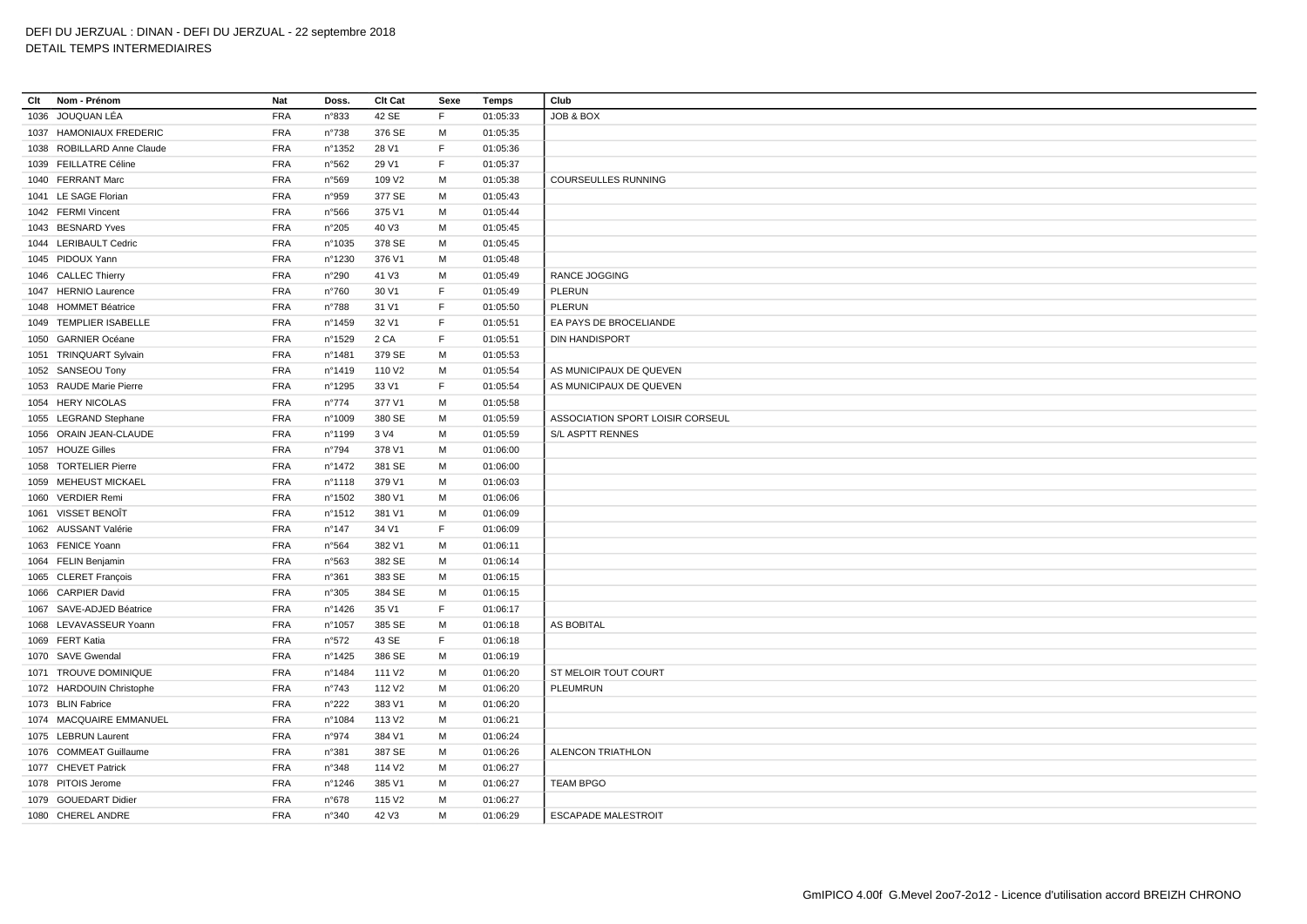# DEFI DU JERZUAL : DINAN - DEFI DU JERZUAL - 22 septembre 2018

# DETAIL TEMPS INTERMEDIAIRES

| Clt | Nom - Prénom               | Nat        | Doss.          | Clt Cat            | Sexe | Temps    | Club                            |
|-----|----------------------------|------------|----------------|--------------------|------|----------|---------------------------------|
|     | 1081 TRUBLET Frederique    | <b>FRA</b> | n°1486         | 7 V <sub>2</sub>   | F.   | 01:06:29 | <b>COURIR A MORLAIX</b>         |
|     | 1082 TRUBLET JEAN-CLAUDE   | <b>FRA</b> | n°1488         | 4 V4               | м    | 01:06:30 | RANCE JOGGING                   |
|     | 1083 TRUBLET PATRICE       | <b>FRA</b> | n°1487         | 116 V2             | M    | 01:06:30 | <b>COURIR A MORLAIX</b>         |
|     | 1084 ROUAUD Pierre yves    | <b>FRA</b> | nº1375         | 43 V3              | M    | 01:06:30 | <b>ESEM PLOERMEL</b>            |
|     | 1085 NIVOL Antoine         | <b>FRA</b> | n°1186         | 388 SE             | M    | 01:06:31 |                                 |
|     | 1086 TRUBLET Jérôme        | <b>FRA</b> | n°1485         | 386 V1             | M    | 01:06:31 | MOISSY CRAMAYEL ATHLETISME      |
|     | 1087 PRESCHOUX Jérémy      | <b>FRA</b> | n°1271         | 389 SE             | м    | 01:06:32 |                                 |
|     | 1088 LEBRET Mickaël        | <b>FRA</b> | n°972          | 387 V1             | м    | 01:06:32 |                                 |
|     | 1089 CHASTEL Camille       | <b>FRA</b> | n°328          | 44 SE              | F.   | 01:06:34 |                                 |
|     | 1090 CHASTEL Thierry       | <b>FRA</b> | n°329          | 117 V <sub>2</sub> | M    | 01:06:34 |                                 |
|     | 1091 BEURIER Pierre        | <b>FRA</b> | n°209          | 23 ES              | M    | 01:06:35 | LA TRIBU DINAN AGGLOMERATION    |
|     | 1092 RAULT Jean-françois   | <b>FRA</b> | n°1298         | 118 V2             | M    | 01:06:40 | <b>GENDARMERIE DE DINAN</b>     |
|     | 1093 PUTEAUX Hadrien       | <b>FRA</b> | n°1280         | 390 SE             | M    | 01:06:40 |                                 |
|     | 1094 LESAULNIER Nicolas    | <b>FRA</b> | n°1043         | 391 SE             | M    | 01:06:41 |                                 |
|     | 1095 POTIN Eric            | <b>FRA</b> | n°1266         | 119 V <sub>2</sub> | M    | 01:06:42 |                                 |
|     | 1096 SOQUET Noël           | <b>FRA</b> | nº1440         | 388 V1             | M    | 01:06:42 |                                 |
|     | 1097 TOULC'HOAT Sandrine   | <b>FRA</b> | n°1473         | 36 V1              | F.   | 01:06:44 | <b>COURIR A CORAY</b>           |
|     | 1098 MASSE Eric            | <b>FRA</b> | n°1107         | 389 V1             | М    | 01:06:44 | <b>COURIR A CORAY</b>           |
|     | 1099 LAUNAY Guillaume      | <b>FRA</b> | n°878          | 392 SE             | M    | 01:06:46 |                                 |
|     | 1100 LAMBIN Eric           | <b>FRA</b> | n°859          | 390 V1             | м    | 01:06:46 |                                 |
|     | 1101 JOUNEAU Luc           | <b>FRA</b> | n°832          | 44 V3              | M    | 01:06:47 |                                 |
|     | 1102 LE NEEL Arnaud        | <b>FRA</b> | n°946          | 391 V1             | м    | 01:06:48 |                                 |
|     | 1103 DELAMARRE Patricia    | <b>FRA</b> | $n^{\circ}441$ | 37 V1              | F    | 01:06:50 | PAR (PLANCOET ARGUENON RUNNING) |
|     | 1104 DOUVILLE Jean-Louis   | <b>FRA</b> | n°504          | 45 V3              | M    | 01:06:52 |                                 |
|     | 1105 JOUANNAIS Sandra      | <b>FRA</b> | n°825          | 38 V1              | F    | 01:06:53 | EA PAYS DE BROCELIANDE          |
|     | 1106 TEMPLIER FRANCOISE    | <b>FRA</b> | n°1460         | 39 V1              | F.   | 01:06:53 | EA PAYS DE BROCELIANDE          |
|     | 1107 JARNY BETTINA         | <b>FRA</b> | n°813          | 45 SE              | F    | 01:06:55 |                                 |
|     | 1108 LEBRETON Valérie      | <b>FRA</b> | n°973          | 40 V1              | F.   | 01:06:55 | <b>ADVEVAN BOBITAL</b>          |
|     | 1109 LE MONTAGNER Maxime   | <b>FRA</b> | n°945          | 393 SE             | M    | 01:06:57 |                                 |
|     | 1110 HELEINE THIERRY       | <b>FRA</b> | $n^{\circ}755$ | 392 V1             | м    | 01:07:00 |                                 |
|     | 1111 LE ROUX FLAGEUL David | <b>FRA</b> | n°958          | 393 V1             | M    | 01:07:01 |                                 |
|     | 1112 DESBOIS VINCENT       | <b>FRA</b> | $n^{\circ}471$ | 394 V1             | M    | 01:07:03 |                                 |
|     | 1113 DE LARMINAT Michel    | <b>FRA</b> | n°428          | 394 SE             | M    | 01:07:05 |                                 |
|     | 1114 ROUAUX Aurélie        | <b>FRA</b> | n°1380         | 46 SE              | F.   | 01:07:07 |                                 |
|     | 1115 ROME Johann           | <b>FRA</b> | n°1367         | 395 SE             | М    | 01:07:08 |                                 |
|     | 1116 GOUAZOU Patrick       | <b>FRA</b> | n°677          | 46 V3              | M    | 01:07:08 |                                 |
|     | 1117 HIGNET Samuel         | <b>FRA</b> | n°779          | 396 SE             | м    | 01:07:10 |                                 |
|     | 1118 DUROCHER FANNY        | <b>FRA</b> | n°532          | 41 V1              | F.   | 01:07:11 |                                 |
|     | 1119 LE BESCONT GERARD     | <b>FRA</b> | n°893          | 120 V2             | м    | 01:07:11 |                                 |
|     | 1120 LETORT Lionel         | <b>FRA</b> | n°1050         | 395 V1             | M    | 01:07:14 |                                 |
|     | 1121 LE GRAND Maguy        | <b>FRA</b> | n°936          | 2 V3               | F    | 01:07:17 | <b>AC MINIAC</b>                |
|     | 1122 LE BESCOND Béatrice   | <b>FRA</b> | n°892          | 42 V1              | F    | 01:07:17 | <b>BCG</b>                      |
|     | 1123 MICHEL COBAT Michel   | <b>FRA</b> | n°1137         | 121 V <sub>2</sub> | M    | 01:07:18 | ST MELOIR TOUT COURT            |
|     | 1124 PLESTAN SYLVAINE      | <b>FRA</b> | n°1248         | 43 V1              | F    | 01:07:20 |                                 |
|     | 1125 KERVEILLANT Patrice   | <b>FRA</b> | n°842          | 396 V1             | M    | 01:07:22 | <b>MORI TEAM</b>                |
|     |                            |            |                |                    |      |          |                                 |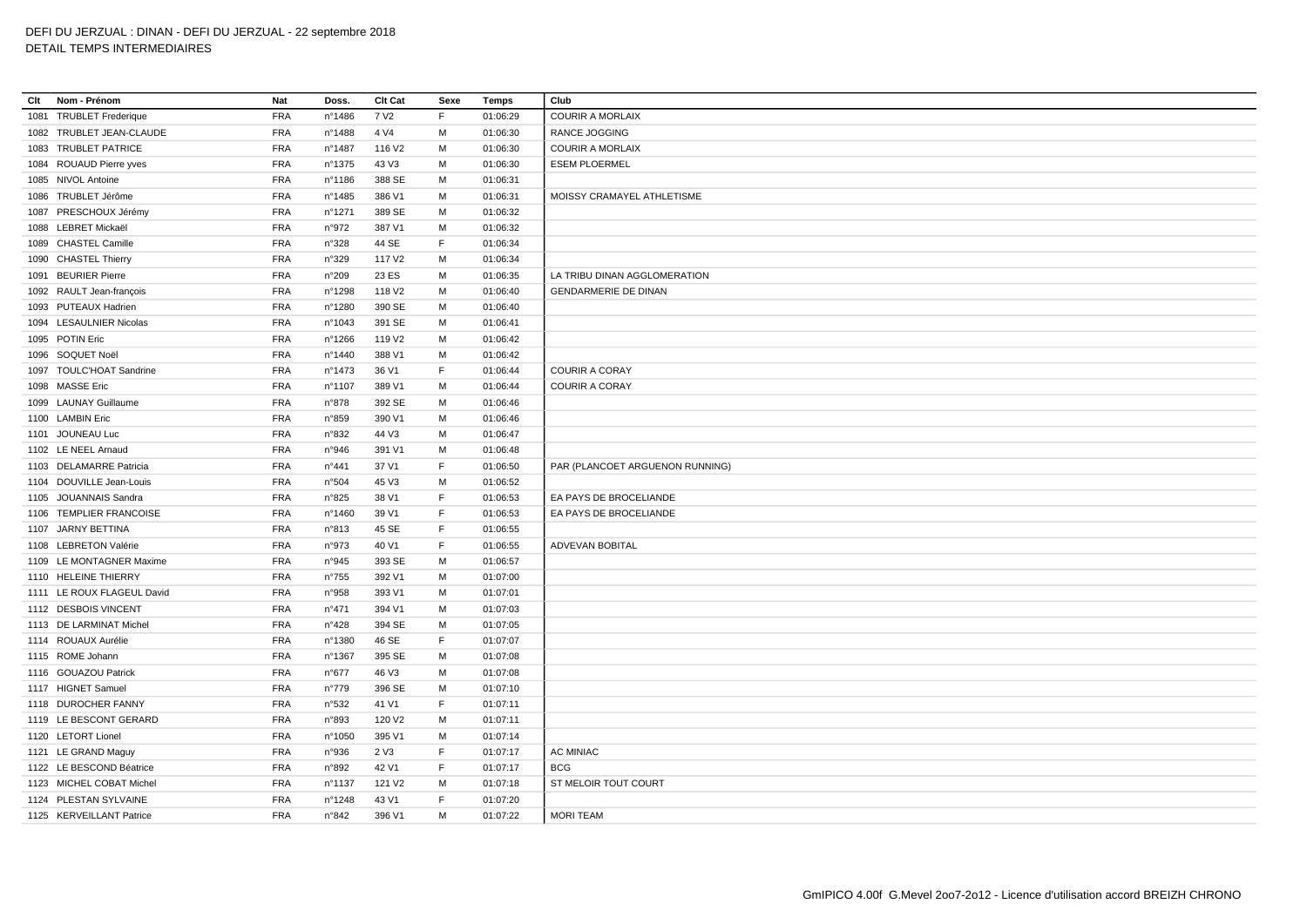## **Clt Nom - Prénom Nat Doss. Clt Cat Sexe Temps Club** GUILLAUME Eric FRA n°722 122 V2 M 01:07:23 MEGA CLUB LAMBALLE DEFAIN Emmanuel FRA n°436 397 V1 M 01:07:23 BARRILIER Pierrick FRA n°168 123 V2 M 01:07:24 BARON Sophie FRA n°163 44 V1 F 01:07:25 DUVAL Pierre yves FRA n°536 124 V2 M 01:07:28 COLLET Patrice FRA n°375 398 V1 M 01:07:32 ENSEMBLE POUR UN SOURIR BASTIEN Jacques FRA n°169 47 V3 M 01:07:34 RANCE JOGGING COSSE Myriam FRA n°396 47 SE F 01:07:34 JONARD Mélanie FRA n°823 48 SE F 01:07:41 NARBONNE Jean Michel FRA n°1538 399 V1 M 01:07:41 TROTOUX Noel FRA n°1483 125 V2 M 01:07:42 QUENOUILLERE Sébastien FRA n°1282 400 V1 M 01:07:42 HOUARD Anne-Marie FRA n°791 45 V1 F 01:07:44 ALGIER Jacques FRA n°129 401 V1 M 01:07:44 BERNARD Patrice FRA n°194 126 V2 M 01:07:45 LE PODER Gwenaël FRA n°951 402 V1 M 01:07:47 BOISSON Daniel FRA n°229 127 V2 M 01:07:48 COURIR EN PAYS DE MATIGNON PERCHE Robert FRA n°1218 128 V2 M 01:07:48 MESSU Rémy FRA n°1130 403 V1 M 01:07:48 RANCE JOGGING MALIN BÉNÉDICTE FRA n°1089 49 SE F 01:07:48 BELLOIR Philippe FRA n°188 129 V2 M 01:07:54 1147 DELESTRE Sylvain **FRA** n°446 404 V1 M 01:07:56 BIDON Marc FRA n°213 405 V1 M 01:07:56 BOULLIER JEAN-PIERRE FRA n°1522 48 V3 M 01:07:57 PLUMAUGAT ATHLETISME MARCHIX Maud FRA n°1093 50 SE F 01:07:58 PITOIS Christelle FRA n°1245 46 V1 F 01:07:59 COUTO-LIMA LEA FRA n°409 2 JU F 01:08:00 RENARD Didier FRA n°1321 130 V2 M 01:08:00 HILLION Guy FRA n°780 131 V2 M 01:08:00 1155 COUTO-LIMA MELISSA **FRA** n°410 1 ES F 01:08:01 TREDAN David FRA n°1477 406 V1 M 01:08:03 SAINT MELOIR TOUT COURT BOUEXIERE KATELL FRA n°243 47 V1 F 01:08:04 JOB & BOX LEON VANESSA FRA n°1028 51 SE F 01:08:04 JOB & BOX BOUVIER Alain FRA n°255 132 V2 M 01:08:06 SIMON Samuel FRA n°1437 407 V1 M 01:08:09 BOUTHIER JEAN-PIERRE FRA n°253 49 V3 M 01:08:09 TAVET Bruno FRA n°1457 133 V2 M 01:08:15 BUZULIER Gwendal FRA n°284 408 V1 M 01:08:16 HOUIZOT Maxime FRA n°793 397 SE M 01:08:18 TEAM BREIZH LINE QUINTON Franck FRA n°1285 409 V1 M 01:08:18 COURIR A TINTENIAC~QUEBRIAC BABONNEAU Thierry FRA n°151 134 V2 M 01:08:20 BLANCHARD TANGUY FRA n°219 410 V1 M 01:08:20 COURIR EN BAIE PONTORSON VALLEE Timothee FRA n°1498 398 SE M 01:08:24 GUERRERO Franck FRA n°711 411 V1 M 01:08:25 GICQUEL Ronan FRA n°658 399 SE M 01:08:25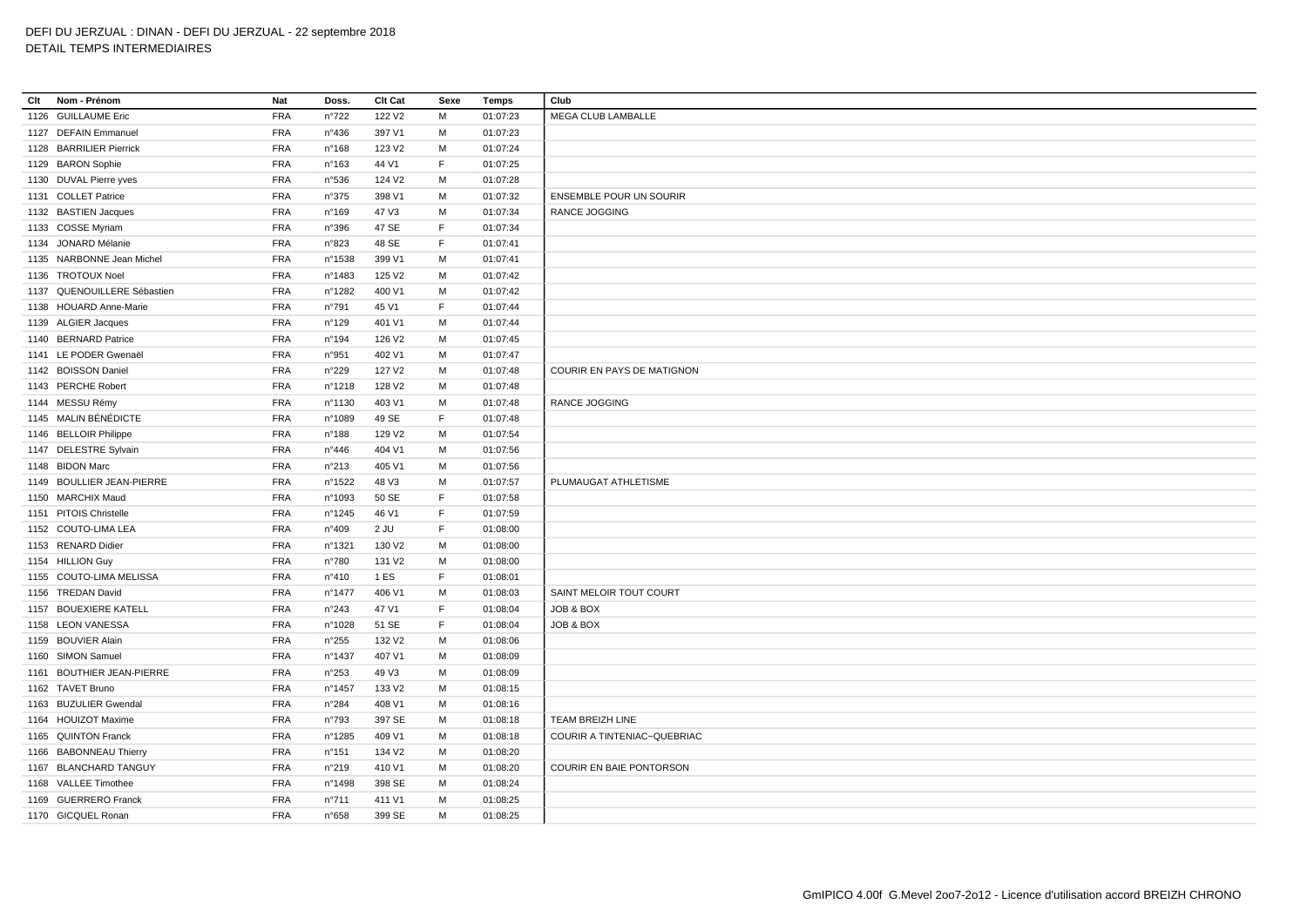| Clt<br>Nom - Prénom       | Nat        | Doss.          | Clt Cat            | Sexe         | Temps    | Club                                        |
|---------------------------|------------|----------------|--------------------|--------------|----------|---------------------------------------------|
| 1171 GUILLEMOT Matthieu   | <b>FRA</b> | $n^{\circ}724$ | 412 V1             | M            | 01:08:25 |                                             |
| 1172 LEMARCHAND YVON      | <b>FRA</b> | n°1016         | 50 V3              | M            | 01:08:33 | RANCE JOGGING                               |
| 1173 ERMEL Yannick        | <b>FRA</b> | n°548          | 135 V2             | м            | 01:08:36 | JOGGING PLUMAUDAN                           |
| 1174 GUEGUEN Michel       | <b>FRA</b> | n°002          | 136 V2             | M            | 01:08:40 | 050049                                      |
| 1175 SERVAIN Michel       | <b>FRA</b> | n°003          | 51 V3              | M            | 01:08:40 | COURIR EN BAIE PONTORSON                    |
| 1176 GAULTIER DENIS       | <b>FRA</b> | nº1531         | 413 V1             | M            | 01:08:43 | TRIATHLON OLYMPIQUE DINARD                  |
| 1177 POMMIER Arnaud       | <b>FRA</b> | n°1257         | 414 V1             | M            | 01:08:45 |                                             |
| 1178 LASCAR Xavier        | <b>FRA</b> | n°874          | 415 V1             | M            | 01:08:47 |                                             |
| 1179 LOURY Antoine        | <b>FRA</b> | n°1073         | 137 V <sub>2</sub> | M            | 01:08:47 |                                             |
| 1180 HENRY ANNAIK         | <b>FRA</b> | $n^{\circ}756$ | 48 V1              | F            | 01:08:48 |                                             |
| 1181 HUE Marie Agnes      | <b>FRA</b> | n°799          | 8 V <sub>2</sub>   | $\mathsf F$  | 01:08:49 |                                             |
| 1182 CHALMEL Carole       | <b>FRA</b> | n°315          | 9 V <sub>2</sub>   | E            | 01:08:50 | A CHACUN SON RYTHMNE                        |
| 1183 COREAU LAURENCE      | <b>FRA</b> | n°390          | 10 V <sub>2</sub>  | F            | 01:08:50 | A CHACUN SON RYTHME                         |
| 1184 SAMSON Martine       | <b>FRA</b> | nº1416         | 11 V <sub>2</sub>  | $\mathsf F$  | 01:08:50 |                                             |
| 1185 LE BAIL Fabian       | <b>FRA</b> | n°884          | 416 V1             | M            | 01:08:53 |                                             |
| 1186 LANTRIN Sarah        | <b>FRA</b> | n°869          | 3 CA               | E            | 01:08:55 |                                             |
| 1187 NICOLAS Thierry      | <b>FRA</b> | n°1185         | 138 V <sub>2</sub> | M            | 01:08:58 |                                             |
| 1188 GADIOLLET Liza       | <b>FRA</b> | n°602          | 52 SE              | $\mathsf F$  | 01:08:58 |                                             |
| 1189 TANGUY Alban         | <b>FRA</b> | n°1454         | 400 SE             | M            | 01:08:59 |                                             |
| 1190 LEMARCHAND Aurore    | <b>FRA</b> | n°1017         | 53 SE              | $\mathsf F$  | 01:09:02 | <b>ACR DINAN</b>                            |
| 1191 NOURRY Philippe      | <b>FRA</b> | n°1189         | 139 V <sub>2</sub> | M            | 01:09:02 |                                             |
| 1192 ROUSSEAU Gwénaële    | <b>FRA</b> | n°1384         | 49 V1              | F            | 01:09:04 | PLANCOET ARGUENON RUNNING                   |
| 1193 RUIZ Catherine       | <b>FRA</b> | n°1407         | 12 V <sub>2</sub>  | $\mathsf F$  | 01:09:04 |                                             |
| 1194 BRARD YVONNICK       | <b>FRA</b> | n°262          | 140 V2             | M            | 01:09:05 |                                             |
| 1195 PONTHENIER Mathieu   | <b>FRA</b> | n°1258         | 417 V1             | M            | 01:09:08 |                                             |
| 1196 POUSSIN Alexis       | <b>FRA</b> | n°1269         | 401 SE             | M            | 01:09:15 |                                             |
| 1197 MORIN Maxime         | <b>FRA</b> | nº1158         | 402 SE             | M            | 01:09:15 |                                             |
| 1198 LANGRUME Yael        | <b>FRA</b> | n°865          | 50 V1              | E            | 01:09:15 | LE RHEU JOGGING                             |
| 1199 COUDREUSE Philippe   | <b>FRA</b> | n°402          | 52 V3              | M            | 01:09:15 |                                             |
| 1200 GOUSSE Antoine       | <b>FRA</b> | n°684          | 418 V1             | M            | 01:09:17 |                                             |
| 1201 GAULTIER Lucie       | <b>FRA</b> | n°1556         | 54 SE              | $\mathsf{F}$ | 01:09:19 |                                             |
| 1202 CORNILLET Nolwenn    | <b>FRA</b> | n°391          | 55 SE              | $\mathsf{F}$ | 01:09:19 |                                             |
| 1203 TURBIN STEPHANE      | <b>FRA</b> | nº1492         | 141 V <sub>2</sub> | M            | 01:09:20 |                                             |
| 1204 OWEN Philip          | <b>FRA</b> | n°1204         | 53 V3              | M            | 01:09:22 |                                             |
| 1205 GUILLAUME Laurence   | <b>FRA</b> | n°720          | 51 V1              | $\mathsf F$  | 01:09:25 |                                             |
| 1206 LE FUSTEC Gilles     | <b>FRA</b> | n°930          | 142 V2             | M            | 01:09:27 | A CHACUN SON RYTHME                         |
| 1207 KERYVIN Jérôme       | <b>FRA</b> | n°843          | 403 SE             | M            | 01:09:32 |                                             |
| 1208 LE DELLIOU SEBASTIEN | <b>FRA</b> | n°918          | 404 SE             | M            | 01:09:36 | LE RHEU JOGGING                             |
| 1209 AUFFRAY Elodie       | <b>FRA</b> | n°146          | 56 SE              | $\mathsf{F}$ | 01:09:38 |                                             |
| 1210 CHAMPION Claude      | <b>FRA</b> | n°319          | 143 V <sub>2</sub> | M            | 01:09:39 |                                             |
| 1211 MOTTIN Cédric        | <b>FRA</b> | nº1165         | 419 V1             | M            | 01:09:40 |                                             |
| 1212 LORAND Amélie        | <b>FRA</b> | n°1068         | 57 SE              | E            | 01:09:46 |                                             |
| 1213 DENOUAL Hervé        | <b>FRA</b> | $n^{\circ}458$ | 420 V1             | M            | 01:09:47 |                                             |
| 1214 SEILLIER Christophe  | <b>FRA</b> | n°1429         | 421 V1             | м            | 01:09:48 | MON CAPITAL BIEN ETRE LES SPORTIFS MALOUINS |
| 1215 LAINE Jérôme         | <b>FRA</b> | n°857          | 422 V1             | M            | 01:09:49 |                                             |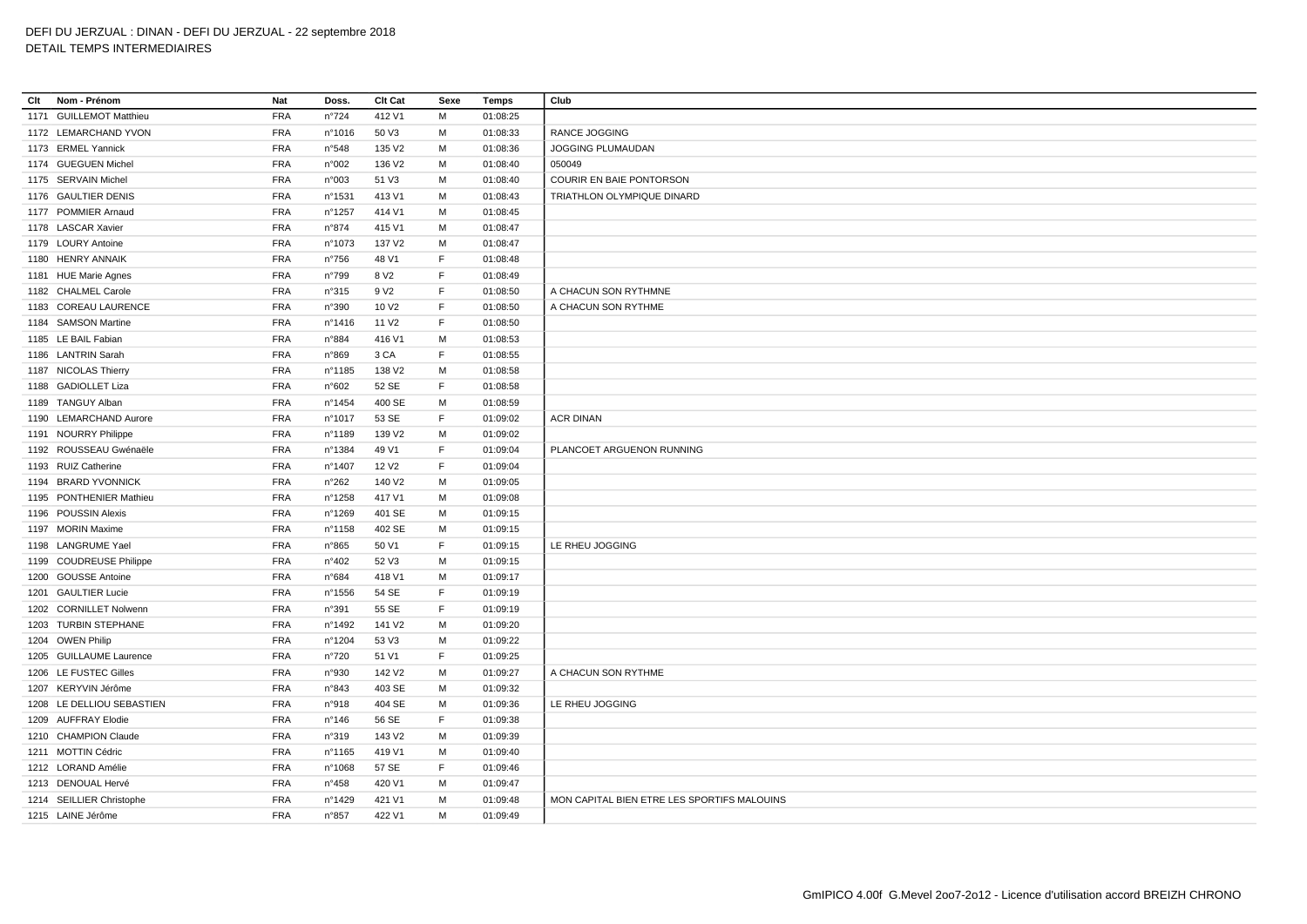| Clt | Nom - Prénom                       | Nat        | Doss.            | Clt Cat            | Sexe | Temps    | Club                            |
|-----|------------------------------------|------------|------------------|--------------------|------|----------|---------------------------------|
|     | 1216 OLIVIER Alain                 | <b>FRA</b> | n°1197           | 144 V <sub>2</sub> | М    | 01:09:49 |                                 |
|     | 1217 BOURDONNAIS Michel            | <b>FRA</b> | n°250            | 5 V4               | М    | 01:09:50 | INDIVIDUEL TREMUSON             |
|     | 1218 BEUTIER Laurent               | <b>FRA</b> | n°210            | 423 V1             | M    | 01:09:51 | HBA NOYAL SUR VILAINE           |
|     | 1219 DURAND Damien                 | <b>FRA</b> | n°523            | 405 SE             | M    | 01:09:51 |                                 |
|     | 1220 POIRIER Marion                | <b>FRA</b> | n°1253           | 52 V1              | F.   | 01:09:53 |                                 |
|     | 1221 GUILLOIS Fabrice              | <b>FRA</b> | $n^{\circ}727$   | 145 V2             | M    | 01:09:53 | ARGUENON CYCLOSPORT PLANCOET    |
|     | 1222 REDOUTE Thierry               | <b>FRA</b> | n°1311           | 146 V <sub>2</sub> | М    | 01:09:58 |                                 |
|     | 1223 POIRIER Franck                | <b>FRA</b> | n°1252           | 424 V1             | M    | 01:10:00 | CEPS DINAN ARMOR TRIATHLON      |
|     | 1224 LEFEBVRE Magali               | <b>FRA</b> | n°994            | 53 V1              | F    | 01:10:04 | PLURIEN LES ARRETE              |
|     | 1225 LE FLEM Jonathan              | <b>FRA</b> | n°927            | 406 SE             | М    | 01:10:09 |                                 |
|     | 1226 OHIER J-Michel                | <b>FRA</b> | n°1194           | 147 V2             | M    | 01:10:12 | <b>COURIR A DOL</b>             |
|     | 1227 REMOISSENET Marina            | <b>FRA</b> | $n^{\circ}$ 1318 | 58 SE              | F    | 01:10:15 | RANCE JOGGING                   |
|     | 1228 FUENTES LUIS                  | <b>FRA</b> | n°600            | 425 V1             | M    | 01:10:17 | PLANCOET ARGUENON RUNNING       |
|     | 1229 BERTHIAU Nicolas              | <b>FRA</b> | $n^{\circ}$ 197  | 407 SE             | M    | 01:10:19 |                                 |
|     | 1230 LEFORESTIER Joel              | <b>FRA</b> | n°998            | 148 V <sub>2</sub> | М    | 01:10:23 |                                 |
|     | 1231 HEURTAULT Tifenn              | <b>FRA</b> | $n^{\circ}776$   | 54 V1              | F    | 01:10:27 |                                 |
|     | 1232 GUILLET Jean-pascal           | FRA        | $n^{\circ}725$   | 54 V3              | М    | 01:10:27 |                                 |
|     | 1233 DERVILY Pierrick              | <b>FRA</b> | n°470            | 426 V1             | М    | 01:10:28 |                                 |
|     | 1234 MENARD JULIE                  | <b>FRA</b> | n°1536           | 59 SE              | F    | 01:10:28 |                                 |
|     | 1235 BUSNEL ALAIN                  | <b>FRA</b> | n°283            | 149 V2             | M    | 01:10:37 | RANCE JOGGING                   |
|     | 1236 GIEU Sébastien                | <b>FRA</b> | n°660            | 427 V1             | M    | 01:10:40 |                                 |
|     | 1237 MEAL MICKAEL                  | <b>FRA</b> | n°1116           | 408 SE             | М    | 01:10:43 | JOB & BOX                       |
|     | 1238 JOURDAN YOANN                 | FRA        | n°834            | 409 SE             | М    | 01:10:45 |                                 |
|     | 1239 GACHET Jules                  | <b>FRA</b> | n°1528           | 1 EA               | M    | 01:10:46 | <b>DIN HANDISPORT</b>           |
|     | 1240 CHALMEL Kévin                 | <b>FRA</b> | n°318            | 410 SE             | M    | 01:10:47 |                                 |
|     | 1241 MARTIN Roger                  | <b>FRA</b> | n°1106           | 6 V4               | М    | 01:10:49 |                                 |
|     | 1242 LOPEZ FRANCK                  | <b>FRA</b> | n°1067           | 428 V1             | M    | 01:10:51 |                                 |
|     | 1243 CARON Yvonne                  | <b>FRA</b> | n°303            | 3 V3               | F    | 01:10:52 | RANCE JOGGING                   |
|     | 1244 JAMOT NOEMIE                  | <b>FRA</b> | n°809            | 60 SE              | F    | 01:10:53 |                                 |
|     | 1245 RUCAY Yann                    | <b>FRA</b> | n°1405           | 150 V2             | М    | 01:10:56 |                                 |
|     | 1246 MAGDELAINE LE TAILLY Philippe | <b>FRA</b> | n°1085           | 55 V3              | М    | 01:10:59 | <b>GOELAN</b>                   |
|     | 1247 MASSIOT Ludivine              | <b>FRA</b> | n°1109           | 61 SE              | F    | 01:11:02 |                                 |
|     | 1248 SAINT PAUL Michel             | <b>FRA</b> | n°1408           | 56 V3              | M    | 01:11:02 |                                 |
|     | 1249 PITARD Anne-Marie             | <b>FRA</b> | $n^{\circ}$ 1243 | 55 V1              | F    | 01:11:04 |                                 |
|     | 1250 LOUTRAGE JEAN-YVES            | <b>FRA</b> | n°1074           | 151 V2             | М    | 01:11:04 | ATHLETIC CLUB DE LA RANCE DINAN |
|     | 1251 LEBESLOUR Loïc                | <b>FRA</b> | n°968            | 411 SE             | M    | 01:11:06 |                                 |
|     | 1252 DELORME Richard               | <b>FRA</b> | n°448            | 412 SE             | M    | 01:11:06 |                                 |
|     | 1253 CHARRON Freddy                | <b>FRA</b> | n°327            | 413 SE             | М    | 01:11:08 |                                 |
|     | 1254 LESCOP David                  | <b>FRA</b> | n°1044           | 152 V <sub>2</sub> | М    | 01:11:09 |                                 |
|     | 1255 LEGRAND Annie                 | <b>FRA</b> | n°1007           | 56 V1              | F    | 01:11:09 |                                 |
|     | 1256 GAILLET Ludivine              | <b>FRA</b> | n°605            | 57 V1              | F    | 01:11:11 |                                 |
|     | 1257 GAILLET David                 | <b>FRA</b> | n°606            | 429 V1             | М    | 01:11:12 |                                 |
|     | 1258 LEMENNE Régis                 | <b>FRA</b> | n°1021           | 153 V2             | М    | 01:11:17 |                                 |
|     | 1259 SOUQUET Eliane                | <b>FRA</b> | n°1443           | 58 V1              | E    | 01:11:20 | <b>COURIR A CHATEAULIN</b>      |
|     | 1260 DELESTRE Nathalie             | <b>FRA</b> | $n^{\circ}445$   | 59 V1              | E    | 01:11:22 | <b>RANCE JOGGING</b>            |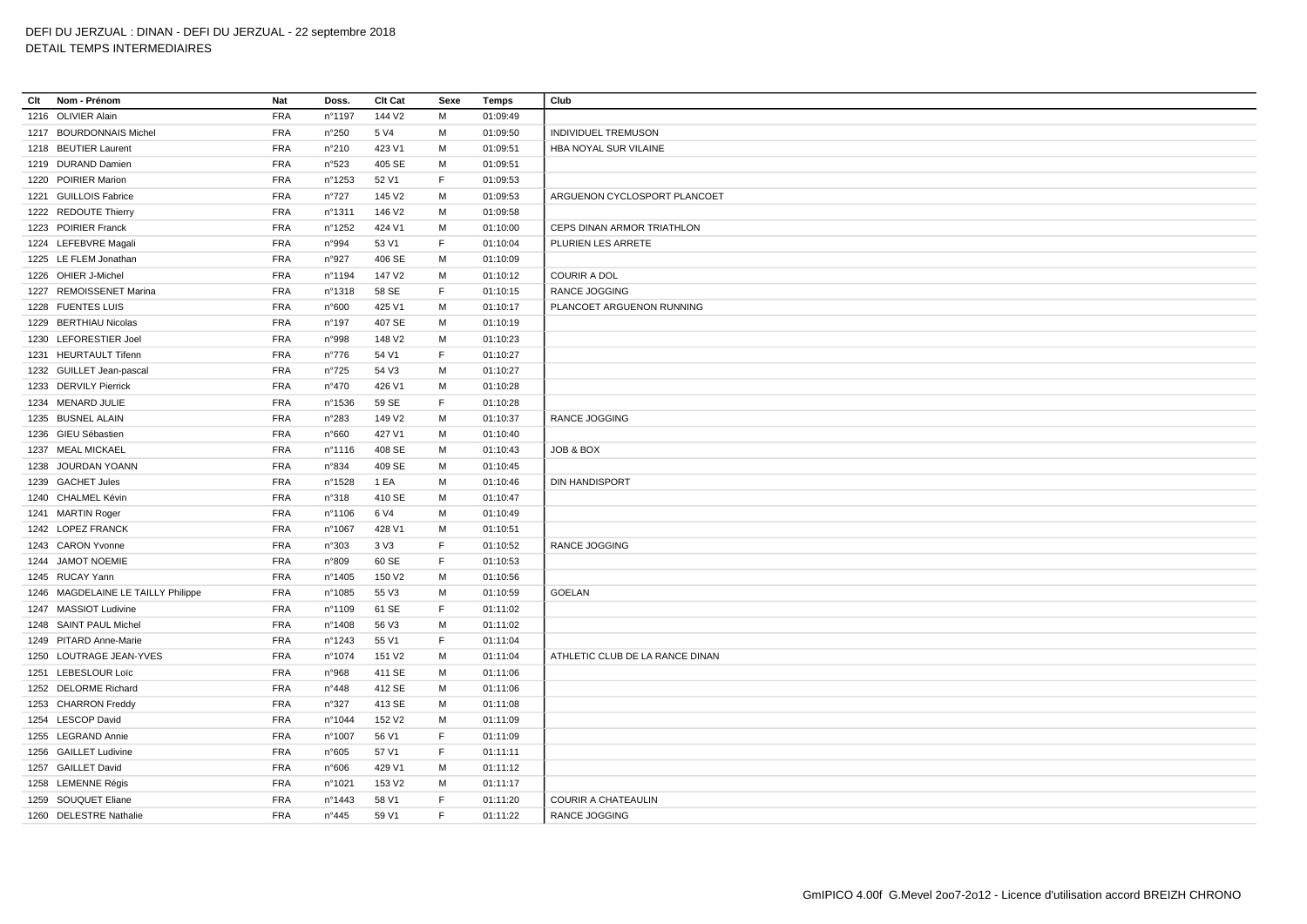**Clt Nom - Prénom Nat Doss. Clt Cat Sexe Temps Club** CORDIER Maxence FRA n°388 414 SE M 01:11:24 GARCIA JOEL FRA n°613 57 V3 M 01:11:25 TREGUEUX LANGUEUX ATHLETISME GRAYO Alain FRA n°688 58 V3 M 01:11:25 GOURON Antoine FRA n°682 415 SE M 01:11:26 CHESNEL Renaud FRA n°342 416 SE M 01:11:28 LES RELAYEURS DU BLAVET COURDIE Alain FRA n°407 154 V2 M 01:11:31 KERYVIN Carole FRA n°844 62 SE F 01:11:40 VACANT NUNES LAIA Patrice FRA n°1496 59 V3 M 01:11:42 BEAUDOR Bruno FRA n°178 155 V2 M 01:11:44 LE TANNOU Loïc FRA n°963 156 V2 M 01:11:46 BEBIN Anthony FRA n°186 417 SE M 01:11:47 COQUART SOLENE FRA n°384 60 V1 F 01:11:51 BOUCARD JOHAN FRA n°241 418 SE M 01:11:55 REBAUDO Adrien FRA n°1304 419 SE M 01:11:55 AMELINE ATTALE FRA n°133 60 V3 M 01:11:58 RANCE JOGGING BRAULT SYLVAIN FRA n°264 420 SE M 01:12:00 FONTAINE CHRISTINE FRA n°581 4 V3 F 01:12:02 S/L ASPTT RENNES CRESPIN Jacky FRA n°414 430 V1 M 01:12:04 JAFFRELOT JEROME FRA n°805 431 V1 M 01:12:04 CHOUIN Henri FRA n°355 61 V3 M 01:12:06 HINGANT Pierre-Yves FRA n°784 421 SE M 01:12:09 BEAUGENDRE Laurent FRA n°181 432 V1 M 01:12:10 BAUTHAMY Patrick FRA n°174 433 V1 M 01:12:13 SAINT MELOIR TOUT COURT POTIN Dominique FRA n°1265 157 V2 M 01:12:15 LEMALE Lynda FRA n°1015 61 V1 F 01:12:16 NABET Jonathan FRA n°1544 422 SE M 01:12:16 TOUPIN Celine FRA n°1476 63 SE F 01:12:17 GAUBERT Sophie FRA n°624 2 ES F 01:12:20 HERVE Xavier FRA n°768 158 V2 M 01:12:21 VAEI LEBAS JOEL FRA n°966 159 V2 M 01:12:23 LE RHEU JOGGING LAFORGE BENOIT FRA n°853 434 V1 M 01:12:25 LAFORGE Sebastien FRA n°852 435 V1 M 01:12:25 ERMESSENT ARNAUD FRA n°549 423 SE M 01:12:25 BRARD MARTINE FRA n°261 5 V3 F 01:12:28 HOMO Madeleine FRA n°790 1 V4 F 01:12:32 RANCE JOGGING MACHALICA Georges FRA n°1083 7 V4 M 01:12:32 DENIEL Cyrille FRA n°453 436 V1 M 01:12:45 NON LICENCIE 1298 VILLALONGA VIRGINIE FRA n°1509 62 V1 F 01:12:46 ATHLETIC CLUB DE LA RANCE DINAN RAFFRAY Philippe FRA n°1287 437 V1 M 01:12:47 CHEVREUL Aymeric FRA n°349 438 V1 M 01:12:53 HERVE Brieg FRA n°764 19 CA M 01:12:57 LEGRAND Nathalie FRA n°1008 13 V2 F 01:13:01 GUERRO Christine FRA n°712 14 V2 F 01:13:03 DENIEL Marie-Line FRA n°455 64 SE F 01:13:07 HUET Anaud FRA n°800 439 V1 M 01:13:07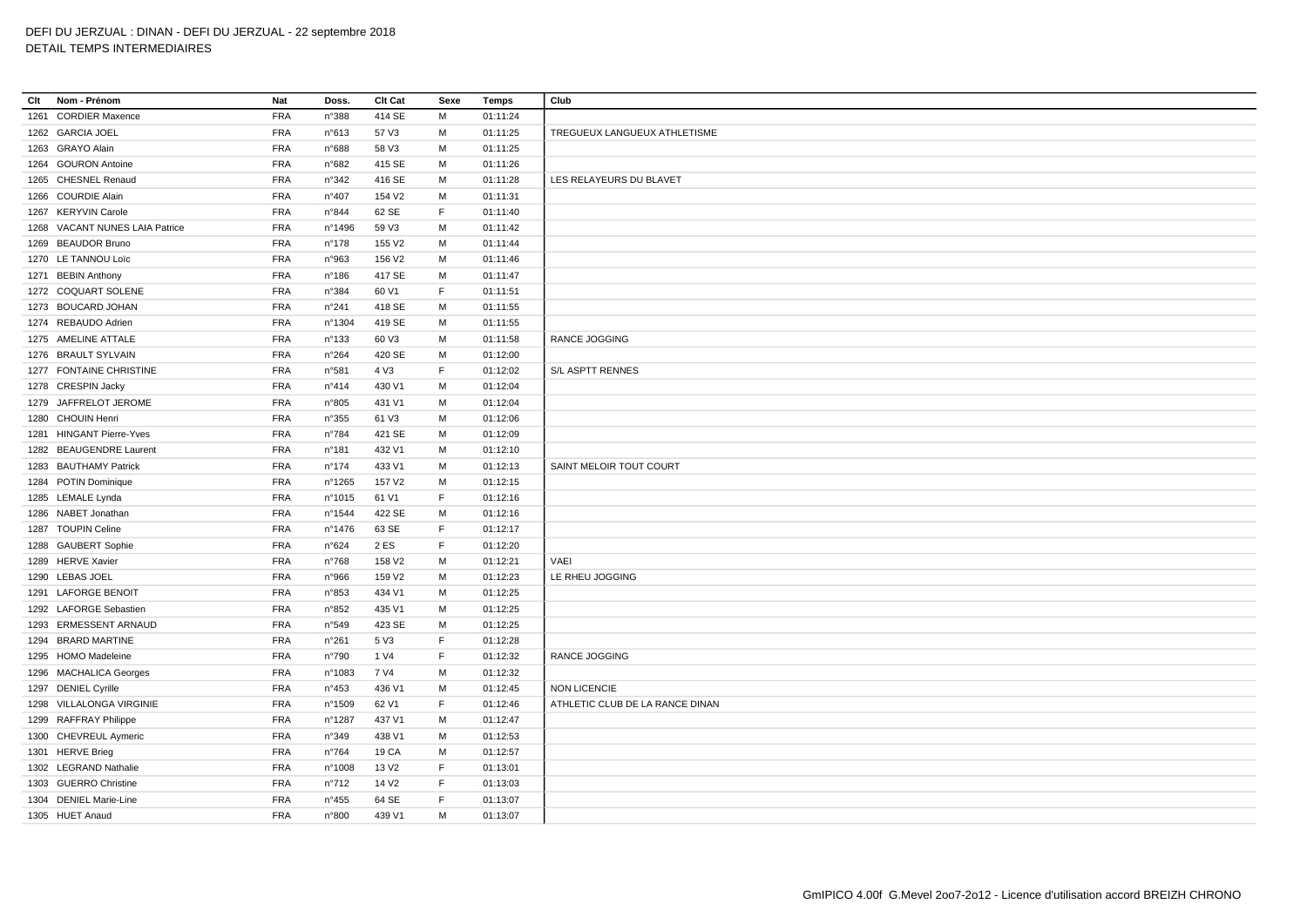| Clt<br>Nom - Prénom            | Nat        | Doss.           | Clt Cat            | Sexe        | Temps    | Club                            |
|--------------------------------|------------|-----------------|--------------------|-------------|----------|---------------------------------|
| 1306 DENIEL FRANK              | <b>FRA</b> | n°454           | 424 SE             | м           | 01:13:08 |                                 |
| 1307 GIRARD Audrey             | <b>FRA</b> | n°664           | 65 SE              | $\mathsf F$ | 01:13:10 |                                 |
| 1308 CORVAISIER RENE           | <b>FRA</b> | n°394           | 62 V3              | M           | 01:13:12 | A CHACUN SON RYTHME             |
| 1309 LEBASSAC DOMINIQUE        | <b>FRA</b> | n°967           | 160 V2             | M           | 01:13:13 |                                 |
| 1310 EGAULT FRANCK             | <b>FRA</b> | n°540           | 161 V2             | M           | 01:13:26 |                                 |
| 1311 POIDEVIN ROMAIN           | <b>FRA</b> | nº1249          | 425 SE             | M           | 01:13:29 |                                 |
| 1312 GALERNE Marcel            | <b>FRA</b> | n°607           | 162 V <sub>2</sub> | М           | 01:13:29 |                                 |
| 1313 FOUERE BEATRICE           | <b>FRA</b> | n°590           | 63 V1              | $\mathsf F$ | 01:13:29 | <b>COURIR A TINTENIAC</b>       |
| 1314 GAUDUCHON Alexandre       | <b>FRA</b> | n°631           | 440 V1             | м           | 01:13:32 |                                 |
| 1315 LE BOULANGER LUC          | <b>FRA</b> | n°897           | 63 V3              | M           | 01:13:41 | PLEUMRUN                        |
| 1316 LE BOULANGER Julie        | <b>FRA</b> | n°898           | 66 SE              | E           | 01:13:41 |                                 |
| 1317 HUGUES Steven             | <b>FRA</b> | n°801           | 24 ES              | M           | 01:13:46 |                                 |
| 1318 THEVENET Pascal           | <b>FRA</b> | n°1465          | 64 V3              | M           | 01:13:47 |                                 |
| 1319 FOUERE Stephane           | <b>FRA</b> | n°588           | 441 V1             | M           | 01:13:50 |                                 |
| 1320 FACHE Nolwenn             | <b>FRA</b> | n°556           | 64 V1              | E           | 01:13:52 | <b>NRC</b>                      |
| 1321 TROCHON Daniel            | <b>FRA</b> | n°1482          | 65 V3              | M           | 01:13:52 |                                 |
| 1322 LE BAQUER François-Xavier | <b>FRA</b> | n°886           | 66 V3              | M           | 01:13:53 | <b>COURIR A PLOUMAGOAR</b>      |
| 1323 DONIO Eric                | <b>FRA</b> | n°492           | 163 V2             | M           | 01:13:54 |                                 |
| 1324 SOLENE GUIENNOT Solène    | <b>FRA</b> | n°1439          | 67 SE              | E           | 01:13:55 |                                 |
| 1325 PILLAIS ALAN              | <b>FRA</b> | n°1235          | 25 ES              | M           | 01:14:07 |                                 |
| 1326 NGASSA Rozenn             | <b>FRA</b> | n°1182          | 65 V1              | E           | 01:14:08 |                                 |
| 1327 FERMIN ROMUALD            | <b>FRA</b> | n°567           | 442 V1             | м           | 01:14:09 |                                 |
| 1328 CARTEL GAELLE             | <b>FRA</b> | n°307           | 68 SE              | F           | 01:14:12 |                                 |
| 1329 AOUTIN Roselyne           | <b>FRA</b> | $n^{\circ}$ 137 | 66 V1              | $\mathsf F$ | 01:14:15 | SPORT LOISIR CORSEUL            |
| 1330 ODILLARD Marie            | <b>FRA</b> | n°1193          | 67 V1              | E           | 01:14:16 | SPORT LOISIR CORSEUL            |
| 1331 GARREC Gilles             | <b>FRA</b> | n°617           | 67 V3              | M           | 01:14:17 |                                 |
| 1332 DESVAGERS Karine          | <b>FRA</b> | n°482           | 69 SE              | E           | 01:14:18 |                                 |
| 1333 TALBOT NELLY              | <b>FRA</b> | n°1451          | 68 V1              | F           | 01:14:20 | JOGGEURS DU VAL DE SEE          |
| 1334 RENAIS Lucie              | <b>FRA</b> | nº1319          | 70 SE              | F           | 01:14:28 |                                 |
| 1335 LATINIER David            | <b>FRA</b> | n°876           | 426 SE             | м           | 01:14:33 |                                 |
| 1336 BINET Virginie            | <b>FRA</b> | n°216           | 69 V1              | $\mathsf F$ | 01:14:33 |                                 |
| 1337 OUICE Geraldine           | <b>FRA</b> | n°1202          | 70 V1              | F           | 01:14:38 |                                 |
| 1338 OUICE Olivier             | <b>FRA</b> | n°1203          | 443 V1             | M           | 01:14:38 |                                 |
| 1339 CHEVALIER Sylvie          | <b>FRA</b> | n°344           | 15 V <sub>2</sub>  | F           | 01:14:39 | <b>FOULEES SAINT AUBINOISES</b> |
| 1340 GUERIN Armelle            | <b>FRA</b> | n°701           | 71 V1              | F           | 01:14:39 | <b>FOULEES ST AUBINOISES</b>    |
| 1341 GUERNION Claudine         | <b>FRA</b> | n°709           | 2 V4               | E           | 01:14:42 | RANCE JOGGING                   |
| 1342 CROSSON DAVID             | <b>FRA</b> | n°416           | 444 V1             | M           | 01:14:48 |                                 |
| 1343 RAULT Cloé                | <b>FRA</b> | n°1299          | 3 JU               | F           | 01:14:49 |                                 |
| 1344 RAULT Marion              | <b>FRA</b> | n°1300          | 3 ES               | F           | 01:14:50 |                                 |
| 1345 MENAGER Cathy             | <b>FRA</b> | n°1120          | 71 SE              | E           | 01:14:52 |                                 |
| 1346 DULERY Jean-Marc          | <b>FRA</b> | n°519           | 445 V1             | M           | 01:14:58 |                                 |
| 1347 MAUGARS Patrick           | <b>FRA</b> | n°1112          | 68 V3              | M           | 01:15:05 |                                 |
| 1348 HERVE Catherine           | <b>FRA</b> | $n^{\circ}770$  | 72 V1              | F           | 01:15:06 |                                 |
| 1349 DESCHAMPS Clothilde       | <b>FRA</b> | $n^{\circ}474$  | 72 SE              | E           | 01:15:07 |                                 |
| 1350 MAUGARS Aurelien          | <b>FRA</b> | nº1114          | 427 SE             | M           | 01:15:07 |                                 |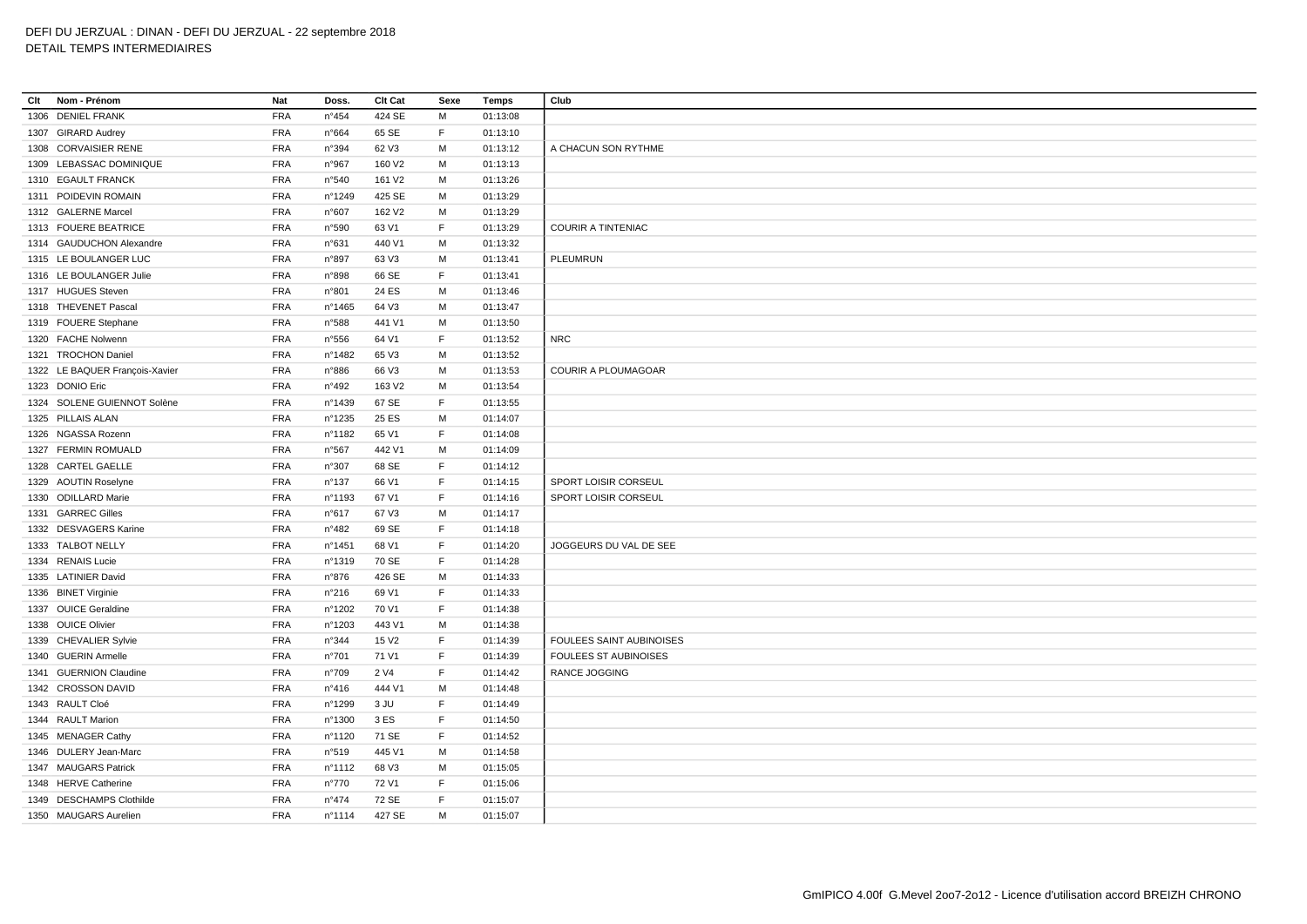**Clt Nom - Prénom Nat Doss. Clt Cat Sexe Temps Club** LEFEBVRE Didier FRA n°996 164 V2 M 01:15:08 ADL LES ROZEENS QUEMENER Anthony FRA n°1281 446 V1 M 01:15:09 ROUAULT BERANGERE FRA n°1379 73 V1 F 01:15:15 COURIR TINTENIAC QUEBRIAC HOMO Daniel FRA n°789 69 V3 M 01:15:18 ADVEVAN BALAN Mathilde FRA n°155 73 SE F 01:15:18 ROUSSELOT Céline FRA n°1394 74 SE F 01:15:18 POULIQUEN Laetitia FRA n°1268 75 SE F 01:15:18 ARNOULD Christophe FRA n°139 165 V2 M 01:15:23 GAIGNARD Nadege FRA n°603 76 SE F 01:15:26 NRC DUGENET MATTHIEU FRA n°516 428 SE M 01:15:38 PLANCOET ARGUENON RUNNING BRUHAT Jérôme FRA n°278 447 V1 M 01:15:44 SIMON Laure FRA n°1436 74 V1 F 01:15:56 PREVEL Alain FRA n°1273 70 V3 M 01:15:57 RANCE JOGGING BUGEAUD Yannick FRA n°281 71 V3 M 01:15:59 RANCE JOGGING BOIVIN YVONNICK FRA n°231 72 V3 M 01:16:03 ROUXEL Sylviane FRA n°1402 16 V2 F 01:16:05 ALIX Nelly FRA n°130 6 V3 F 01:16:06 LE RHEU JOGGING BOUESNARD FABRICE FRA n°242 166 V2 M 01:16:10 ROUXEL Olivier FRA n°1399 448 V1 M 01:16:12 REGEARD Samuel FRA n°1314 449 V1 M 01:16:19 BOIVIN Yannick FRA n°230 167 V2 M 01:16:26 ADL LES ROZEENS LAM Tung FRA n°858 429 SE M 01:16:30 GUERNION FRANCOIS FRA n°710 8 V4 M 01:16:33 RANCE JOGGING LAMER MORGANE FRA n°861 77 SE F 01:16:38 COURRIR A SAINT GREGOIRE RAVAUDET Pauline FRA n°1303 78 SE F 01:16:41 GAUBERT GERARD FRA n°1530 450 V1 M 01:16:42 JOGGING PAYS DE LAMBALLE BOULIN Elisabeth FRA n°247 75 V1 F 01:16:43 FOOTING APERO HERVY CHRISTINE FRA n°773 76 V1 F 01:16:43 JOGGEURS DU VAL DE SEE GAUDIN LIONEL FRA n°630 451 V1 M 01:16:43 FOOTING APERO LECLERC CATHY FRA n°983 77 V1 F 01:16:44 ROBIN Gwenaël FRA n°1354 452 V1 M 01:16:45 DEPAYS Thierry FRA n°464 168 V2 M 01:17:01 JILET Jean Pol FRA n°820 169 V2 M 01:17:08 AS MUNICIPAUX DE QUEVEN LASTENNET Bruno FRA n°875 73 V3 M 01:17:08 AS MUNICIPAUX DE QUEVEN JEFFREDO Brigitte FRA n°818 7 V3 F 01:17:23 REGEARD FABRICE FRA n°1313 453 V1 M 01:17:26 CEPS DINAN ARMOR TRIATHLON COBAC Frédéric FRA n°363 454 V1 M 01:17:26 HERVE Valerie FRA n°771 17 V2 F 01:17:27 GODET Isabelle FRA n°670 18 V2 F 01:17:29 1390 MENEC KATELL **FRA** n°1121 78 V1 F 01:17:33 1391 MENEC SERGE FRA n°1122 455 V1 M 01:17:33 HAMONIAUX Georges FRA n°739 170 V2 M 01:17:36 SALMON JACKY FRA n°1414 171 V2 M 01:17:41 AVELINE Carine FRA n°148 79 V1 F 01:17:46 MORANT CELINE FRA n°1148 79 SE F 01:17:58 RANCE JOGGING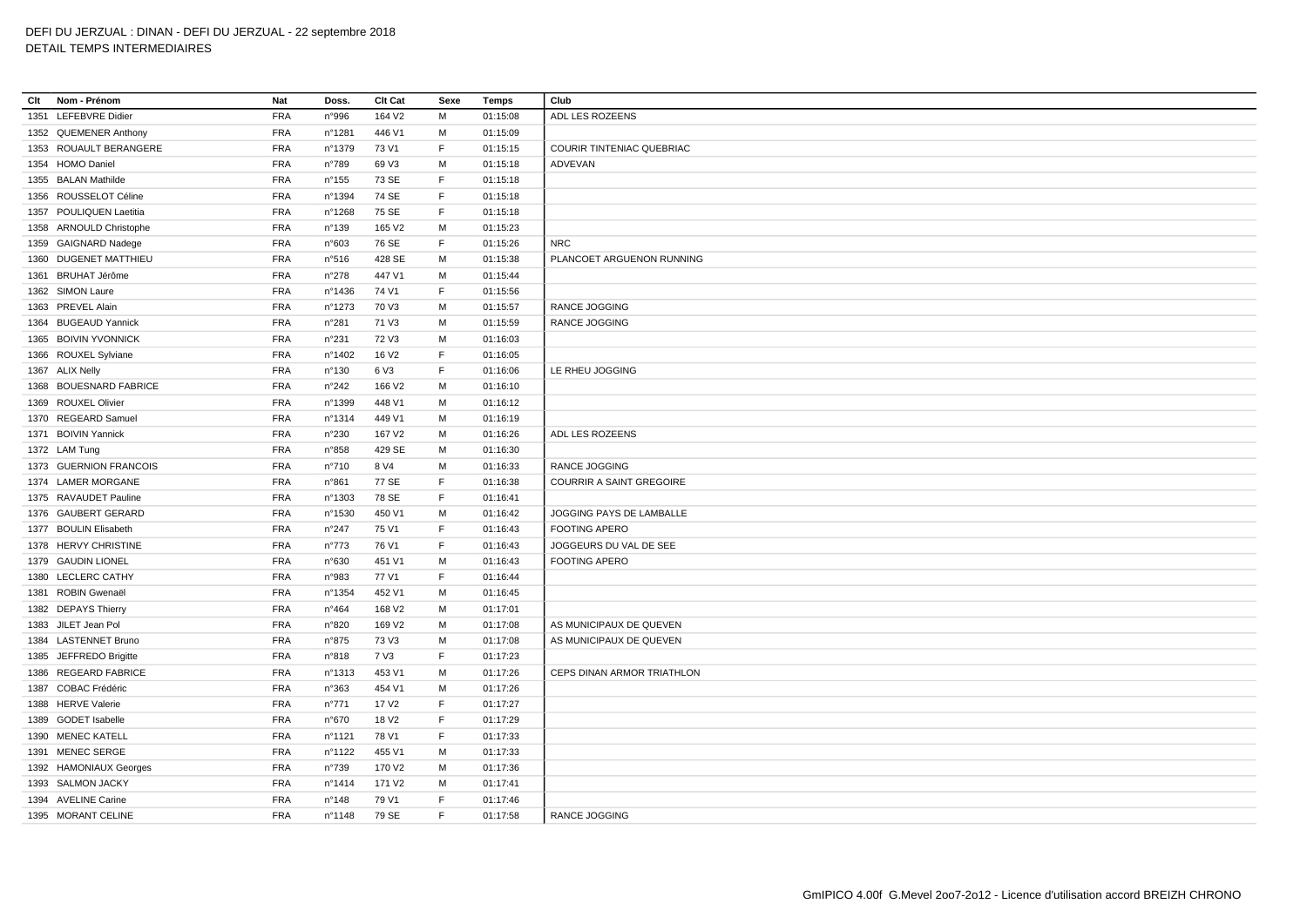| Clt<br>Nom - Prénom        | Nat        | Doss.           | Clt Cat            | Sexe         | Temps    | Club                            |
|----------------------------|------------|-----------------|--------------------|--------------|----------|---------------------------------|
| 1396 RENARD CAROLE         | <b>FRA</b> | n°1322          | 19 V <sub>2</sub>  | F            | 01:17:59 | A CHACUN SON RYTHME             |
| 1397 FARRUGIA Lionel       | <b>FRA</b> | n°559           | 456 V1             | М            | 01:18:00 |                                 |
| 1398 DESLOGES Philippe     | <b>FRA</b> | $n^{\circ}478$  | 172 V2             | M            | 01:18:21 | LES GROS MOLLETS                |
| 1399 HARIVEL SYLVIE        | <b>FRA</b> | n°745           | 80 V1              | E            | 01:18:48 | JOGGEURS DU VAL DE SEE          |
| 1400 DAVID Alice           | <b>FRA</b> | n°422           | 81 V1              | $\mathsf F$  | 01:18:51 |                                 |
| 1401 GATE JEROME           | <b>FRA</b> | n°622           | 457 V1             | M            | 01:18:51 |                                 |
| 1402 GATE Linda            | <b>FRA</b> | n°623           | 82 V1              | $\mathsf F$  | 01:18:52 |                                 |
| 1403 GUERIN Anne sophie    | <b>FRA</b> | n°707           | 83 V1              | $\mathsf F$  | 01:18:56 | JOG LOISIRS COMBOURG            |
| 1404 JUBAULT Chrystelle    | <b>FRA</b> | n°836           | 84 V1              | $\mathsf{F}$ | 01:18:56 |                                 |
| 1405 VISSET Véronique      | <b>FRA</b> | n°1513          | 85 V1              | $\mathsf F$  | 01:19:00 |                                 |
| 1406 DENOUAL Rachel        | <b>FRA</b> | n°459           | 86 V1              | E            | 01:19:00 |                                 |
| 1407 CAREMELLE Natacha     | <b>FRA</b> | n°293           | 87 V1              | E            | 01:19:10 |                                 |
| 1408 CALLE .stephane       | <b>FRA</b> | n°289           | 458 V1             | M            | 01:19:15 | COURIR A TINTENIAC              |
| 1409 GUERCHE Anthony       | <b>FRA</b> | n°700           | 459 V1             | M            | 01:19:16 |                                 |
| 1410 RAVAUDET Florianne    | <b>FRA</b> | n°1302          | 80 SE              | $\mathsf{F}$ | 01:19:19 |                                 |
| 1411 HOUEL Chantal         | <b>FRA</b> | n°792           | 20 V <sub>2</sub>  | $\mathsf F$  | 01:19:23 |                                 |
| 1412 RICHTER Charles       | <b>FRA</b> | nº1340          | 460 V1             | M            | 01:19:27 |                                 |
| 1413 LAPIE Anne.Françoise  | <b>FRA</b> | n°870           | 88 V1              | $\mathsf F$  | 01:19:27 |                                 |
| 1414 CARTRON Nathalie      | <b>FRA</b> | n°308           | 81 SE              | $\mathsf{F}$ | 01:19:41 | TRIATHLE VANNES                 |
| 1415 NEVO Pascal           | <b>FRA</b> | n°1180          | 173 V2             | M            | 01:19:42 | LES COPAINS D ABORD             |
| 1416 LEGAVRE Alexandre     | <b>FRA</b> | n°1005          | 430 SE             | M            | 01:19:47 |                                 |
| 1417 MALASSIGNE Tanguy     | <b>FRA</b> | n°1088          | 174 V <sub>2</sub> | M            | 01:20:02 | <b>ACVC</b>                     |
| 1418 BALAN Nadege          | <b>FRA</b> | $n^{\circ}$ 154 | 89 V1              | $\mathsf F$  | 01:20:21 |                                 |
| 1419 SOHIER Ronan          | <b>FRA</b> | n°1438          | 431 SE             | M            | 01:20:36 |                                 |
| 1420 QUERE Sylvain         | <b>FRA</b> | n°1283          | 461 V1             | M            | 01:20:41 |                                 |
| 1421 MESLET Isabelle       | <b>FRA</b> | n°1129          | 21 V <sub>2</sub>  | $\mathsf F$  | 01:20:54 |                                 |
| 1422 LE BONHOMME Charlotte | <b>FRA</b> | n°895           | 82 SE              | $\mathsf{F}$ | 01:20:58 | CEPS DINAN ARMOR TRIATHLON      |
| 1423 BAUX Mickaël          | <b>FRA</b> | n°175           | 432 SE             | M            | 01:21:04 |                                 |
| 1424 GUILLO Franck         | <b>FRA</b> | $n^{\circ}726$  | 462 V1             | M            | 01:21:04 |                                 |
| 1425 GUERIN CELINE         | <b>FRA</b> | n°706           | 90 V1              | E            | 01:21:14 | <b>MIL PATTES</b>               |
| 1426 KOUASSI Kalie         | <b>FRA</b> | n°847           | 83 SE              | $\mathsf F$  | 01:21:16 |                                 |
| 1427 GARREC Morgane        | <b>FRA</b> | n°618           | 84 SE              | $\mathsf{F}$ | 01:21:16 |                                 |
| 1428 LE COURIAUT Christian | <b>FRA</b> | n°916           | 74 V3              | M            | 01:21:23 | AS MUNICIPAUX DE QUEVEN         |
| 1429 DESGRANGES STEEVE     | <b>FRA</b> | $n^{\circ}477$  | 75 V3              | M            | 01:21:24 | <b>COURIR EN BAIE PONTORSON</b> |
| 1430 HEZARD Claude         | <b>FRA</b> | $n^{\circ}778$  | 76 V3              | м            | 01:21:26 |                                 |
| 1431 BRINDEJONC GILLES     | <b>FRA</b> | n°275           | 463 V1             | M            | 01:21:27 |                                 |
| 1432 LE COUEDIC FREDERIQUE | <b>FRA</b> | n°915           | 91 V1              | $\mathsf F$  | 01:21:32 |                                 |
| 1433 SALMON Sophie         | <b>FRA</b> | nº1415          | 22 V <sub>2</sub>  | E            | 01:21:34 | <b>RANCE JOGGING</b>            |
| 1434 JOSSET Brigitte       | <b>FRA</b> | n°824           | 92 V1              | $\mathsf F$  | 01:21:43 |                                 |
| 1435 PRODHOMME Anthony     | <b>FRA</b> | n°1275          | 464 V1             | M            | 01:21:43 | LES DEFOULES DE SAINT JOUAN     |
| 1436 BARON Pauline         | <b>FRA</b> | $n^{\circ}165$  | 85 SE              | $\mathsf F$  | 01:21:46 |                                 |
| 1437 COCAULT MORGANE       | <b>FRA</b> | n°364           | 86 SE              | F            | 01:22:43 |                                 |
| 1438 HARAND MARIE-THERESE  | <b>FRA</b> | $n^{\circ}741$  | 23 V <sub>2</sub>  | F            | 01:22:50 | <b>RANCE JOGGING</b>            |
| 1439 GARREC Nathalie       | <b>FRA</b> | n°619           | 93 V1              | E            | 01:22:53 |                                 |
| 1440 CARFANTAN Janick      | <b>FRA</b> | n°295           | 94 V1              | E            | 01:23:33 | RANCE JOGGING                   |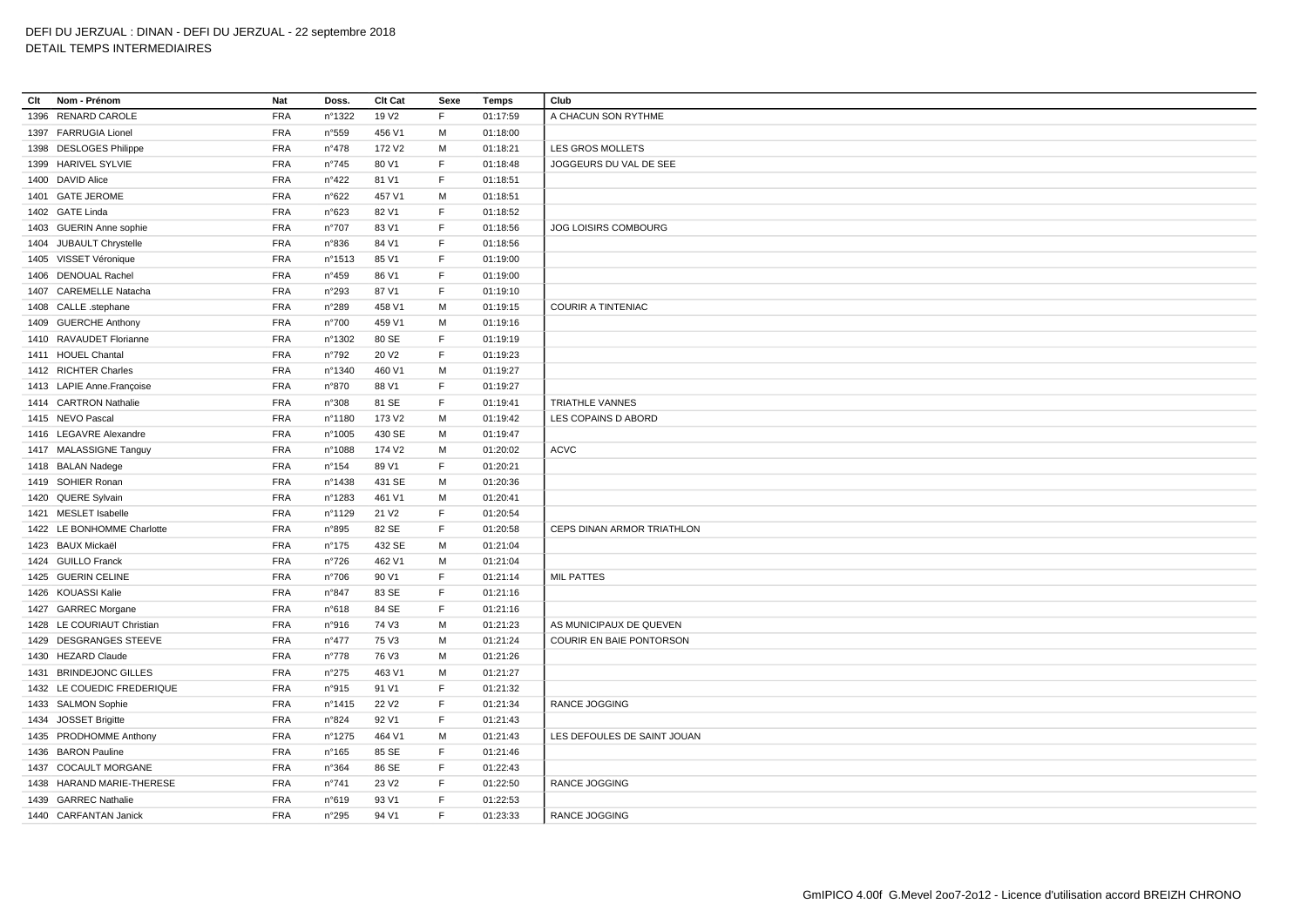**Clt Nom - Prénom Nat Doss. Clt Cat Sexe Temps Club** 1441 DERUELLE Eric FRA n°469 465 V1 M 01:24:01 1442 LEFORESTIER Claude FRA n°999 175 V2 M 01:24:29 ETOILE DE CHAMBORD 1443 RECAN André FRA n°1308 176 V2 M 01:24:42 1444 LE GOUGUEC LAURENT FRA n°935 177 V2 M 01:26:07 TREGUEUX LANGUEUX ATHLETISME 1445 POILVE BENOIT FRA n°1250 433 SE M 01:26:52 1446 DELCOURT Sylvain FRA n°444 434 SE M 01:27:58 1447 PERCHE Melanie FRA n°1539 87 SE F 01:29:49 CLUB DINAN COURSE ORIENTATION 1448 CARLO Eric FRA n°299 77 V3 M 01:30:02 RANCE JOGGING 1449 BLIN Jannick FRA n°223 24 V2 F 01:33:39 1450 ROUSSEL Anne FRA n°1390 95 V1 F 01:33:59 1451 PATMORE Chloe FRA n°1211 88 SE F 01:34:21 1452 CLEMENT Marine FRA n°359 89 SE F 01:37:08 DNF BATARD DOMINIQUE FRA n°170 0 V2 M 00:00:00 DNF LE BAIL Guy FRA n°885 0 V3 M 00:00:00 AS MUNICIPAUX DE QUEVEN DNF ROUSSEL Chloé FRA n°1387 0 ES F 00:00:00 DNS DELANOE Jean-baptiste FRA n°442 0 V1 M 00:00:00 DNS DELYS CHARLES FRA n°035 0 SE M 00:00:00 EA PAYS DE BROCELIANDE DNS DERRIEN BERNARD FRA n°467 0 V3 M 00:00:00 DNS DEVAULT Pierrick FRA n°484 0 V1 M 00:00:00 DNS DUBOIS Gwendoline FRA n°508 0 SE F 00:00:00 DNS DUBOIS Valentin FRA n°507 0 JU M 00:00:00 DNS DUGUEPEROUX GÉRARD FRA n°517 0 V3 M 00:00:00 JOB & BOX DNS DUPUICH François-Henri FRA n°522 0 SE M 00:00:00 DNS ECOLAN Pascale FRA n°537 0 V1 F 00:00:00 TREGUEUX DNS ESVA Frédéric FRA n°553 0 V3 M 00:00:00 DNS FABIEN LETANOUX Fabien FRA n°1527 0 SE M 00:00:00 A CHACUN SON RYTHME DNS FARGEAS SERGE FRA n°558 0 V3 M 00:00:00 COURIR EN BAIE PONTORSON DNS FONTAINE Christophe FRA n°579 0 SE M 00:00:00 DNS FONTAINE Francois FRA n°583 0 V2 M 00:00:00 DNS GAULTIER REMY FRA n°635 0 V2 M 00:00:00 DNS GAUTHIER Philippe FRA n°637 0 V2 M 00:00:00 DNS GAUTIER ALAN FRA n°639 0 SE M 00:00:00 JOB & BOX DNS GHERIEB Valentine FRA n°653 0 SE F 00:00:00 DNS GIBLAT Fabien FRA n°654 0 V1 M 00:00:00 DNS GIROT PIERRE FRA n°666 0 V1 M 00:00:00 COURIR EN BAIE DNS GUERY Marc FRA n°713 0 SE M 00:00:00 DNS GUIHOT Wilfried FRA n°717 0 SE M 00:00:00 DNS GUILLOU SAMUEL FRA n°051 0 SE M 00:00:00 EA PAYS DE BROCELIANDE DNS HAGUET NICOLAS FRA n°734 0 SE M 00:00:00 COURIR A PLEDELIAC DNS HUSBAND Bryn FRA n°803 0 CA M 00:00:00 DNS JAN Didier FRA n°811 0 V1 M 00:00:00 PLANCOET ARGUENON RUNNING DNS JILET Marie José FRA n°819 0 V3 F 00:00:00 AS MUNICIPAUX DE QUEVEN DNS JOUBERT Maxime FRA n°826 0 V1 M 00:00:00 JOG LOISIR COMBOURG DNS LAGRANGE Christian FRA n°854 0 V3 M 00:00:00 RANCE JOGGING DNS LE BERRE ESTEBAN FRA n°889 0 JU M 00:00:00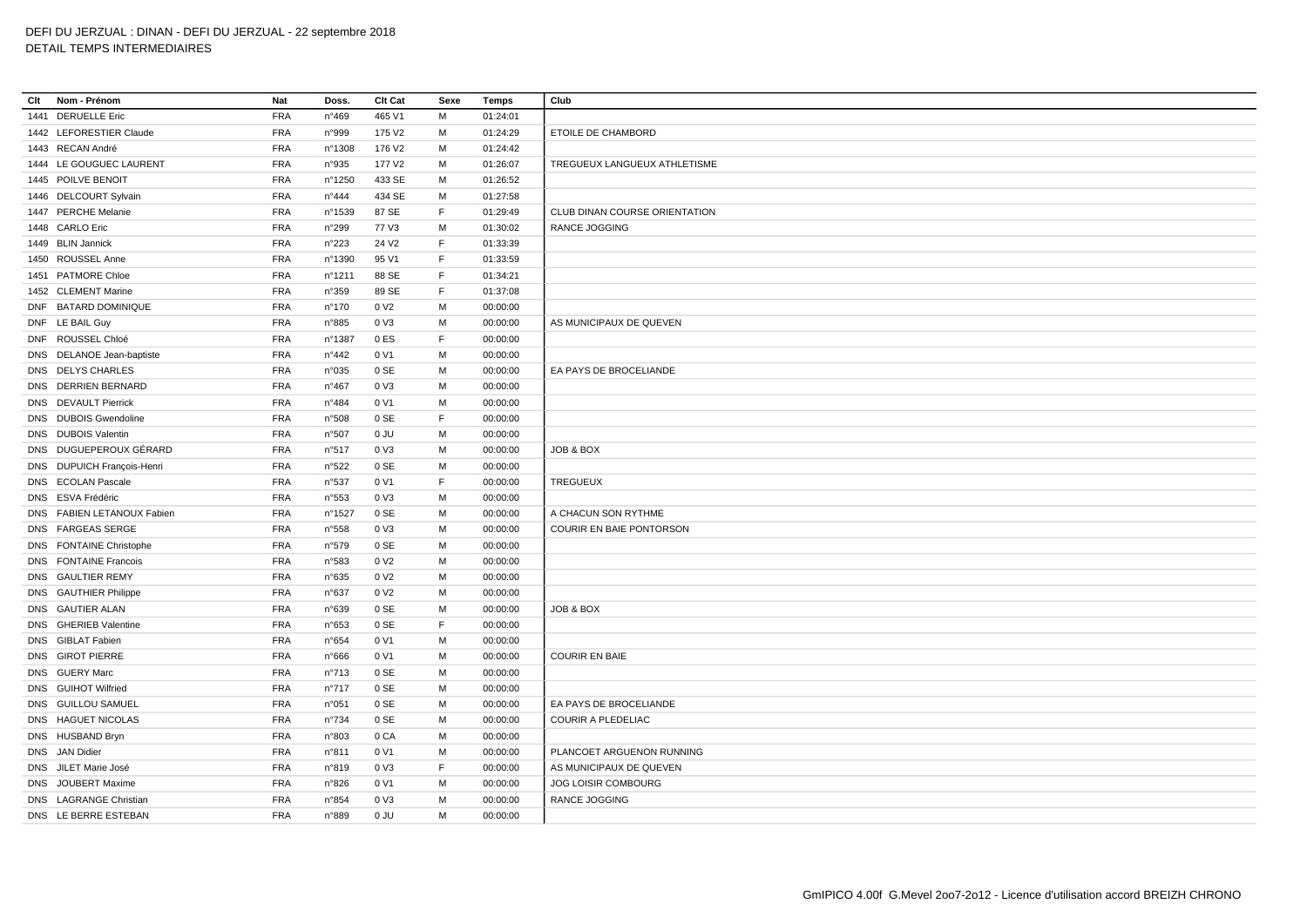| Clt | Nom - Prénom               | Nat        | Doss.            | Clt Cat          | Sexe         | Temps    | Club                            |
|-----|----------------------------|------------|------------------|------------------|--------------|----------|---------------------------------|
|     | DNS LE COZ FREDERIC        | <b>FRA</b> | n°917            | 0 V1             | M            | 00:00:00 |                                 |
|     | DNS LE DOUR Albert         | <b>FRA</b> | n°920            | 0 V <sub>2</sub> | м            | 00:00:00 | <b>COURIR A CORAY</b>           |
|     | DNS LE DOUR Marie-pierre   | <b>FRA</b> | n°921            | 0 V <sub>2</sub> | $\mathsf F$  | 00:00:00 | <b>COURIR A CORAY</b>           |
|     | DNS LE GUELVOUIT Jean-Yves | <b>FRA</b> | n°937            | 0 V <sub>2</sub> | M            | 00:00:00 | SAINT MALO SPORTS LOISIRS       |
|     | DNS LE GUENNEC GAELLE      | <b>FRA</b> | n°066            | 0 V1             | $\mathsf F$  | 00:00:00 |                                 |
|     | DNS LE QUEMENER Jacques    | <b>FRA</b> | n°956            | 0 V <sub>2</sub> | M            | 00:00:00 |                                 |
|     | DNS LE ROUSSEAU Albane     | <b>FRA</b> | n°957            | 0 JU             | $\mathsf{F}$ | 00:00:00 | S/L ASPTT RENNES                |
|     | DNS LE SAOUT Yvan          | <b>FRA</b> | n°961            | 0 V <sub>2</sub> | M            | 00:00:00 |                                 |
|     | DNS LECRIVAIN Charlie      | <b>FRA</b> | n°991            | 0 SE             | M            | 00:00:00 | <b>FAMILLE COMPAGNON</b>        |
|     | DNS LEMOINE CORENTIN       | <b>FRA</b> | n°069            | 0 ES             | м            | 00:00:00 | PLUMAUGAT ATHLETISME            |
|     | DNS LENDORMY ARTHUR        | <b>FRA</b> | n°070            | 0 SE             | M            | 00:00:00 |                                 |
|     | DNS LESTARD Florence       | <b>FRA</b> | n°1046           | 0 V1             | E            | 00:00:00 |                                 |
|     | DNS LEVAVASSEUR. . Pascal  | <b>FRA</b> | n°1058           | 0 V <sub>2</sub> | M            | 00:00:00 |                                 |
|     | DNS LEVEQUE KEVIN          | <b>FRA</b> | n°1059           | 0 SE             | м            | 00:00:00 | JOGGEURS DU VAL DE SEE          |
|     | DNS LUCAS Clement          | <b>FRA</b> | n°1533           | 0 SE             | M            | 00:00:00 |                                 |
|     | DNS LUCAS DOMINIQUE        | <b>FRA</b> | n°1079           | 0 V <sub>2</sub> | M            | 00:00:00 | <b>RANCE JOGGING</b>            |
|     | DNS MADOUN KARIM           | <b>FRA</b> | n°1534           | 0 V <sub>2</sub> | M            | 00:00:00 | ENTENTE ATHLETIQUE SAINT MALO*  |
|     | DNS MARC Conroy            | <b>IRL</b> | n°1092           | 0 V <sub>2</sub> | м            | 00:00:00 | <b>BROTHERS PEARSE</b>          |
|     | DNS MARSOLLIER Arnaud      | <b>FRA</b> | n°1099           | 0 V1             | м            | 00:00:00 | <b>GEVEZE C EST L PIED</b>      |
|     | DNS MASSE Thierry          | <b>FRA</b> | nº1108           | 0 V1             | M            | 00:00:00 | <b>COURIR A CORAY</b>           |
|     | DNS MAUGARS Pablo          | <b>FRA</b> | nº1113           | 0 SE             | M            | 00:00:00 |                                 |
|     | DNS MEURON-FORNIER Elmire  | <b>FRA</b> | n°1134           | 0 V1             | $\mathsf F$  | 00:00:00 |                                 |
|     | DNS MOREL Maxime           | <b>FRA</b> | n°1153           | 0 SE             | M            | 00:00:00 |                                 |
|     | DNS MORIERES STEPHANE      | <b>FRA</b> | n°1157           | 0 V <sub>2</sub> | м            | 00:00:00 |                                 |
|     |                            |            |                  |                  | M            |          |                                 |
|     | DNS MOUNI ALI              | <b>FRA</b> | nº1168           | 0 V1             |              | 00:00:00 |                                 |
|     | DNS MULLER AURELIEN        | <b>FRA</b> | nº1173           | 0 SE             | M            | 00:00:00 | JOGGEURS DU VAL DE SEE          |
|     | DNS MUSSAT Jean            | <b>FRA</b> | n°1174           | 0 V3             | м            | 00:00:00 | <b>MUSSAT</b>                   |
|     | DNS PEAN Jordan            | <b>FRA</b> | n°1214           | 0 SE             | м            | 00:00:00 |                                 |
|     | DNS PIERRE AUDREY          | <b>FRA</b> | n°1233           | 0 SE             | E            | 00:00:00 |                                 |
|     | DNS PROVIS Maud            | <b>FRA</b> | nº1276           | 0 SE             | $\mathsf{F}$ | 00:00:00 |                                 |
|     | DNS PROVOST RAPHAEL        | <b>FRA</b> | n°093            | 0 V <sub>2</sub> | м            | 00:00:00 | <b>JOG LOISIR COMBOURG</b>      |
|     | DNS RAMARE JEAN-YVES       | <b>FRA</b> | n°1293           | 0 V <sub>2</sub> | м            | 00:00:00 | EA PAYS DE BROCELIANDE          |
|     | DNS RECOURSE Kevin         | <b>FRA</b> | n°1310           | 0 SE             | м            | 00:00:00 |                                 |
|     | DNS RENARD CLAUDE          | <b>FRA</b> | n°1323           | 0 V1             | M            | 00:00:00 | A CHACUN SON RYTHME             |
|     | DNS RENAUT MATTHIEU        | <b>FRA</b> | n°1540           | 0 SE             | м            | 00:00:00 |                                 |
|     | DNS RIO Thomas             | <b>FRA</b> | n°1343           | 0 SE             | M            | 00:00:00 |                                 |
|     | DNS RIVIERE Marie-cecile   | <b>FRA</b> | n°1348           | 0 V <sub>2</sub> | $\mathsf F$  | 00:00:00 | <b>COURIR EN BAIE PONTORSON</b> |
|     | DNS ROBIN Aurelien         | <b>FRA</b> | n°1355           | 0 SE             | M            | 00:00:00 |                                 |
|     | DNS ROCHE BAPTISTE         | <b>FRA</b> | n°1360           | 0 SE             | м            | 00:00:00 | <b>DAUNAT</b>                   |
|     | DNS ROGER Nicolas          | <b>FRA</b> | n°1541           | 0 SE             | M            | 00:00:00 |                                 |
|     | DNS ROPTIN STEPHANIE       | <b>FRA</b> | nº1542           | 0 V1             | E            | 00:00:00 |                                 |
|     | DNS ROSSINI CHRISTELLE     | <b>FRA</b> | nº1374           | 0 V1             | F            | 00:00:00 | SL/AC CESSON SEVIGNE            |
|     | DNS ROUXEL Laëtiti         | <b>FRA</b> | n°1553           | 0 SE             | F            | 00:00:00 |                                 |
|     | DNS SALAN Olivia           | <b>FRA</b> | n°1411           | 0 SE             | E            | 00:00:00 |                                 |
|     | DNS SURTEL Bastien         | <b>FRA</b> | $n^{\circ}$ 1449 | 0 V1             | M            | 00:00:00 | <b>BRUNET LE LOUARN</b>         |